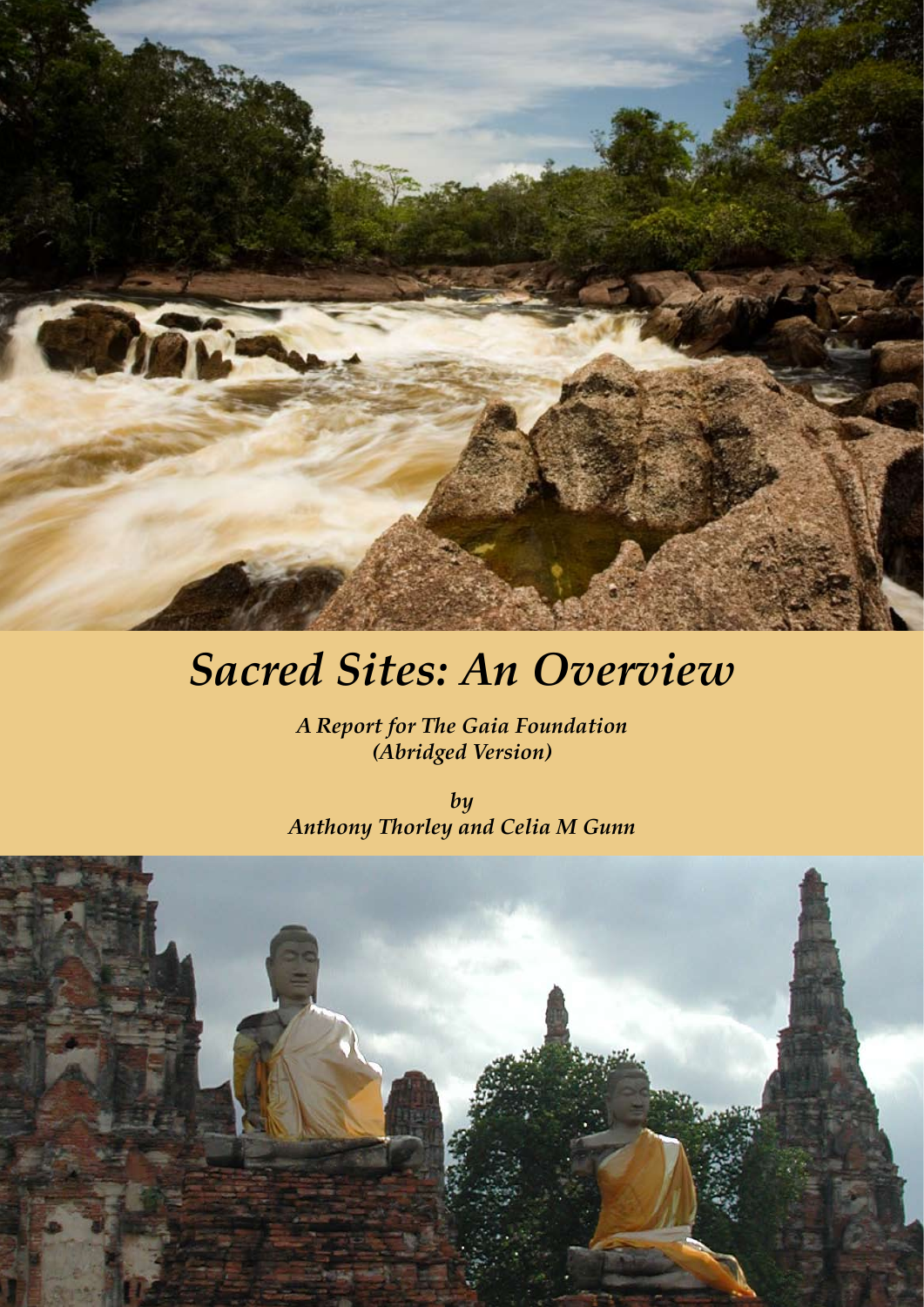### **The Gaia Foundation**

The Gaia Foundation (Gaia) provides a platform to innovative people and issues, and is committed to strengthening cultural and biological diversity, justice and resilience. We work with outstanding individuals and partner organisations in Africa, South America, Asia and Europe, and our efforts have been recognised by the Schumacher Award, One World Media, and the Right Livelihood Award.

Our work on the protection of sacred sites began in the Colombian rainforest in the 1980s, working with local partner Fundación Gaia Amazonas and accompanying Amazon indigenous peoples to secure their right to govern and protect their traditional lands. An innovative approach evolved, reviving cultural identity and ecological practices, and restoring the vital role of elders and traditional knowledge-holders. Since then, information sharing and learning exchanges organised by The Gaia Foundation have sparked similar activities in Ethiopia, Ghana, Kenya and South Africa, under the umbrella of the African Biodiversity Network, and with partners in Europe.

This report was commissioned by The Gaia Foundation to provide an overview and summary of documented materials and advances on the protection of sacred sites. We hope it will contribute directly to ongoing discussions and actions among those that we work with, from indigenous and traditional peoples, through to civil society groups, media, policy-makers, and funders.

For further information please visit www.gaiafoundation.org

#### **Sacred Sites: An Overview © 2008, The Gaia Foundation**

| <b>Authors:</b>  | Anthony Thorley and Celia M Gunn<br>This report was commissioned by The Gaia Foundation. The views presented here are<br>those of the authors and do not necessarily represent those of The Gaia Foundation and<br><i>its international partners.</i>                                                                                                                                                                                                             |
|------------------|-------------------------------------------------------------------------------------------------------------------------------------------------------------------------------------------------------------------------------------------------------------------------------------------------------------------------------------------------------------------------------------------------------------------------------------------------------------------|
| <b>Printers:</b> | Calverts, 9/10 The Oval, London E2 9DT<br>A social enterprise and workers' co-operative.                                                                                                                                                                                                                                                                                                                                                                          |
| Photography:     |                                                                                                                                                                                                                                                                                                                                                                                                                                                                   |
| Cover            | Front: Casabe rapids, Pirá Paraná River, Colombian Amazon © Sergio<br>Bartelsman. According to local indigenous mythology, it is here that the ancestral<br>anacondas emerged and received the knowledge for managing the territory. Image<br>taken from "El Territorio de los Jaguares del Yurupari" a book by the Association of<br>Indigenous Captains and Traditional Authorities of the Pirá Paraná (ACAIPI).<br>Back: Wat Mahathat, Thailand © Fiona Wilton |
| page 11          | Goddess Seshat, Medinat Habu, Egypt © Anthony Thorley                                                                                                                                                                                                                                                                                                                                                                                                             |
| page 17          | Devils Tower, Wyoming, USA © Christopher McLeod                                                                                                                                                                                                                                                                                                                                                                                                                   |
| page 24          | Sierra Nevada de Santa Marta, Colombia © Danilo Villafañe                                                                                                                                                                                                                                                                                                                                                                                                         |
| page 27          | Near to Phiphidi waterfalls, Venda, South Africa © Mphatheleni Makaulele<br>Sacred site of the Ramunangi clan, now strewn with litter and threatened by tourist<br>developments.                                                                                                                                                                                                                                                                                  |
| page 31          | Tara, Ireland © Department of Environment and Heritage, Ireland.                                                                                                                                                                                                                                                                                                                                                                                                  |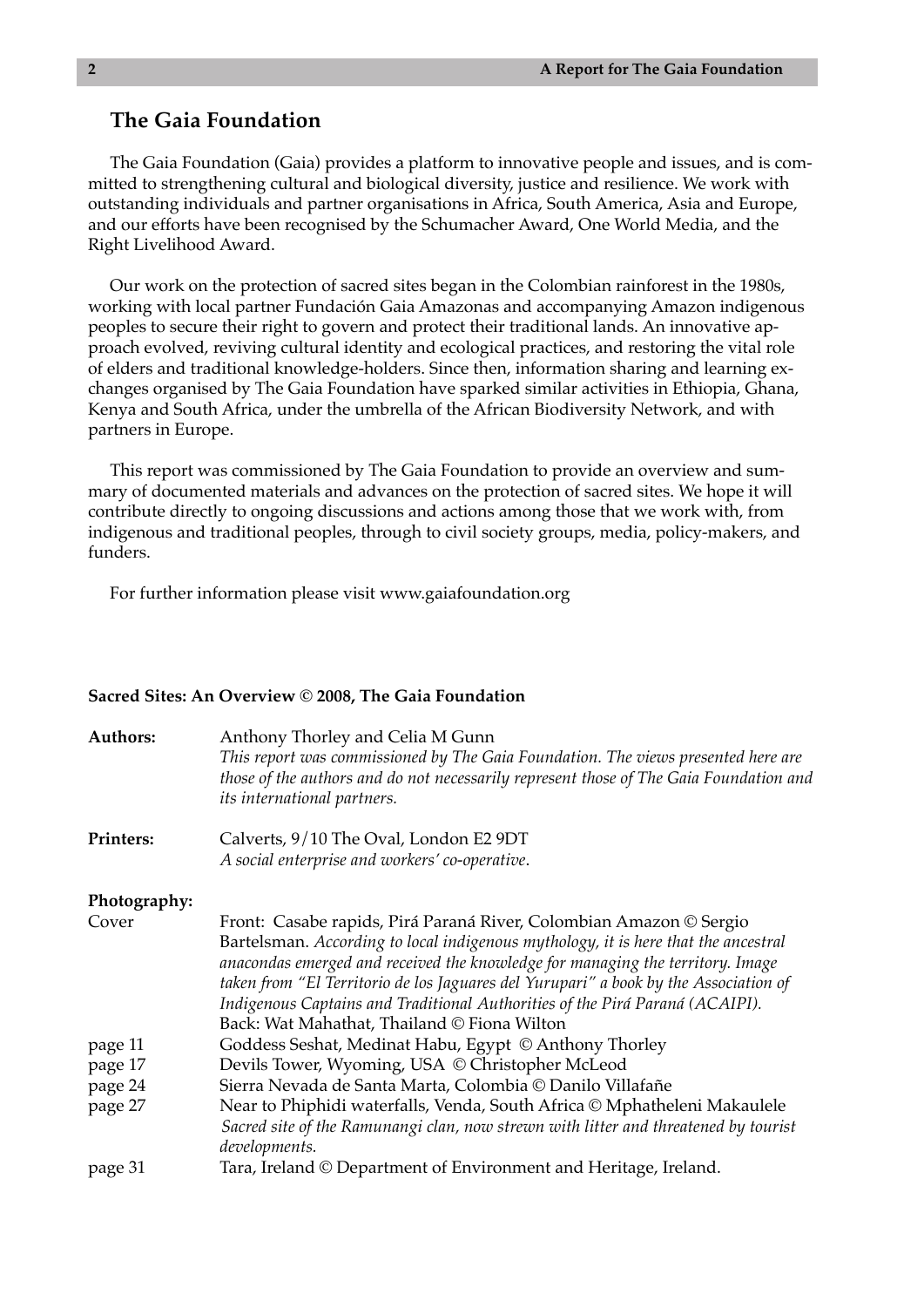*Sacred lands is a serious topic. It is of increasing concern to Aboriginal people and also should be of increasing concern to non-Aboriginal people.*

*When our people say, 'I am the environment, for the land and me are the same,' a lot of non-Indians interpret those statements metaphorically. Philosophically, from a world point of view, non-Indian societies do not live in reality.*

Leroy Little Bear at the Sacred Lands Conference, University of Manitoba, 1996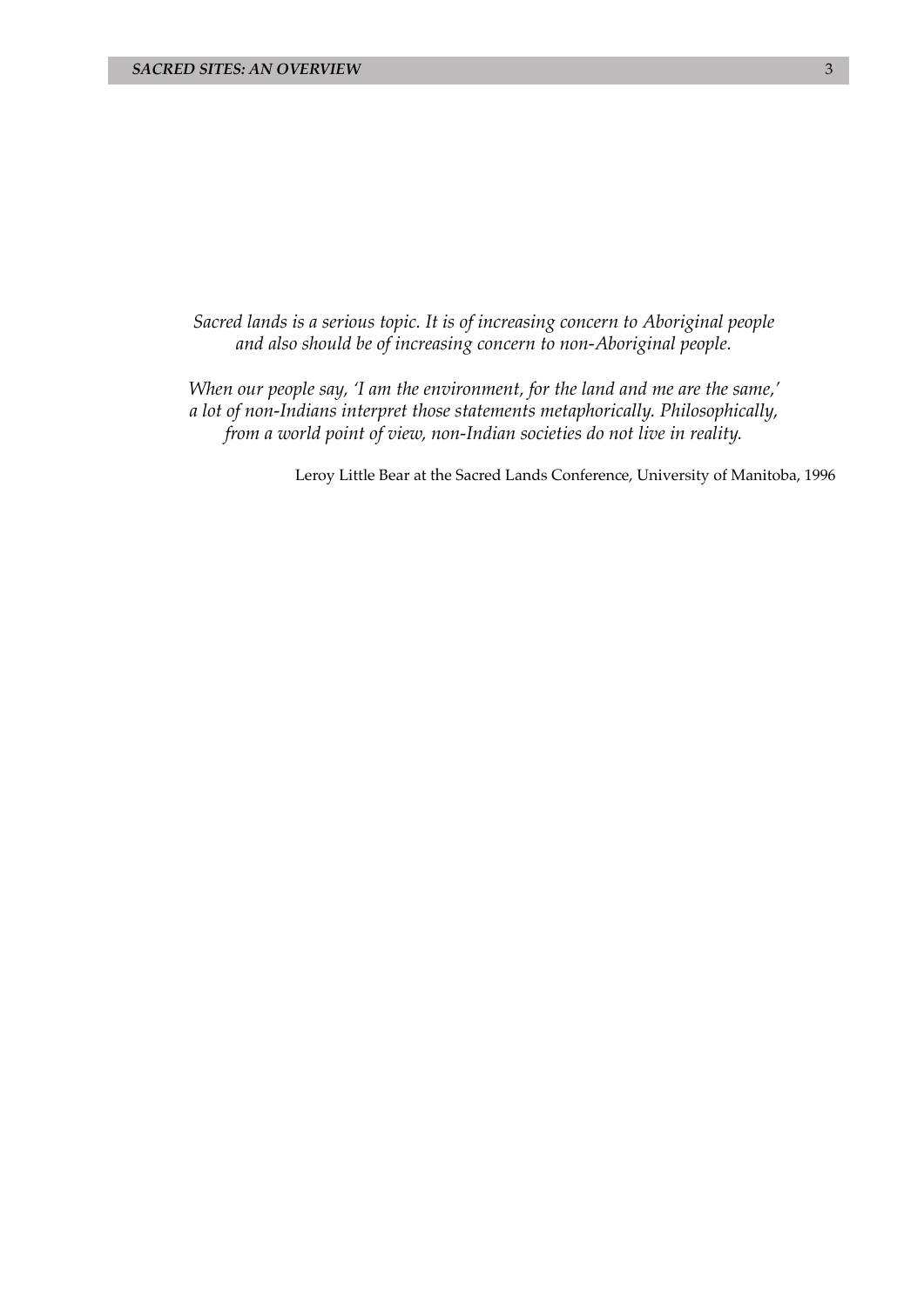# **ACKNOWLEDGEMENTS**

Although there are many academic and other sources freely used in this report, and fully listed in the full report, this abridged version is not a formal academic document. We emphasise that all the views expressed, and all factual errors are entirely our own, and not to be seen as the responsibility, opinions or policy of the Gaia Foundation.

We would like to thank many friends and colleagues who have given us much encouragement and support in this work and especially those who contacted us from indigenous and traditional peoples. A full list of acknowledgements can be found in the full version of our report.

We would particularly thank Liz Hosken, Edward Posey, and the staff at the Gaia Foundation for their assistance and generous encouragement in this project and also specially thank the numerous Gaia correspondents and partners who gave us valuable feedback on an earlier draft of this abridged version.

Writing the full report and this abridged version has been our privilege.

Anthony Thorley and Celia M Gunn Bath, England August 2008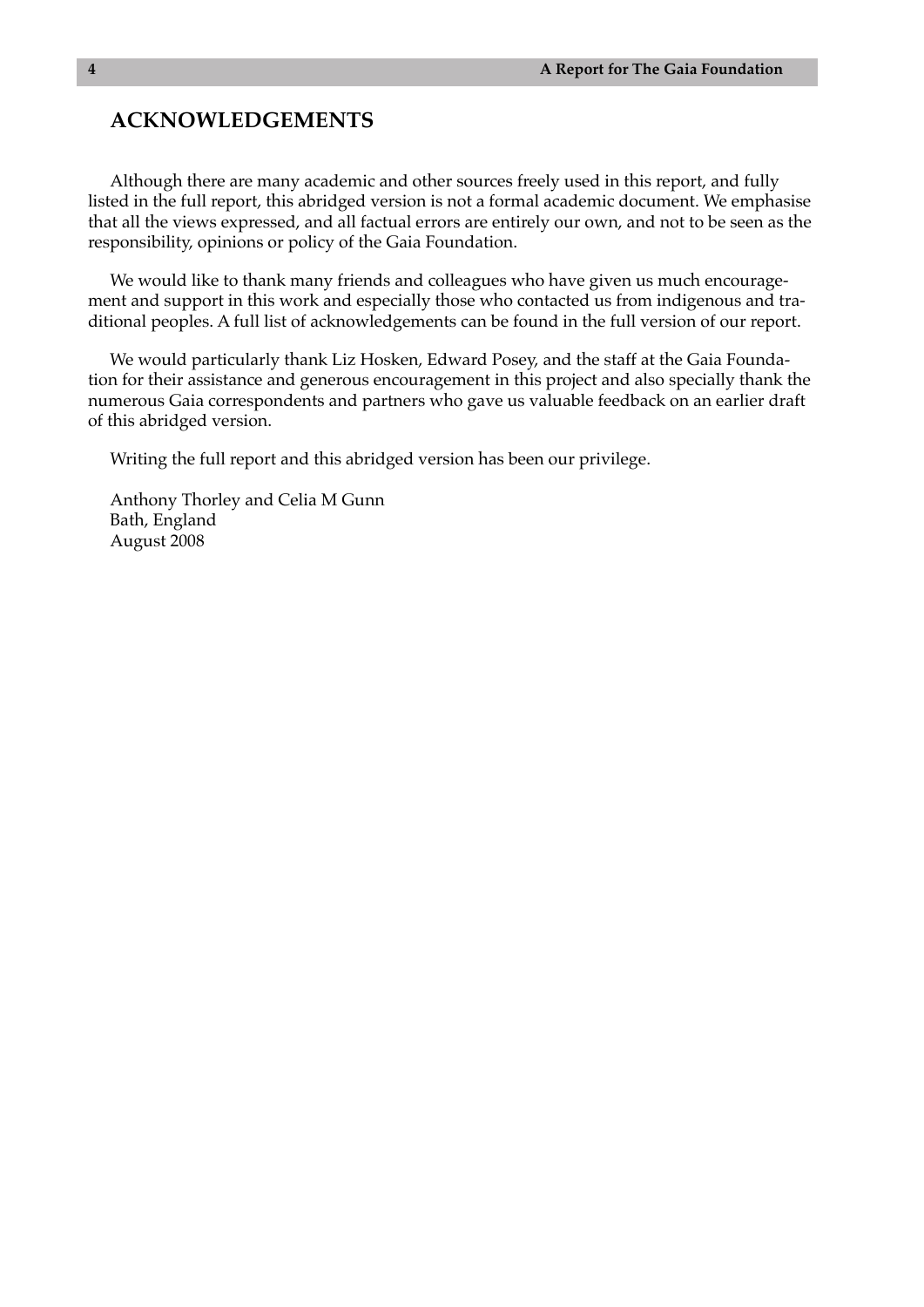# **CONTENTS**

|                                                                                    | Page             |
|------------------------------------------------------------------------------------|------------------|
| Acknowledgements<br><b>INTRODUCTION</b>                                            | 4<br>6           |
| <b>CONTEXT AND DEFINITION</b>                                                      | 7                |
| The universality of sacred sites                                                   | 7                |
| Experience of the sacred has an objective basis                                    | 7                |
| Sacred natural sites                                                               | $\boldsymbol{7}$ |
| Problems and limitations of the concept of sacred                                  | $\boldsymbol{7}$ |
| [Case 1: Eddie Mabo and Australian Aboriginal Land Entitlement]                    | $\,8\,$          |
| The meaning of the word sacred                                                     | $\, 8$           |
| An organic living landscape                                                        | $10\,$           |
| Multiple claims on sacred sites                                                    | 10               |
| Towards a multi-cultural definition of sacred site                                 | 11<br>12         |
| [Box 1: Sacred sites: an operational definition]                                   |                  |
| <b>RATIONALE FOR PROTECTION OF SACRED SITES</b>                                    | 13               |
| Internal and external protection                                                   | 13               |
| [Case 2: Chimney Rock and the US Supreme Court's Lyng Ruling]<br>Cultural heritage | 14<br>14         |
| Socio-cultural survival                                                            | 14               |
| Biodiversity                                                                       | 15               |
| [Case 3: Devils Tower or Mato Tipila, Wyoming, USA]                                | 16               |
| Ecological spirituality                                                            | 16               |
| <b>MAIN INTERNATIONAL PLAYERS AND TIMELINE</b>                                     | 19               |
| The legacy of colonialism and global commodification                               | 19               |
| Indigenous and traditional peoples are the main players                            | 19               |
| [Case 4: The Maroon Community of Nieuw Koffiekamp, Suriname]                       | 20               |
| International and national agencies                                                | 20               |
| [Box 2: Sacred sites: a century of selected legislative milestones]                | 22               |
| Indirect involvement with sacred sites                                             | 23               |
| Direct involvement with sacred sites                                               | 23               |
| Raising public awareness                                                           | 24               |
| <b>KEY ISSUES AND STRATEGIES</b>                                                   | 25               |
| We are the land and the land is us                                                 | 25               |
| Strengthening human rights<br>Emerging new legislation                             | 25<br>25         |
| [Case 5: Sacred Groves in Ghana]                                                   | 26               |
| [Case 6: Amazay Lake in British Columbia, Canada]                                  | 28               |
| Political intervention                                                             | 29               |
| Effective negotiation                                                              | 29               |
| A role for a specialist ombudsman?                                                 | 29               |
| Earth jurisprudence and wild law: a radical challenge                              | 29               |
| The Law of origins and origins of the Lore                                         | 30               |
| [Case 7: Tara: the sacred heart of Ireland]                                        | 32               |
| Recognising the enchanted cosmos                                                   | 33               |
| Sacred sites: a western renaissance                                                | 33               |
| The potential effectiveness of amicable partnership                                | 34<br>35         |
| [Case 8: Territorial Rights and Sacred Sites in the Colombian Amazon]              |                  |
| <b>CONCLUDING THEMES AND ACTION POINTS</b>                                         | 36               |
| <b>Further Reading</b>                                                             | 37               |
| <b>Useful Weblinks</b>                                                             | 38               |
| <b>Author Biographies</b>                                                          | 39               |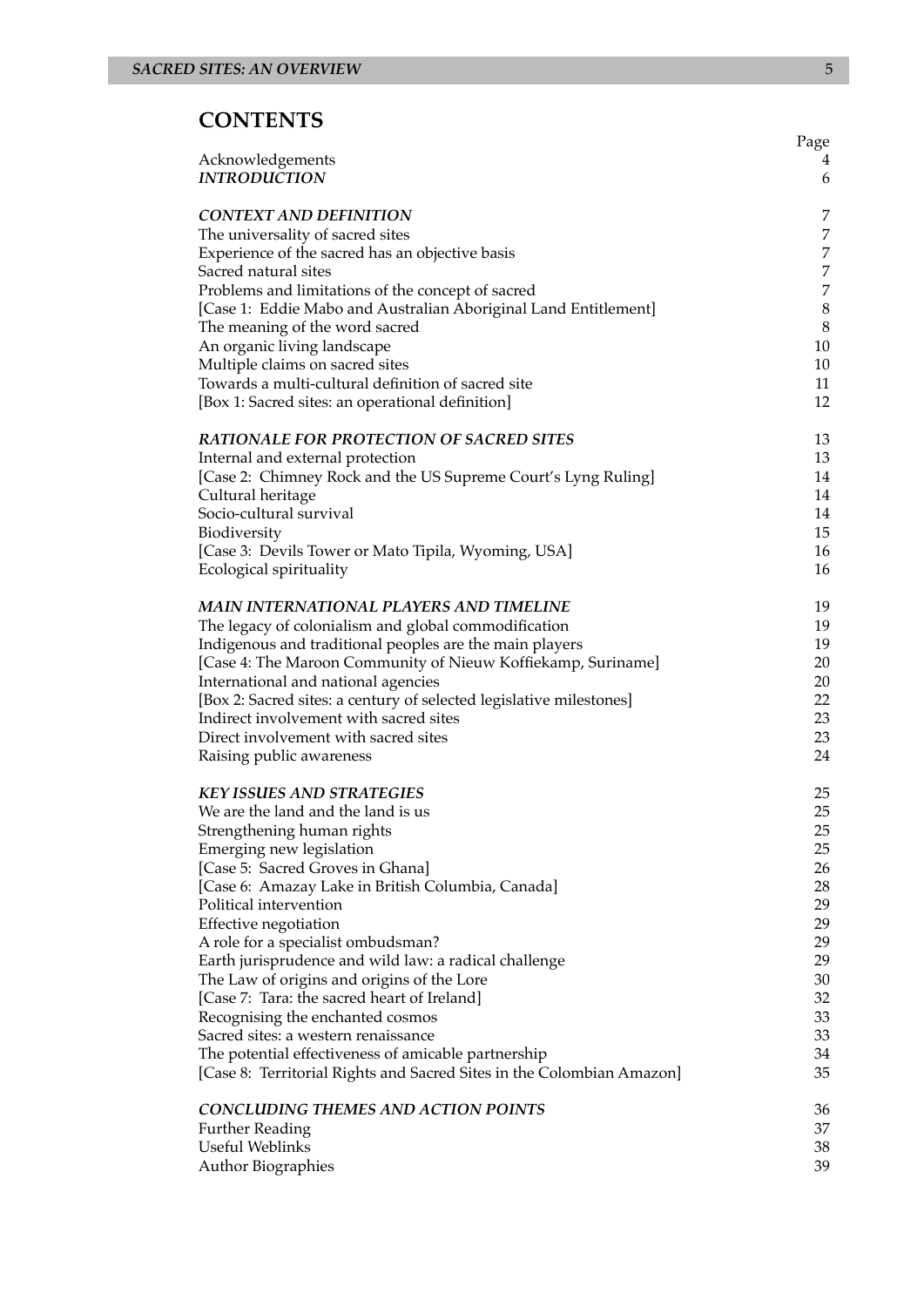### **INTRODUCTION**

Over the last year, the authors were commissioned by the Gaia Foundation to carry out a global overview of sacred sites based on internet and published material, and in particular to outline the current discourse and perspectives on their overall significance and status in terms of protection and conservation. Following completion of a detailed report [available from the Gaia Foundation], the authors have prepared this abridged version of the main findings and conclusions, which we hope will be both informative and stimulating.

In researching this material, the authors discovered the huge, rich and complex world of sacred sites and the mounting world-wide concern for their protection and conservation, a main strand of which is the pressure on and threats to the sacred lands of indigenous and traditional peoples. It is clear that globalisation and expanding western commodification of the traditional landscape has placed many sacred sites under a terminal threat. However, it now appears that at all levels, from international agencies to the local community, there is a realisation that continued loss of sacred places is no longer acceptable and urgent action at all these levels is needed to facilitate their protection.

This urgency is not only evident in the context of indigenous and traditional peoples, but is also present in industrialised societies, in both so called developed and developing countries, where there is an increasing impetus to acknowledge the significance of ancient sacred places, previous cultures and traditions, and the role and function of pilgrimage and spiritual practice. Centres of contemporary religious and spiritual observance, such as temples and churches, are also becoming foci of a growing movement of cultural heritage, protection and conservation.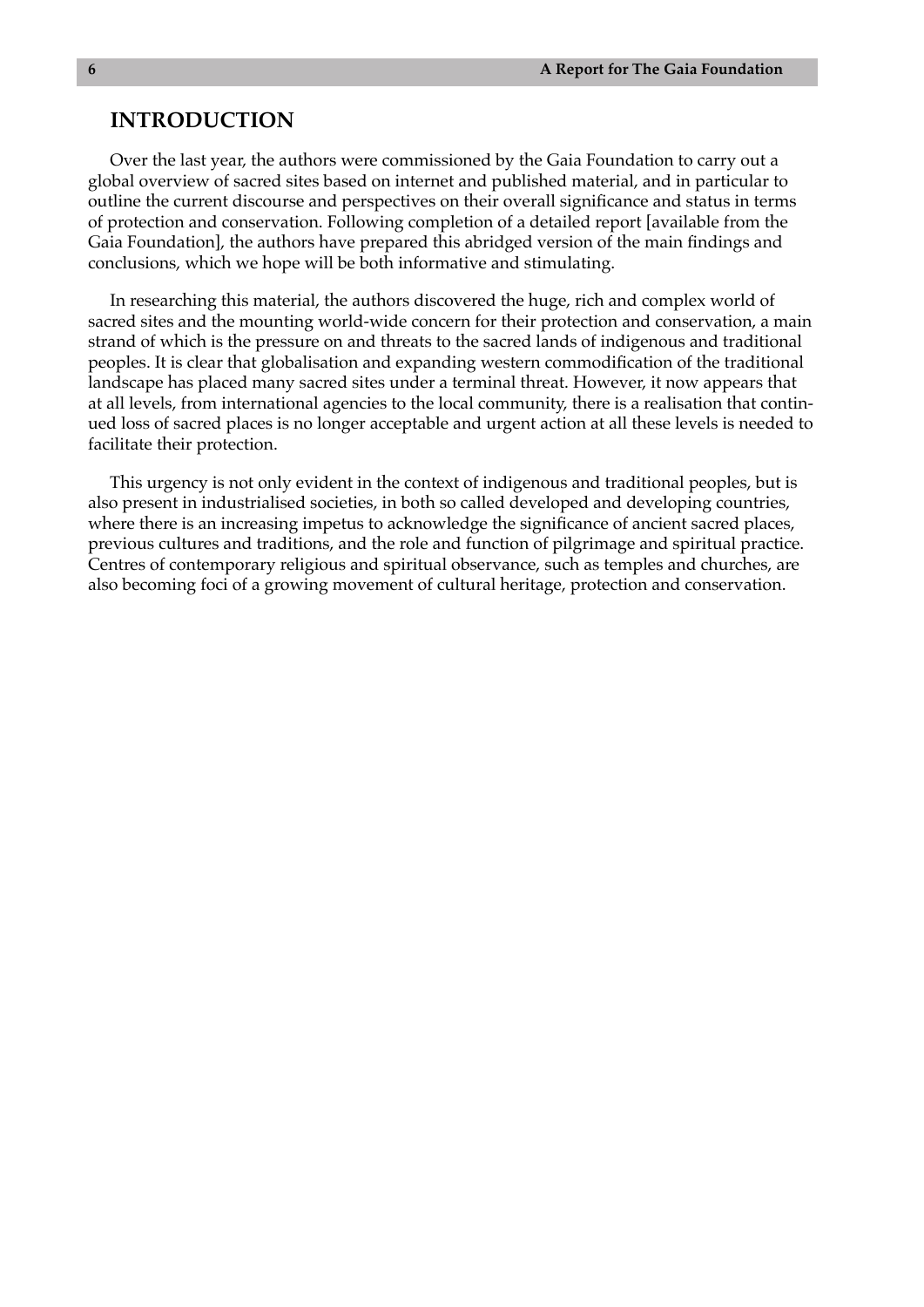# *CONTEXT AND DEFINITION*

### **The universality of sacred sites**

Throughout history, sacred sites have existed in all cultures and all parts of the world. They have always been founded upon a core set of natural features, such as mountains, caves, rock outcrops, springs etc. In all cultures, sacred places are seen as crossingover points, sited between the mundane and the spirit world: entry points into another consciousness. Not simply seen as just another place in the landscape, sacred sites carry a whole set of rules and regulations regarding people's behaviour, and imply a set of beliefs connected with the non-material world, often in relation to the spirits of the ancestors and a belief in gods or spirits.

Although sacred sites are commonly centred on natural landscape features, they are often embellished with man-made artefacts and culturally distinct or specific symbols, and so represent a fusion between the natural world and human modification.

# **Experience of the sacred has an objective basis**

This fusion leads to a special tangible and palpable quality when experiencing sacred places, as reported in accounts spanning hundreds of years and many cultures. Terms like 'wonder' and 'awe' are often used to express their essential mystery and powerful effect on our consciousness, thus making sacred sites unique places in the landscape. Many cultures describe sacred places as carrying a characteristic and significant form of power which has wide or specific influence that can potentially be positive or negative.

In recent years, there has been an increasing body of objective scientific evidence from psychological and consciousness studies demonstrating that sacred sites intrinsically carry a form of field effect which can be influenced and enhanced by ritual, ceremony and conscious intent so as to extend for miles beyond the site itself.

So the concept and experience of the sacred is not simply a by-product of human imagination and belief but has a more objective basis.

### **Sacred natural sites**

The authors consider that the term 'sacred natural site', which has become strongly associated with the sacred lands of indigenous and traditional peoples and is used to ostensibly distinguish between a man-made cathedral and, for example, a natural sacred rocky outcrop, becomes rather limiting and difficult to sustain, and will not be used as the core concept of sacred site pursued in this report.

Although there are apparently many entirely man-built sacred sites such as churches and temples that do not seem to originate in a 'natural' feature, some in fact do. For example, Chartres Cathedral is built over a natural spring and the Great Pyramid of Giza sits on a natural outcrop of limestone which is now invisible.

# **Problems and limitations of the concept of sacred**

Great care has to be taken in applying the meaning used in industrialised societies of 'sacred' and even 'sacred site' to other cultures and religions. A brief survey of non-industrial traditions and cultures quickly reveals that the word 'sacred' has many varied meanings in different settings and that a generalised meaning of 'sacred site' as used in this report cannot do proper justice to the variety and subtlety of those other meanings. We have to reflect that industrialised culture is essentially a materialist culture, where since the Enlightenment, subject and object, mind and body, religious and secular and more specifically culture and nature are essentially seen as separate. Most current academic accounts of the sacred still tend to emphasise its separation and distinction from the secular or profane.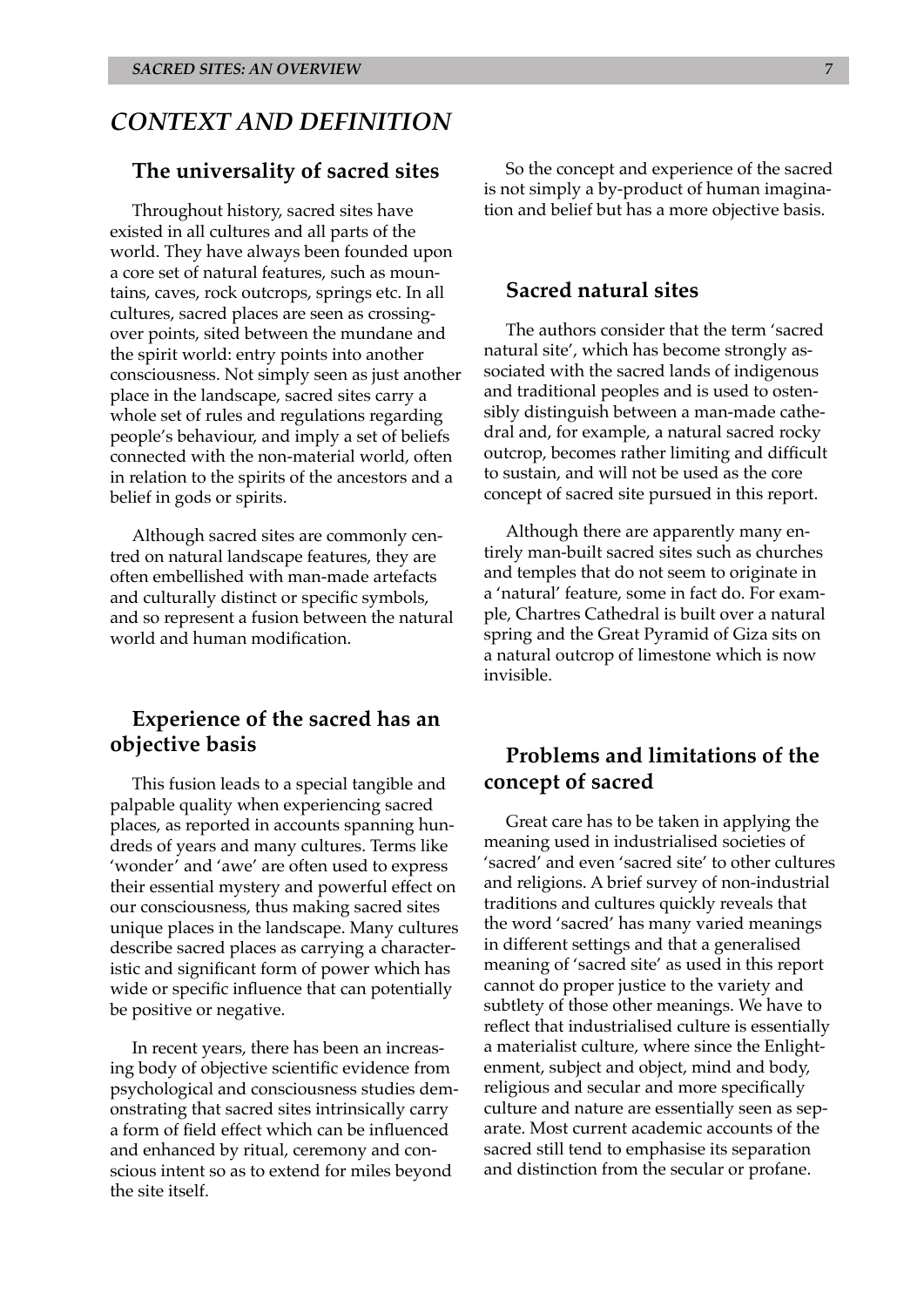#### **Case 1. Eddie Mabo and Australian Aboriginal Land Entitlement**

In the early 1990s, an Australian Aboriginal, Eddie Mabo (1936-1992), of Murray Island north of Queensland, being aware that his family had lived on the land for many generations, was surprised to discover that his land was actually owned by the Crown. He pursued a case to establish legal title to his lands on grounds of continuous occupation. Concerned about the implications of Mabo's case being successful, the Queensland Government quickly passed a new state law that summarily extinguished all Native land titles in the Murray Island area. Mabo appealed to the Australian High Court and the new law was overturned on the grounds that Mabo and his fellow plaintiffs had a compelling common-law claim to their land by right of ancestral occupation.

This ruling essentially changed the face of Australian Government-Aboriginal relations over land claims, and indeed over much more. Before this ruling, the traditional view as Aboriginal lawyer Noel Pearson put it, was that Aboriginal people 'were as animals roving over the landscape and had no proprietary interest in the land'. In the Mabo case, the ruling implied that common law would no longer undertake an inquiry into people's social organisation in order to determine whether they can be respected in their property rights, an effective abolition of formal racial discrimination against Aboriginals in land claim cases. Very few Aboriginals were able to benefit in the way Eddie Mabo had, simply because ninety percent of them had lost their traditional lands many years ago and to date there is no way the ruling can be applied retrospectively. The ruling did however strengthen the status of Aboriginal peoples when considering issues over their traditional lands, and it caused something of a crisis in non-Aboriginal settler Australians in that it seriously raised for the first time the issue of their moral right to occupy, and indeed own, lands that had been effectively appropriated.

Since the Mabo ruling, the voice of Aboriginal peoples over claims to traditional lands and access and use of sacred sites has increasingly been heard. New state and federal legislation has been introduced, including the important Native Title Act of 1995. This new legislation led eventually to a judicial ruling in 2006 that has given the entire city of Perth in Western Australia to the Noongar people, effectively granting them a significant role in the management and use of all public places and land in the city. This has been a further landmark case and has inevitable future repercussions for all Australian people as other major cities become subject to Aboriginal land claims as the country's first occupying people. The Government of Western Australia will appeal the 2006 decision and the Prime Minister of Australia, John Howard, has said that his first reaction to the Perth ruling was 'one of considerable concern'.

[Source: Brown 2003 and others]

This position, whilst perhaps comfortable for the dominant industrial culture, is often at stark variance with the worldview of many indigenous and traditional peoples who value what the west calls 'sacred' in their own way.

Thus although this report presents a brief world overview of the sacred site as found in many different cultures and religions, it is inevitable in making our argument clear for a western audience from an industrialised society that the question of what constitutes a sacred site and how it relates to a wider consideration of landscape is going to be presented through the lens of an industrialised society's mindset.

Consequently, and although it is not our intention, we are sensitive to the fact that our use of the term 'sacred' in this report runs the risk of being perceived as ethnocentric.

### **The meaning of the word sacred**

The English word 'sacred' derives from the Latin word sacer, often taken to mean 'set apart to, or for, some religious purpose' or more principally: 'dedicated or consecrated to a divinity, holy, sacred'. However it also carries a related meaning: 'accursed, execrable, horrible, infamous' or 'devoted to a divinity for destruction, forfeited'.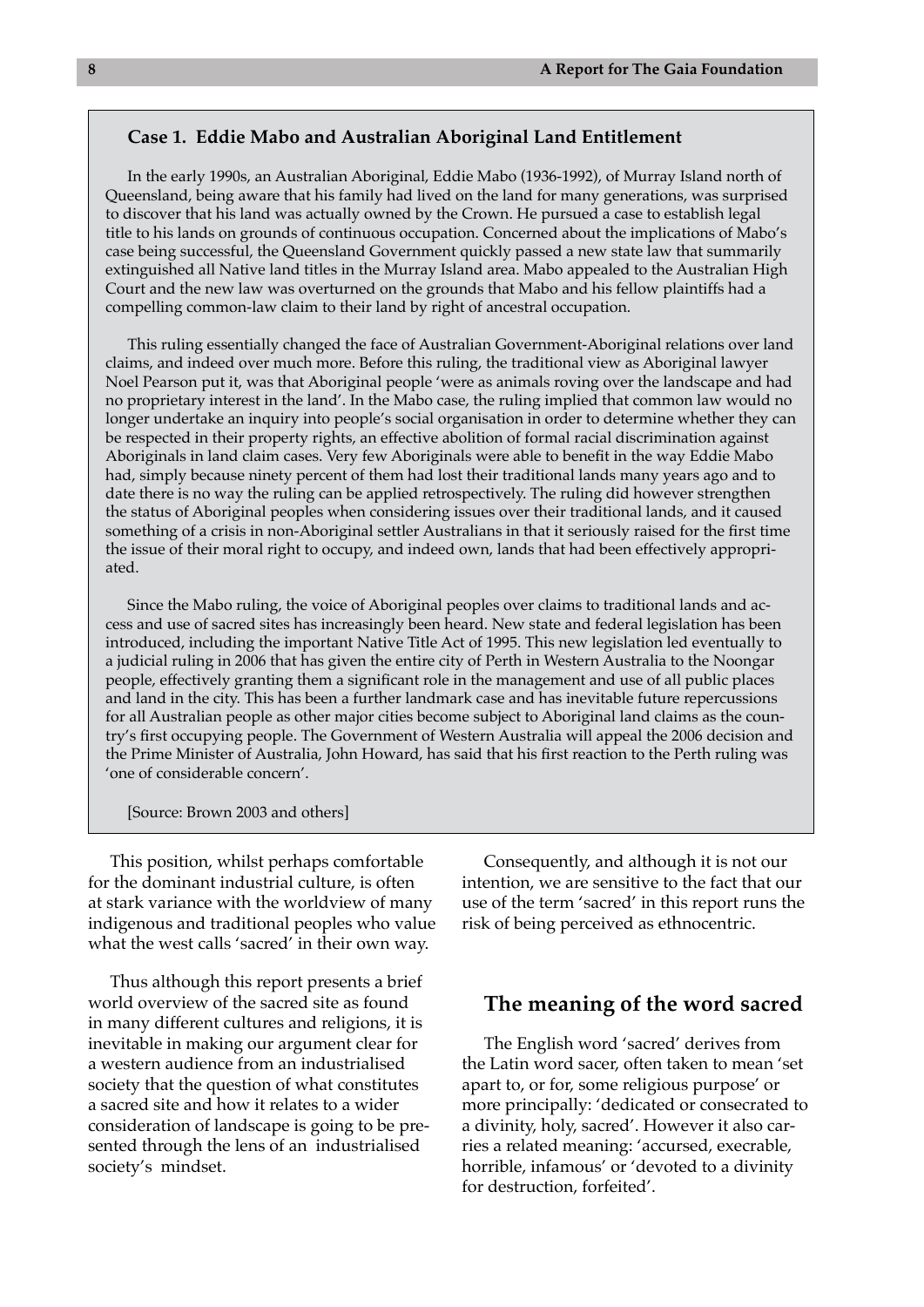Immediately we can see that the word carries an association with divinity both as a powerful force for injury and destruction, as well as the idea of being esteemed, held in awe or being exceptionally acceptable. So although sacred may seem a relatively simple word in the modern use of it today, it actually carries a fascinating admixture of apparently positive and negative meanings which stem from its basic word derivations. These include: rite, custom, law, safe, whole, healthy, accursed, horrible, divine destruction, divine presence. The implication here is of one of power and complexity with perhaps a real touch of unpredictability.

Today, the modern use of the word sacred seems to imply a more certain, positive, beneficent and less uncomfortable quality of the holy. But it may be that the older, deeper and more complex meaning of sacred, now rather lost to modern industrial society, is actually well-suited to remind us of some of the richer meaning and experience in indigenous and ancient societies. For example, it is very difficult to match the modern use of the word 'sacred' to the Maori term *waahi tapu* meaning 'sacred place', as the modern English translation of tapu as 'sacred' fails to capture its true essence, since the deep spiritual value of *waahi tapu* transcends sacredness. There are further complications, for even within Maori society there are different definitions and classifications, and each tribe or sub-tribe has their own definition of waahi tapu which is valid only to them. And apparently, no tribe or sub-tribe or extended family would be so presumptuous as to define waahi tapu for another subgroup.

The key point is that for many cultures, the perception of land and its community of living and (apparently) non-living subjects carry a numinous respected quality, a concept or idea with which western culture has largely lost contact. For these cultures, sacred sites are portals of intense spiritual energy in a setting where all life is sacred, in that it is imbued with spirit or lifeforce. The living land and all its subjects, whether animals, plants, rocks or rivers, are part of what Thomas Berry, in his book 'The Great Work', refers to as the 'Earth Community'.

In this perspective, humans recognise that they are only one form of life in the wider Earth Community and that all the subjects of this community carry living agency of their own with which humans can only be in a sensitive dialogue.

For many indigenous and traditional peoples who are living close to the land in the Earth Community, the relationship between humans, animals and plants and the physical landscape (and often the celestial vault) is truly seamless and without boundaries. There is no concept of special-ness or profound otherness because it is recognised that all the subjects of the Earth Community are interconnected and, as science would say, ecologically interdependent.

Most significant and challenging for industrialised society's idea of the separateness of 'sacred' and the use of the term 'spiritual' from the secular, is that indigenous peoples treat this interdependent relationship as totally normal and so unremarkable that often it does not require any special terminology. It simply perfuses every aspect of life: personal, social, tribal, economic and most significantly political, so that there is no distinction between sacred and non-sacred and spiritual and non-spiritual. The world simply is. For example, Australian Aboriginals are just one of many cultures which hold the view that all the land is in some way sacred. This does not mean that Aboriginals do not recognise that there are also specific sacred sites, seen as very special places which are set apart and which carry their own prohibitions and rules of behaviour for those who come into contact with them. However, the concept of the rest of the land also being sacred presents in a way that strains an industrialised society's meaning of the word sacred and is very hard for people from Christian industrial cultures to differentiate or understand.

The location of a Christian church is often place-selected by society rather than founded upon a sacred place that pre-exists the building. Most significantly, although the Christian church holds the concept of consecrated land, it also has its opposite, *deconsecration*, so that church space can actually lose its sacred con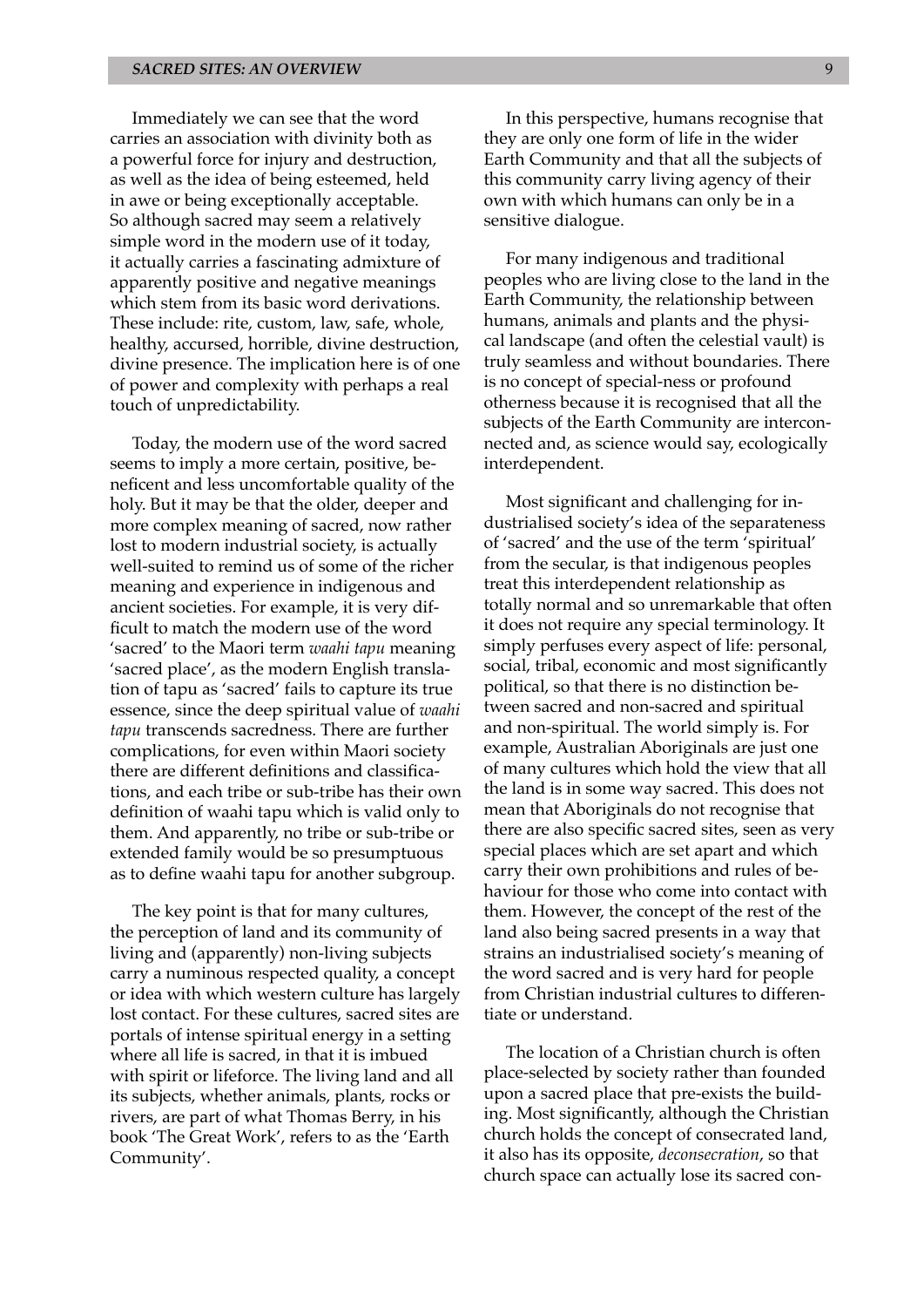notation when it changes its role into an arts centre, shopping mall or private dwelling. As a concept completely acceptable to Christians and some other major world religions, deconsecration would be completely meaningless or unacceptable to many traditional and indigenous cultures. It has been observed that perhaps the dominant experience of industrial societies and acceptance of deconsecration is one of the reasons that politicians and commercial developers find it so hard to understand the reaction of indigenous peoples to the desecration of their sacred lands.

So because many indigenous and traditional cultures make no or little distinction between humans, their living Earth Community and the land itself, an expression of individual personhood is less about individuality and more about family, clan and the very soil of the land from which it sprang and to which it will eventually return. The statement '*I am the land and the land is me*' is not a metaphorical expression of a vague religious belief, but a statement of reality. The land is fundamentally related to their myths and stories of origin and therefore it defines who and what they are as people. Thus to assault the sacred land, or a sacred site, is to fundamentally assault the integrity of the people and society who recognise it.

Similarly, relocation of an indigenous people that involves physical separation from their sacred lands can be seen as an irrevocable rupture of the human-landscape unity and potentially a terminal event leading to inevitable decline and ultimate extinction of the social group.

### **An organic living landscape**

Although traditionally, indigenous peoples tend to consider sacred sites as fixed and immutable, they are in fact sometimes subject to change. Many sacred sites are certainly anciently established and fixed in place and context, but it is possible for new narratives and myths to arise in contemporary times which generate new stories, history and legend, leading to new consecration and the creation or adoption of new sacred space. Thus the sacred site becomes an organic part

of a living, changing landscape and the cultures it supports.

### **Multiple claims on sacred sites**

A final point of great importance is that in the complex pluralist societies in which most of us live, sacred sites come into contest from various claimants and vested interests on a world-wide basis. For example, the process of claim and counterclaim is clearly apparent in a city like Jerusalem, where three world religions have vested interests in overlapping sacred sites.

More common is where there are multiple claims between, for example, the state as a legal owner, indigenous people with a sense of customary heritage and sovereignty of their traditional lands, a commercial organisation with presumed rights of access to develop and capitalise a specific sacred site, and a National Park agency wishing to manage the sacred site as cultural heritage or for recreation and tourism.

Disputes about multiple claims become even more complicated when different indigenous or traditional groups have rival and competing mythologies and claims of their own over sacred sites, reminding us that indigenous peoples may not naturally reflect an idealised unity but carry rivalries just a complex and schismatic as any other social group. Competing interests about sacred sites and their multiple functions often reduce to simple issues of power and political gain, whether interpreted through the eyes of a corporate commercial agency or the indigenous group itself, so that in practice the sacred is rarely separated from serious political issues.

Indeed, some indigenous groups claiming sacred sites have been accused by government and suspicious commercial interests of seeking to advance their own political ends, whether economic or territorial, under the banner of religion, when in fact such cultures make little distinction between politics, economics, religion and matters of basic survival.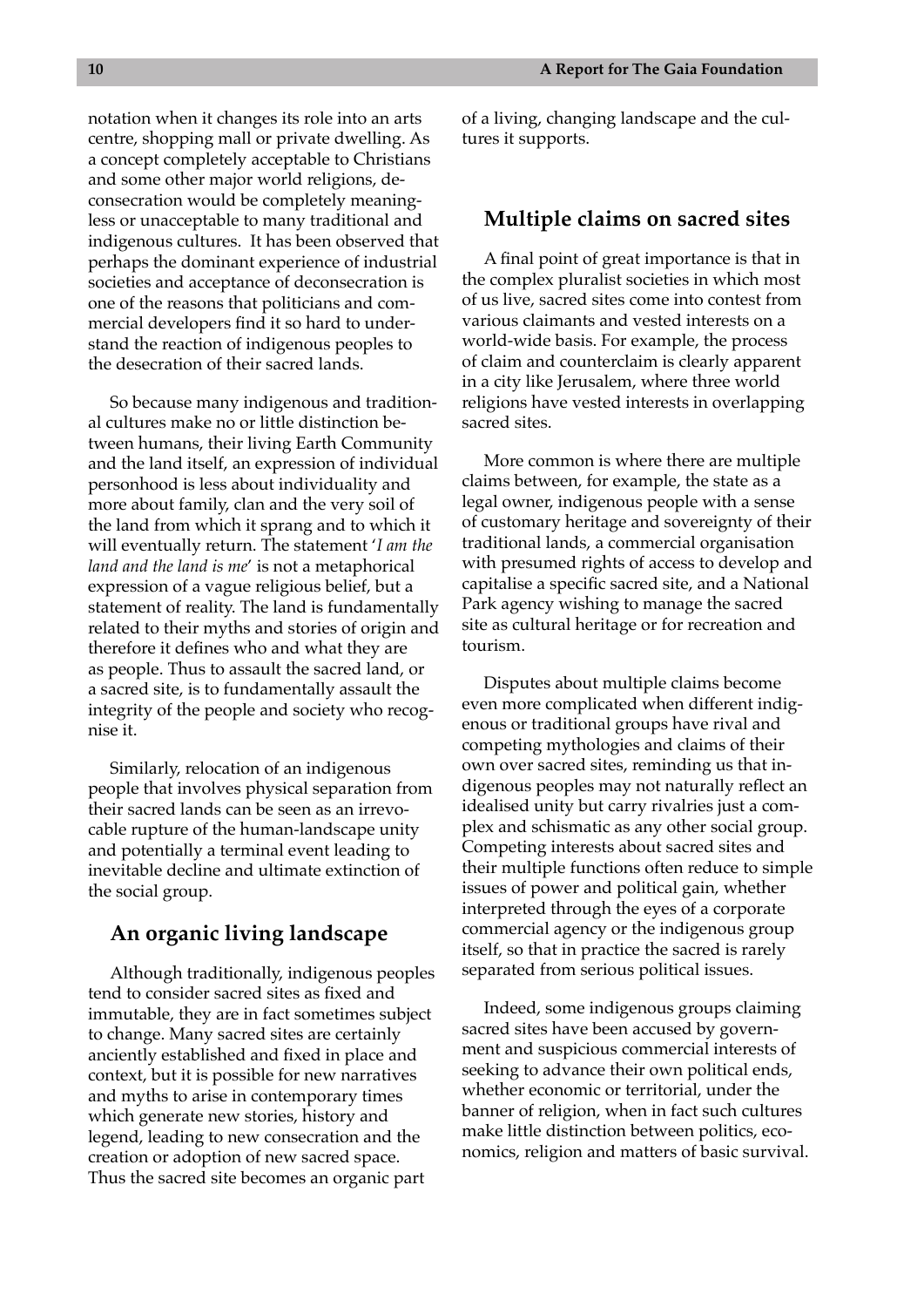#### **SACRED SITES: AN OVERVIEW 11 11**

Feelings may run high and conflict may not be far away, but it could be said, remembering the example of Jerusalem, that learning to resolve and manage these local foci of multiple claims around sacred sites are lessons in miniature, or indeed a form of gift, about learning to manage the greater international conflicts which hazard world peace.

# **Towards a multi-cultural definition of sacred site**

As the authors of this report, we are very aware that in order to advance discussion and amicable working between agencies and across cultures so as to improve dialogue and understanding about the functions and protection of sacred sites, it might be helpful to generate a working definition which participants could broadly agree upon and see value in using.

We are trying here to develop a definition which will encompass both modern ideas of a focussed sacred site such as a cathedral or the temple of an ancient culture, with more complex ideas subsumed under sacred as expressed by indigenous and traditional peoples as already discussed above.

A survey of the literature (critically discussed in the full version of our report) finds that there are actually very few such definitions and where they are found, for example, as in UN documents and occasional legislative material, they are either very general, or they leave the attribution of sacred and allocation of a sacred site entirely to the perception or judgement of the culture or traditional people concerned. In so doing these forms of attributive definition often fail to describe the site's specific nature and function so that it can be integrated into a wider context and easily recognised by other cultures. These attributive definitions are therefore satisfactory within one country or culture but are very limited in an international and cross-cultural setting.

In order to do justice to the complexity and range of meaning and types of sacred site, the authors have considered all the instances,

types and functions of sacred sites from our survey of the literature from many cultures and sources. From this material, the authors have constructed following operational definition which seeks to be an improvement on the more limited definitions discussed above.

Our definition is in an entirely original format and without, as far as we are aware, any obvious academic or legislative precedent. We have endeavoured in its construction to provide a definition which hopefully is able to encompass any type of sacred site and also at the same time provide insight into the richness and wide variety of sites that can be described, and act as a stimulus for further consideration and serious application. For example, this form of operational definition may have practical value when applied to inter-cultural dialogues and comparisons of sacred sites and locales used in techniques of cultural mapping or when indigenous people are negotiating with governments and other state authorities for legal protection of their site.

After stating the basic stem of the definition we have artificially separated four inter-related categories: Descriptive, Spiritual, Functional and Other. Each category provides for clarification of the form, function and role of the sacred site being considered, whilst admitting to the fact that for some cultures all the categories would be subsumed in some kind of way under an over-arching category of 'spiritual'.

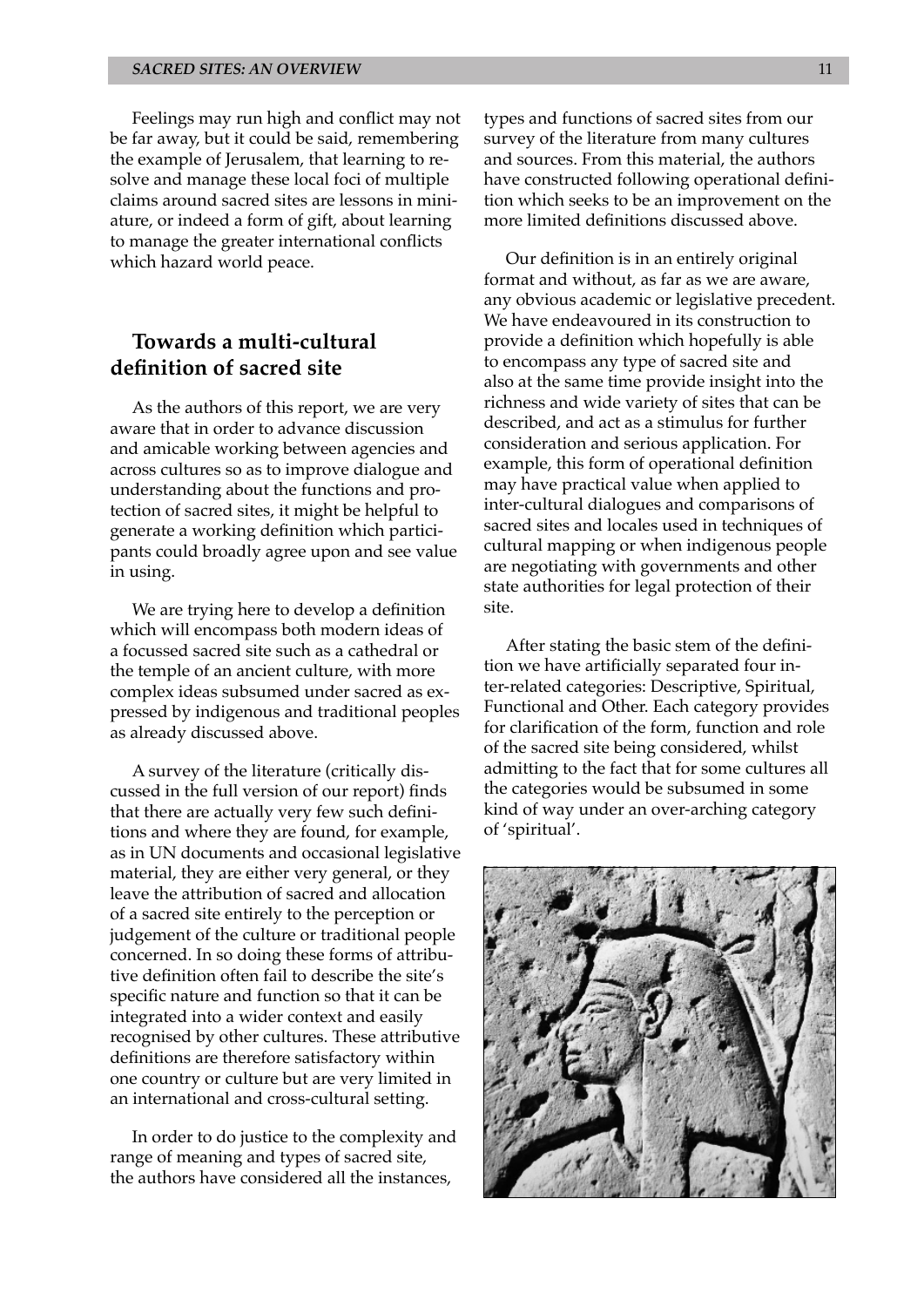# **SACRED SITE: AN OPERATIONAL DEFINITION**

A sacred site is a place in the landscape, occasionally over or under water, which is especially revered by a people, culture or cultural group as a focus for spiritual belief and practice or likely religious observance.

In addition, to satisfy this stem definition and reflect its wide and rich variety, a sacred site must also have one or more of the following nineteen characteristics found under the headings: Descriptive, Spiritual, Functional and Other. Having more or less of these characteristics does not imply that the site is somehow more or less sacred but it may usefully reflect the complexity and rich variety of its sacred qualities.

### 1. Descriptive

- a. it is a specific focus within a wider and possibly dynamically interconnected sacred landscape
- b. it is, or is founded upon, a natural topographical feature, e.g., a mountain, mound, rock, cave, tree, grove, forest, spring, well, river, lake, the sea, an island, etc
- it is recognised as carrying special manifestations of wildlife, natural phenomena and ecological balance c.
- d. it is embellished with man-made symbols or artefacts, e.g., rock-carvings, paintings, holy or religious objects
- it is partially or wholly man-made, e.g., menhir, temple, church, wayside shrine e.
- it is a memorial or mnemonic to a key recent or past event in history, legend or myth, e.g., a battle f. site, creation or origin myth

### 2. Spiritual

- a. it is recognised as having a palpable and special energy or power which is clearly discernible from that of a similar landscape or surrounding
- b.  $\;$  it is recognised as a special place which acts as a portal or cross-over to the spirit world
- c. it is recognised as the dwelling place of guardian or 'owner' spirits which care for and oversee the site and possibly its wider environs
- d. its spiritual forces or 'owner' spirits are in a mutually respectful dialogue with local people with specialist knowledge acting as guardians or custodians, who play important roles as mediators, negotiators or healers between the human, natural and spiritual dimensions
- it is identified as a place where the ancestors are present and especially respected, e.g., burial grounds e.
- f. it is a place of spiritual transformation for individual persons or the community, e.g., healing, baptism, initiation, religious conversion, rite of passage, funeral, vision quest

### 3. Functional

- a. it is a special place where relationships, both interpersonal and throughout the whole community, can be expressed and affirmed, often through a specific form of observance, e.g., prayer, songs, chants, dance, ritual or ceremony
- b.  $\;$  it is a place especially associated with resource-gathering or other key cultural activities, e.g., gathering medicinal plants or material for sacred or ritual ceremony or objects, fishing, hunting, cultivation, burial of ritual objects, giving birth
- it is a specific pathway or route between significant or sacred places, e.g., songline, sacred pathway, pilgrimage route c.
- d.  $\;$  it is a focus of past or present special visits of religious observance or pilgrimage
- e. it is a cultural sacred-secret with its location and/or specific religious function only known to a  $\,$ limited number of people
- f. it has a significant relationship with astronomical order and/or calendrical phenomena, e.g., astronomical alignment, celestial-Earth correspondence, seasonal ritual or festival

### 4. Other

a. it clearly satifies the stem definition but has unique cultural features that are not represented in the previous eighteen characteristics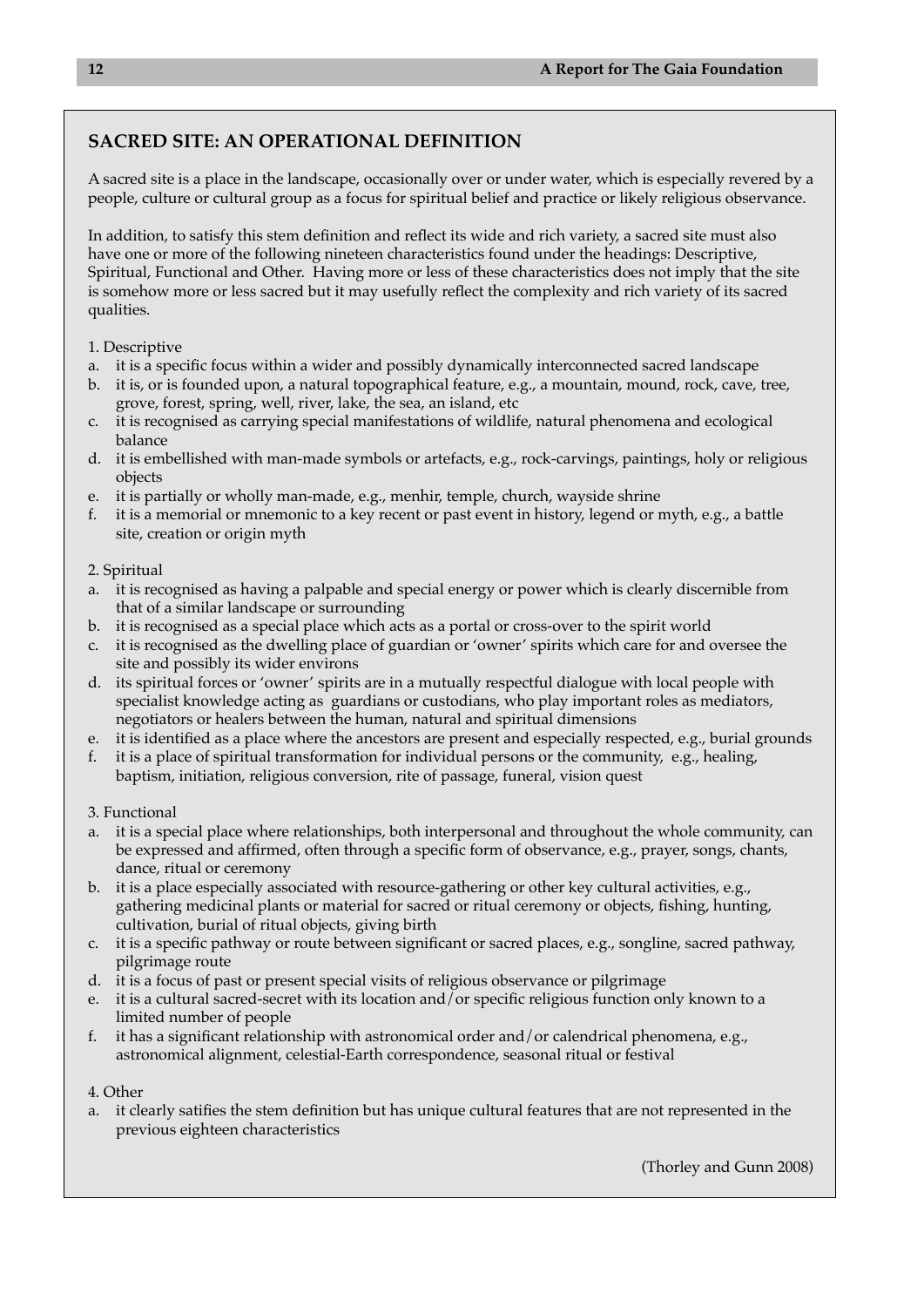# *RATIONALE FOR PROTECTION OF SACRED SITES*

### **Internal and external protection**

Many indigenous and traditional peoples employ cultural strategies of social and environmental management which ensure the continuity and conservation of their sacred sites. These include ritual and ceremonial practice and an active relationship through agriculture, husbandry and animal management, such as hunting, which sustains biodiversity and the quality of place.

This form of protection can be referred to as *internal*, in contrast to *external* protection which utilises outside agencies and is often related to formal administrative recognition and legal protection. In this report, external protection is seen as maintenance of the integrity and conservation of a sacred site as a focus or place of spiritual belief and practice usually carrying legal status and official government or administrative recognition.

In this context, sacred sites have no absolute right to external protection and conservation, and the success of any argument for their protection lies within the province of a cultural judgement. If a sacred site is to be protected or conserved, it has to convince the majority culture of the country in which it is found that there is a compelling reason which can, in the circumstances of informal discussion or through the avenues of judicial and political process, override any other claims regarding its integrity and survival. Many sacred sites, particularly in the provenance of indigenous and traditional peoples, have culturally-recognised custodians or guardians and no strategy of external protection is likely to be successful without advice, dialogue and respectful liaison with such people. Common and often competitive claims on sacred sites are commercial development, tourism and recreational use, and environmental deterioration leading to hazardous conditions for the site, sometimes through cultural erosion of values and socio-economic pressures.

Sacred sites, in their varied ways of being, are deeply embedded culturally and specifically defined in their functions, so that their

protection continues naturally whilst traditions are internally intact.

Externally, where there is inter-cultural respect and reciprocity, the sacred sites of another group or culture are generally respected in times of peace. However, where a dominant culture or group intrudes, as in the process of colonisation and industrial expansion, and where there is little or no understanding or tolerance of other cultural values or ways of life, sacred sites, amongst other elements of the cultural system, are threatened. In this context, it becomes a fundamental challenge to protect them, and in many countries and for many cultures this is the position which obtains at present.

It is evident that there are a great many powerful commercial, governmental and dominant cultural interests which have virtually no respect for other cultural life-ways and values. The challenge is how do traditional and indigenous peoples gain the political and legal space to assert their right to protect what is significant and meaningful for them?

Sacred sites have already been identified as being foci of past or present religious or spiritual observance, and on this basis it might be expected that this religious function, however expressed in contemporary times, would be a cogent factor in decision-making regarding their protection.

However, spiritual observance is not always the only primary issue, and there are other factors potentially linked to sacred sites which also have to be taken into account. For many traditional cultures, sacred sites carry significance as places for social and community cohesion, agricultural practice, animal management and as sources of significant knowledge such as the law of origins, which contribute to cultural continuity and expression.

When the survival of an indigenous or traditional tribal group or culture, or its spiritual centre as a sacred site, is under consideration, the majority society commonly considers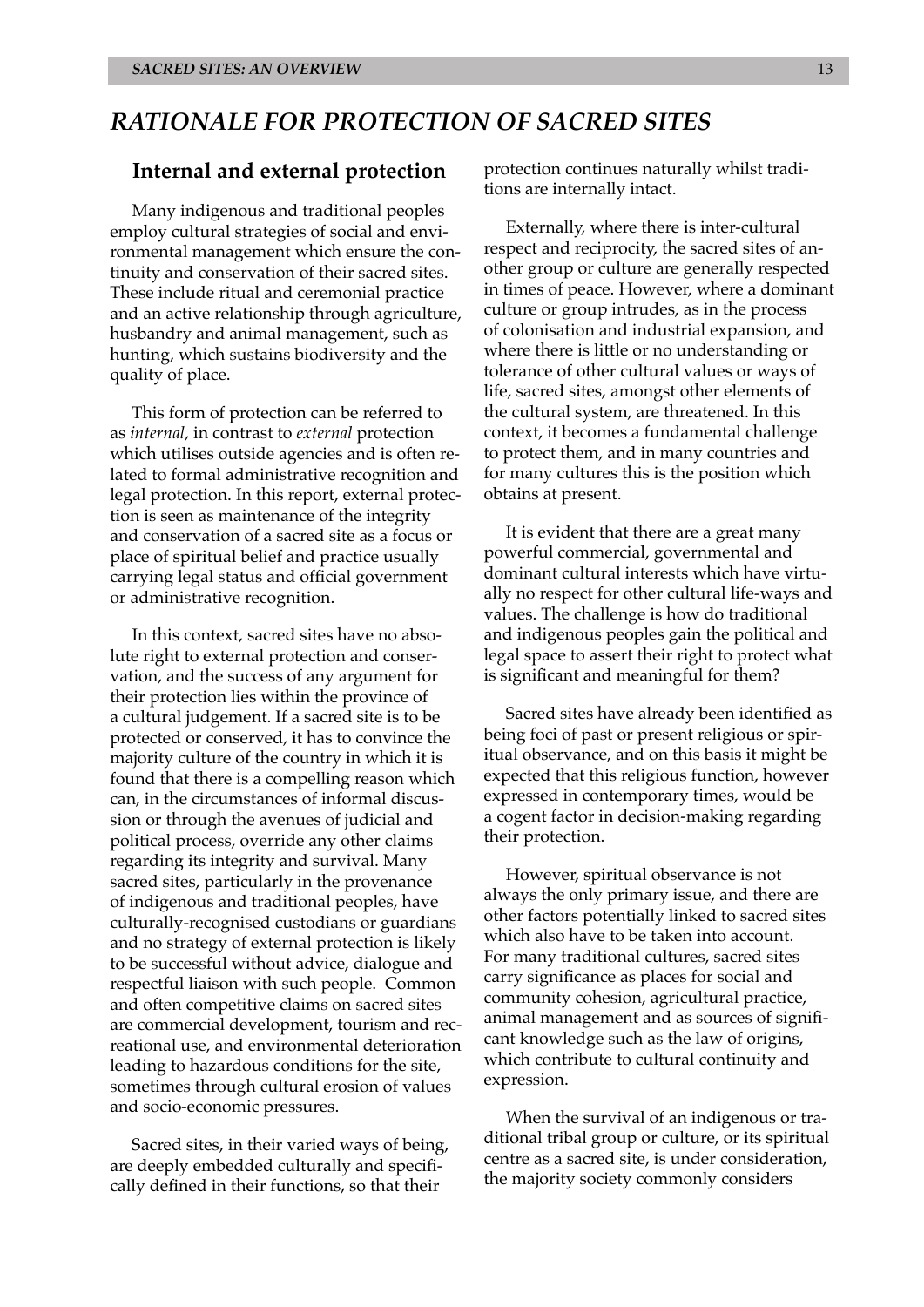#### **Case 2. Chimney Rock and the US Supreme Court's Lyng Ruling**

Although there has been legislation in the USA over the last thirty years apparently strengthening the legal protection of sacred sites, very little of the law is judicially enforceable and plaintiffs seeking protection are often disappointed. Fundamental to many of these cases is the Establishment Clause of the First Amendment of the US Constitution, which prevents the government from enforcing any law or policy which favours a specific religion, or even promotes religion in general. Consequently, several Supreme Court decisions have determined that the government and its agencies are obliged to accommodate the free exercise of religion wherever possible. There is clearly a fine distinction between actually promoting a religion and allowing its free exercise and this leads to controversy in the Courts.

An important case which illustrates the Supreme Court's power and the significance of its ruling in subsequent sacred site protection disputes took place in 1988. The US Forest Service, represented by Richard E. Lyng, then Secretary of Agriculture, proposed to construct a road and issue logging permits on federal land near Chimney Rock in California's Six Rivers National Forest. Three local Native tribes objected to the road, as it encroached on traditional sacred sites and would interfere with their religious observances in the area. The Forest Service offered to re-route the road as far away as possible from the centres of religious observance but the Indians insisted that their observances required peace and quiet. Through a lower Court and using the grounds that the project would violate the First Amendment's Free Exercise Clause, an injunction was obtained preventing road-building and logging at Chimney Rock.

Lyng then sought a ruling from the Supreme Court which voted 5-3 in favour of the Forest Service, but it was the wording of the ruling which became controversial. The majority opinion written by Justice Sandra O'Connor accepted that whilst 'the threat to the efficacy of at least some religious practices is extremely grave', and even if the building of the road would 'virtually destroy' the religion of the Native tribes, the government had a right to build it. She went on: 'No disrespect for these [religious] practices is implied when one notes that such beliefs could easily require de facto beneficial ownership of some rather spacious tracts of public property….Whatever the rights of Indians may have been to the use of the area, however, those rights do not divest the Government of its right to use what is, after all, its land'. Although this ruling was so absolute, Indians were given a morsel of comfort when the Court went on to state that federal land management agencies carried a responsibility to exercise discretion in voluntarily choosing to 'accommodate' Native American religious practices and so recognise and protect sacred sites on public land.

It is to be noted that there was no actual land claim in this case but simply a concern about sacred site protection on federal land. The Supreme Court's Lyng Ruling has coloured all subsequent cases and reduces the likelihood of a more favourable opinion in the future, so making the absolute right to protection of sacred sites virtually impossible in US law.

[Source: Brown 2003 and others]

the indigenous group to be in a minority position, with the result that their interests are often over-ruled in the wider arena of majority or national interest or benefit. The question therefore arises as to how minority group interests in sacred site protection might somehow become issues of concern and indeed value for the whole culture and national interests.

### **Cultural heritage**

A key factor, which applies to many sacred sites, is that they can be easily recognised as places of cultural heritage and therefore worthy of conservation and protection. Indeed, some anthropologists would be more comfortable viewing all sacred sites as but one category of a more general and neutral notion of cultural heritage so as to avoid some of the controversy of grappling with emotive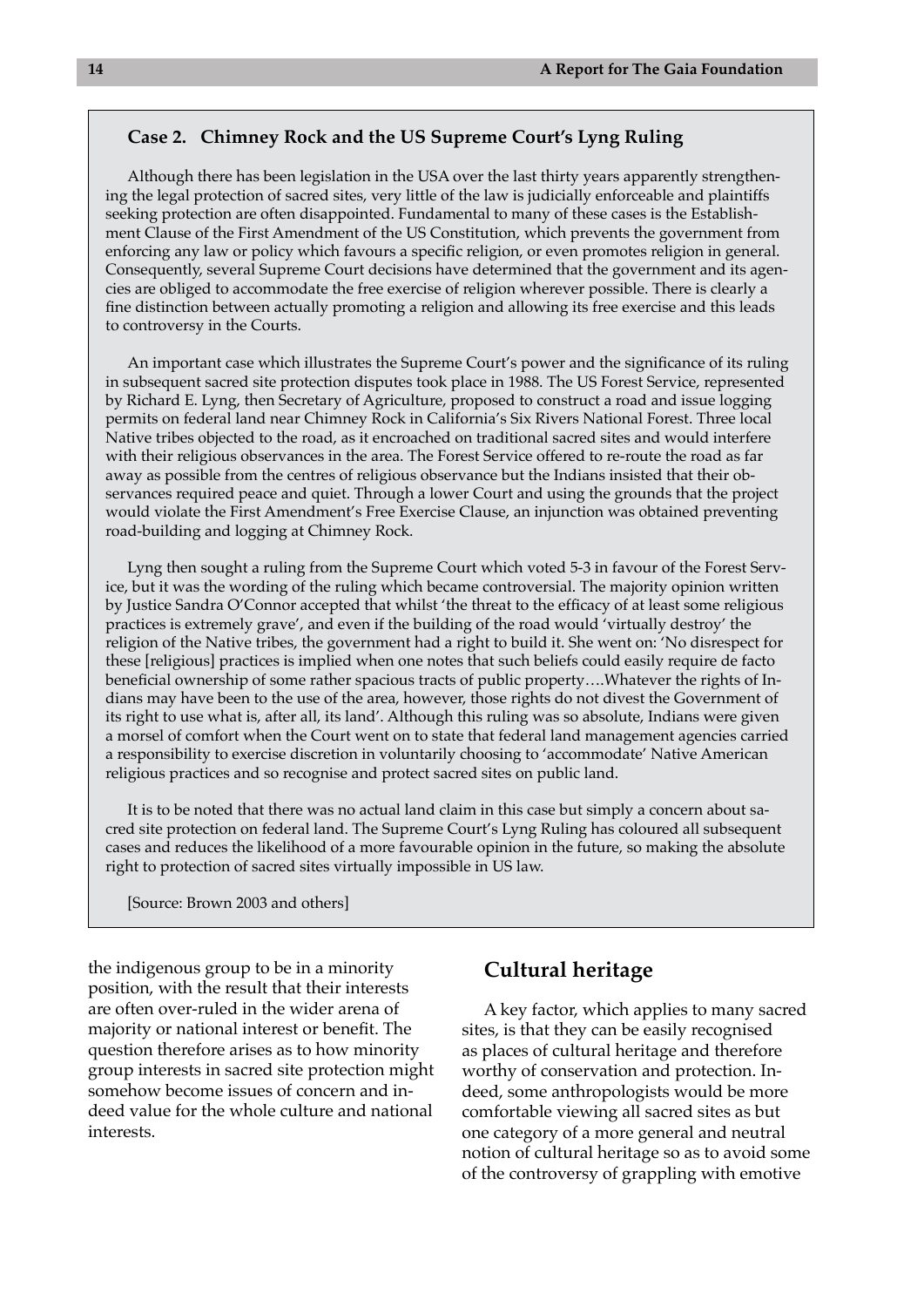and less objective concepts of spiritual and sacredness.

Cultural heritage, as a wide and inclusive concept, can be archaeological, historical, architectural, artefactual and social. Based upon any of these grounds, many countries have in place some form of formal statute or legislation which allows the provision of conservation of cultural heritage for the wider needs and valued issues of the state and its people. In our internet survey of the protection of sacred sites in various countries of the world, the key words 'sacred site management' often generated little or no response, but all countries without exception had websites dealing with 'cultural heritage'.

The international criteria that have been successfully pioneered by UNESCO and other international agencies have greatly aided cultural heritage conservation and have set standards which individual countries have been able to follow in setting up their own schemes. Hence through the facility of cultural heritage, without invoking values linked to religious or spiritual use, many places which are also sacred sites are in fact successfully protected.

The use of a category of cultural heritage is especially important as it applies to many religious and spiritual sites, both contemporary and historical, which are universally found and recognised in countries' modern nation states.

### **Socio-cultural survival**

In terms of protection, sacred sites recognised and used by indigenous and traditional peoples as part of their spiritual life and basic culture raise more complex issues. In this situation, the indigenous group is usually in a minority as compared with a majority culture, and may or may not have current or active use of the site in question.

Often, such groups argue that to destroy their sacred site is to fundamentally hazard their way of life and cultural stability, and

whilst such claims may, for example in a court of law, be interpreted as a fundamental rigidity and terminal cultural inflexibility on the part of the indigenous people, such reasons are increasingly invoked for the protection or conservation of a sacred site.

In this instance, the argument for protection is the social and cultural survival of the group which needs to be understood as totally linked to inherent spiritual and religious observance.

### **Biodiversity**

Sacred sites can become of national significance due to conceptual and practical issues which are emerging regarding responsible ecological and environmental management. It is recognised that many indigenous and traditional peoples have lived, and indeed do live, in a relatively balanced and harmonious way with their physical environment, and although there has been understandable criticism of over-estimation and idealisation surrounding the concept of the 'ecological Indian', such groups of people do seem to manage their lives and society in a style which has much to teach the majority culture. Whereas industrial cultural needs for commodities and energy seriously compromise biodiversity, indigenous peoples and their sacred sites are noted as environments where biodiversity is likely to have survived or at least is more sustainable.

For example, Gerardo Reichel-Dolmatoff's now classic anthropological accounts of the Tukano and Desana Indians of southern Colombia show how a profound dialogue with and understanding of the plants and animals of their forest and river environment ensures the continuity of their lifestyle and their spiritual worldview in a natural organic and sustained ecological partnership. Hence protecting sacred sites of indigenous people often also protects biodiverse landscapes with a rich ecological balance.

Protecting biodiversity is not just about conserving rich flora, fauna and ecological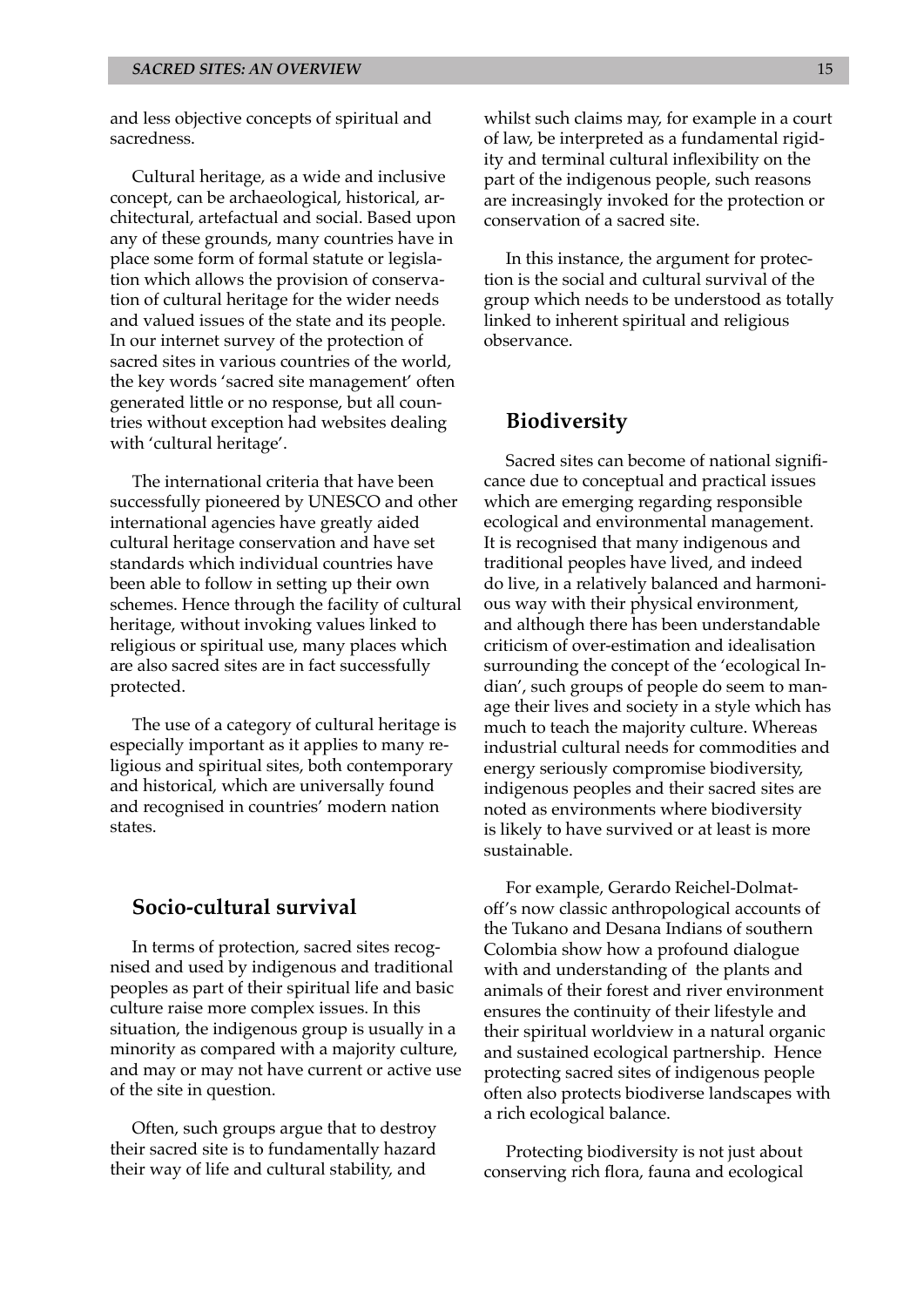#### **Case 3. Devils Tower or Mato Tipila, Wyoming, USA**

The vast volcanic plug rising to nearly a thousand feet and immortalised for the cinema-going public as a central feature in Spielberg's film 'Close Encounters of the Third Kind' is known as Devils Tower, or Mato Tipila (Bear's Lodge) by Native people. Set in its own National Park, it has been the focus of a strongly-contested sacred landscape. The site is visited by about half a million tourists annually and about six thousand of these are rock climbers with a significant group of commercial firms providing guides and equipment.

In the late 1980s, Indian Tribes who visited Bear's Lodge for prayers and religious ceremonies complained that the climbing activities interfered with their rights to religious observances, particularly at midsummer when the Lakota People held an annual Sun Dance. They found the shouting of climbers and the hammering of pitons into the rock to be disrespectful of the spiritual forces found there. The National Park Service also became concerned about environmental damage to the rock and the pressures on animal and plant life in the climbing areas. The situation became even more complicated when local non-Indian residents asserted that their own rights and concerns over the site were equal to those of the Native Indians, noting that many of the Indians did not even live in the State of Wyoming. Here was a social challenge coming from white settlers who valued their own consistent presence over two hundred years, giving a new perspective to the concept of 'indigenous'.

In 1995, the Park Service found a compromise to the central issue by banning all commercial climbing and requesting private individuals to voluntarily refrain from climbing in the month of June to allow the Indians access to the site around the summer solstice for their religious observances. The Indians agreed to this, but a group of commercial climbing guides sued, alleging that the new rules constituted religious favouritism toward the Indians in violation of the Establishment Clause (see Case 2). A federal district judge agreed with the climbing guides with respect to the June closure and rather than appeal, probably not confident of a helpful Supreme Court ruling, the Park Service withdrew the commercial closure rule. There then followed a period of negotiation between the parties which led to the Park Service inviting a voluntary avoidance by all climbers in June. This arrangement, although regularly infringed by determined climbers, does reduce the numbers in that month and so allows the Indians some improved conditions for their religious ceremonies.

This is technically a legal failure of indigenous peoples to protect their sacred site, but it has shown the value of hard negotiation outside the law, which can generate a working compact where all the competing parties come away with something positive.

[Source: Brown 2003 and others]

systems as a museum exercise, but is a more fundamental acknowledgement that such systems are essential for the survival of a richer global ecosystem and the quality of all future life. Therefore ecological issues linked to sacred site protection can become matters of national, and indeed international, majorityculture concern.

# **Ecological spirituality**

However, there may be even deeper issues which emerge when considering indigenous

people's relationship with the land and the majority-culture view.

Many, if not most, indigenous and traditional cultures have a powerful spiritual valuation of themselves in relation to the land, in stark contrast to those industrialised countries with the less spiritually Earth-centred and land-orientated Christian-Judaic religions of the majority.

In short, the dominant industrialised world has allowed what environmentalists call ecocide in a way that would seem very unlikely if a relationship and respect for the land such as is evident amongst indigenous peoples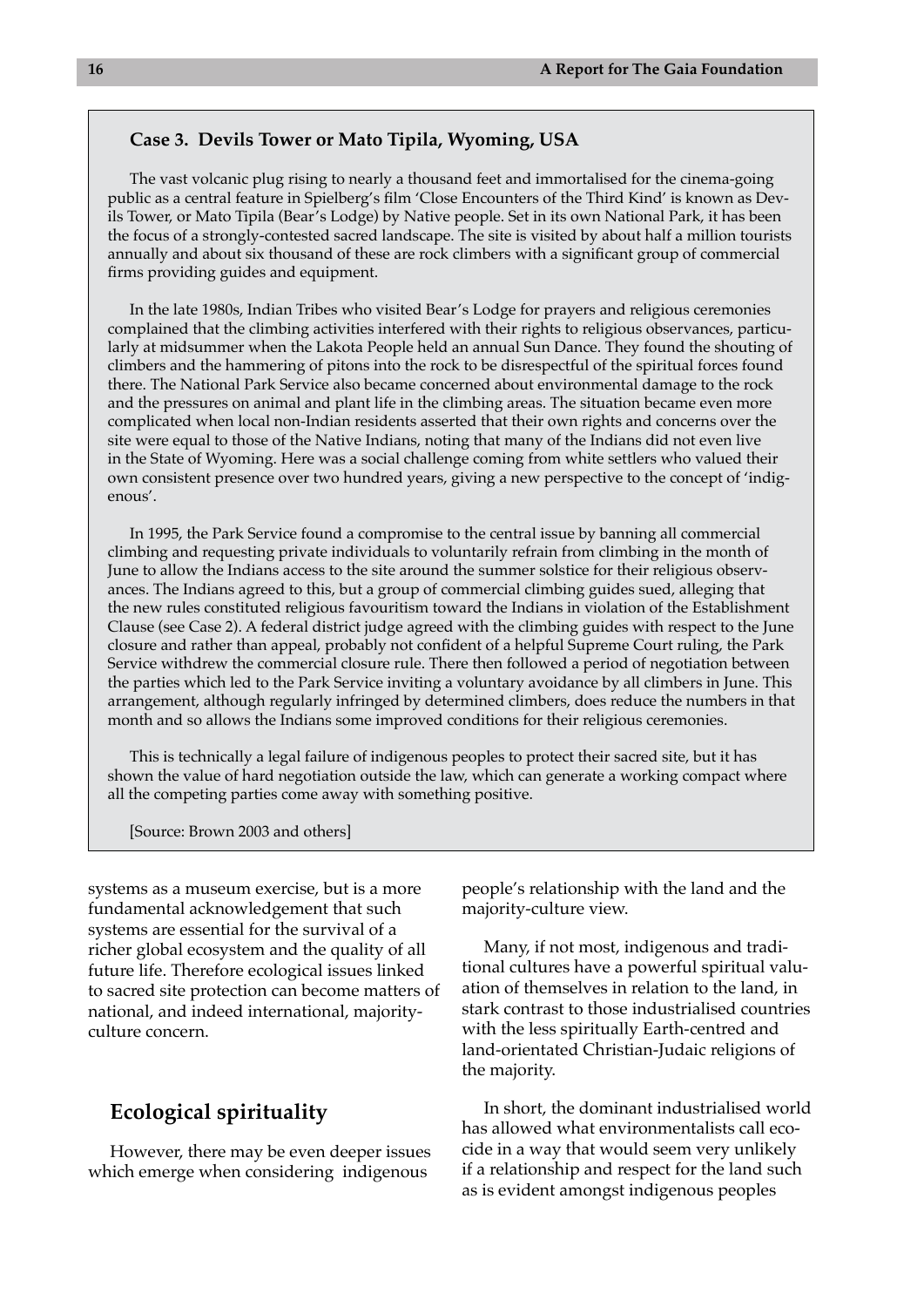had been pursued. More particularly, rational science, since the Enlightenment, driving both technology and commerce, has essentially produced a 'dis-enchantment' of the world and the natural environment.

This much has been argued by a number of ecological writers and theorists. To take one example, an important recent academic overview of ecological ethics by Patrick Curry (Ecological Ethics: an introduction, 2006) has sensitively explored the role of spirituality in an ecocentric perspective of environmental strategies which avoids the dominant anthropocentrism seen to have brought about so much of the process of ecocide upon us.

This refined ecocentric view, which Curry calls 'Ecocentric Spirituality', goes beyond the ecocentric position of much so-called deep ecology to acknowledge the importance of the sacred as a central part of the human condition. As he puts it: 'the best short term for such a spirituality is probably one which early anthropologists applied pejoratively to the religion of supposedly primitive people: animism.'

Curry is clear that without a vivid and profound grasp of this concept 'no ecological or environmental programme stands much chance of success', and consequently his call for action now is

*to encourage and strengthen people's awareness and appreciation – which already exists, although it is rarely articulated – of the Earth and all its life as Sacred: not in an abstract Life, but one that is embodied and embedded in specific relationships, communities and places.*

Curry's proposition of Ecocentric Spirituality is therefore not a backdoor appeal for theism or to set up a new religion, but a simple rationale for attempting to protect all sacred sites as places of spiritual exchange and sustenance as a matter of fundamental principle. All sacred sites are essential to the wellbeing of our Earth and all its life in a wider systemic and ecological sense. To eliminate any of them is to hazard not simply the life and culture of minority indigenous and traditional groups, but much more centrally everything that exists as we now know it on our planet.

The challenge before us now is to raise consciousness and an appreciation in our own majority cultures that at some deep level, essential for all survival, the Earth and all its life is best viewed as sacred, or as Curry puts it, as enchanted, and imbued with irreducible pluralist sensuous mystery, which is of its essence. Seeking to dismantle or avoid that mystery is simply to sustain continuing ecocide. Acknowledging the mystery is to better support the natural and man-included processes of Earth's survival systems.

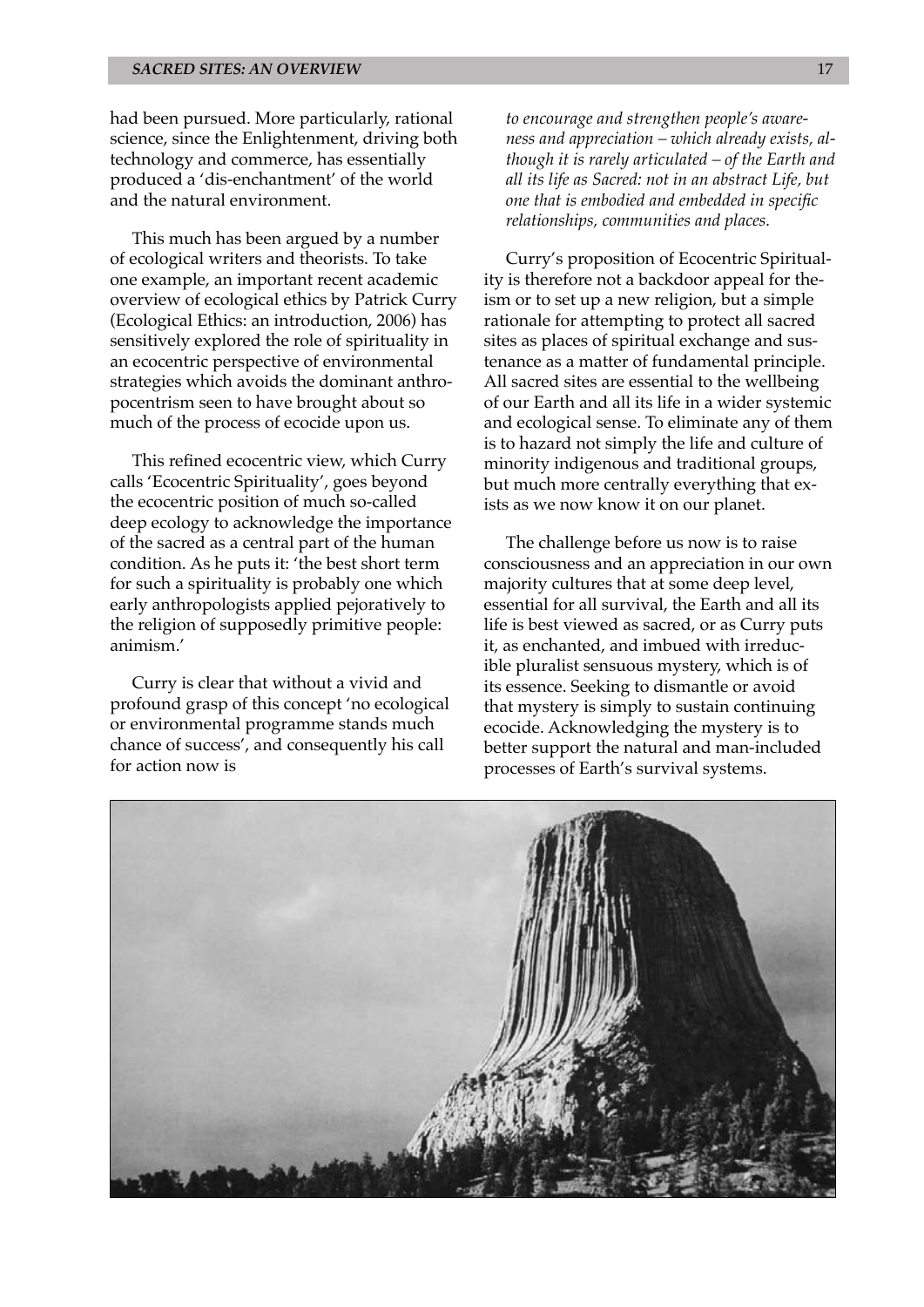This analysis is arriving at a central concept of the need for spiritual engagement and re-enchantment of the world which may seem overly theoretical and tinged with idealistic hopefulness, but already, at the cutting edge of international conservation, acknowledging the mystery has been identified in current policy. An important World Conservation Union (IUCN) document states in 2005:

*The project Conservation of Biodiversity Rich Sacred Natural Sites of Indigenous and Traditional Peoples starts at the heart of traditional peoples' relationships with nature. It understands that it is the sacredness of nature that has helped them to preserve biodiversity. If spirituality is removed, the central motive for environmental protection is lost.*

*There is an urgent need for conservation agencies to find new, creative and holistic ways of working to provide the benefits to both people and nature – against the background of devastating threats to vulnerable people and nature at the beginning of the 21st century. By reengaging with the spiritual, the Project seeks to provide this opportunity.*

Similarly, the work of the Delos Initiative (see website) since 2004 focuses on the conservation of sacred sites specifically in 'technologically-developed countries', but again also emphasises the importance of spiritual factors. Included in its mission statement, its purpose and objectives are to:

- Understand the position of the major religions in developed countries on nature and on the sanctity of natural sites. •
- Assess the pertinence of sacred natural sites for contemporary people, and attempt to estimate the significance of their spiritual values. •
- Study how these spiritual values can be maintained and enhanced and investigate whether and how these values can be used as a tool for the conservation of sites. •
- Attempt to resolve eventual conflicts between the character of sacred sites and conservation and management requirements, establishing instead synergies, where possible. •

Arising out of this analysis is a need to acknowledge an elemental and natural dialogue that is an inherent part of the sacred landscape. This applies to those in industrialised societies as much as it is already found in traditional and indigenous cultures.

The landscape nourishes us as human beings and provides the basis for our material existence, but also nourishes our deepest spiritual needs with its numinous wonder. However, through our awareness of sacredness and spiritual focus at sacred sites and through our own spiritual practice, we are able to nourish and support the sensuous living landscape. This natural dialogue between humans and the landscape, and more fundamentally between all animate persons-other-than-human, affirms our natural interconnectedness within all nature without reducing that idea to a trivial and valueless concept of unity.

This ecocentric and spiritual approach – that is, recognising the essential sacredness or enchantment (to use Curry's useful term) of all of the land and the role of specific sacred sites within it, and our own participant relationship and dialogue with those sites and the nature which sustains it – is of course totally congruent with the traditions and beliefs of most indigenous and traditional peoples. This view of sacred Earth means that attempting to protect and conserve all sacred sites, not only because of cultural heritage, cultural survival or biodiversity, but simply in their own right as spiritual foci, as crossing-over places, is compelling if not mandatory.

Certainly, there will be those who say it is totally impractical to expect to preserve and conserve all sacred sites, but to adopt a position where we admit that some of them can always be lost is to clearly have missed the point of our profound and fundamental interdependence on them and is to court (if not encourage) more loss and disaster. For the optimal external protection of sacred sites, we need to adopt the example of the diligent and wise physician who strives at all times to preserve all the lives of his or her patients knowing that sometimes he or she will not always succeed.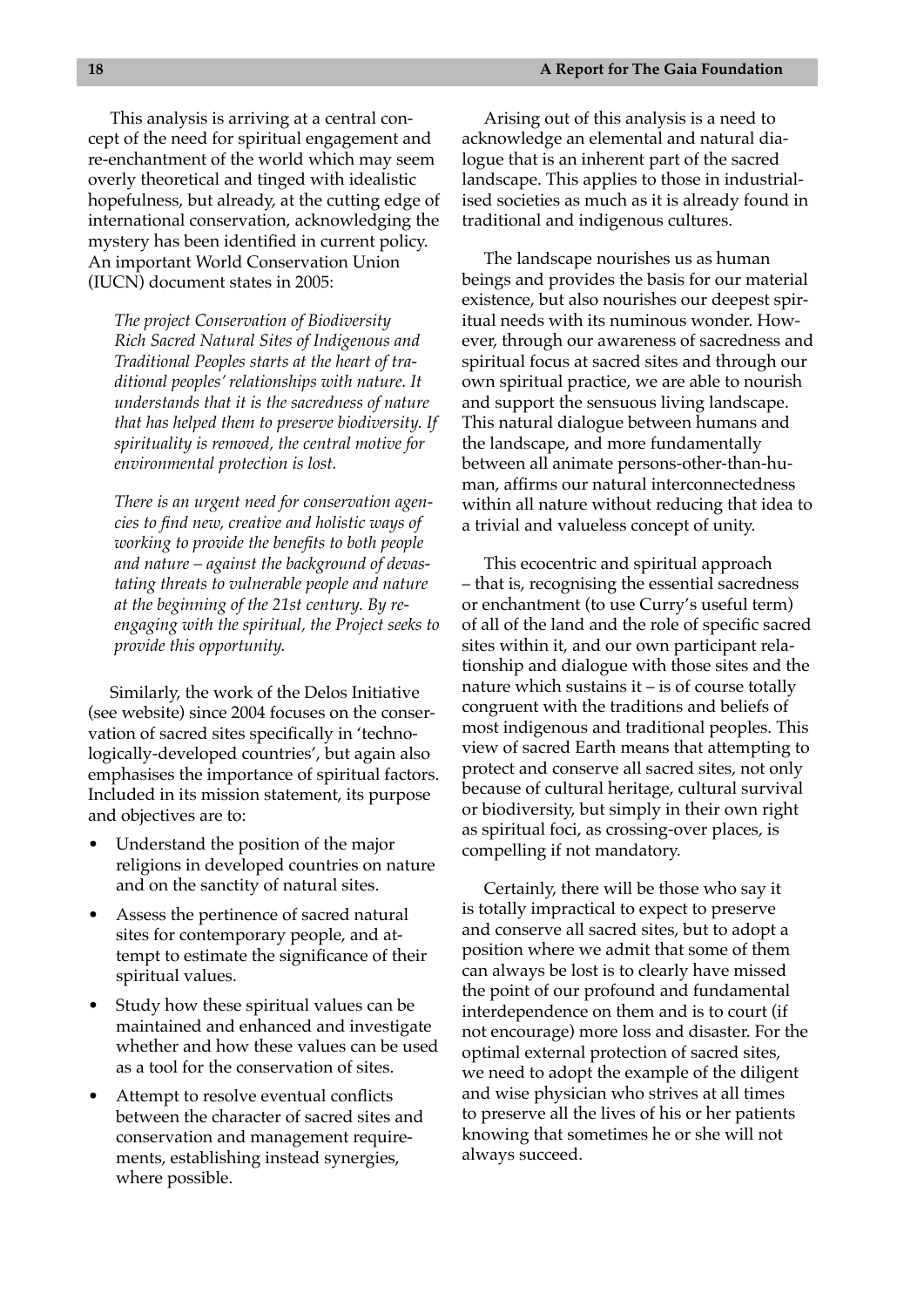# *MAIN INTERNATIONAL PLAYERS AND TIMELINE*

# **The legacy of colonialism and global commodification**

In the last fifty years, the protection and conservation of sacred sites, whether in industrialised or so-called developing countries or in the lands of traditional and indigenous peoples, has increasingly become a global issue rising from a local matter, often of relative obscurity, to a national and international campaign with an increasingly high public profile.

This new visibility of indigenous peoples has not been achieved in easy circumstances. In the colonial era, indigenous rights were absent or barely perceptible and most newlyfounded post-colonial states only reinforced their colonial legacy, and indigenous peoples felt little benefit. Many 'developing' countries with significant indigenous populations displayed only a limited degree of democracy, their governments further weakened when they were effectively taken over and dominated by the power and lack of accountability of international corporations. As commentators such as Richard Grossman (see website) and Thomas Berry in 'The Great Work' have pointed out, true democracy is the enemy of a free market which simply encourages international corporations to pursue ruthless profit-driven extraction and commodification with scant regard for the environment and the culture of its inhabitants.

The situation today is that there are many countries with weakened state powers, indebted to crippling international loans and severely compromised by globalisation, that are unlikely to easily advance democracy and so improve the rights of indigenous peoples in order to protect their sacred lands. It is only as threats to these cultures have grown and intensified that local struggles have linked up, international liaison has been facilitated, and persistent voices for change have created the current growing movement. There have been some successes for indigenous peoples, but overall the momentum of globalisation increases as does the destruction.

It is against this background of conflict and suppression that in the past twenty years, a number of key international and national agencies have emerged, and many of them continue to play an important role in the protection and conservation of sacred sites up the present time.

# **Indigenous and traditional peoples are the main players**

However, the most significant main player in the internal or external protection of any sacred site is the cultural group or community for whom it plays a key role. It is very apparent that the most successful examples that generate effective external or legal protection are those where there is close collaboration amongst the indigenous and traditional peoples themselves. Effective partnership is therefore much more than a politically-correct consultation process.

In addition, many traditional cultures and their representatives are very aware and concerned that social disruption and the pressures of modern living have jeopardised the transmission to younger members in their community or tribal group the traditional knowledge and practices held currently by the elder members. Without this transmission being present and intact, the proper use and observances at sacred sites will surely attenuate and the value of the sacred site will be lost to the culture, and indeed to the wider world.

It follows therefore that agencies should both assist in the continuity and conservation of cultural guardianship as well as respectfully following the advice of current guardians and custodians of the sites as to how they are best managed and protected from outside exploitation. The development of Cultural Resource Policies by indigenous groups themselves, such as the Canadian **Chehalis Indian Band Resources Policy** of 2001, is an important grassroots process which better ensures authentic and accurate cultural representation in protection issues.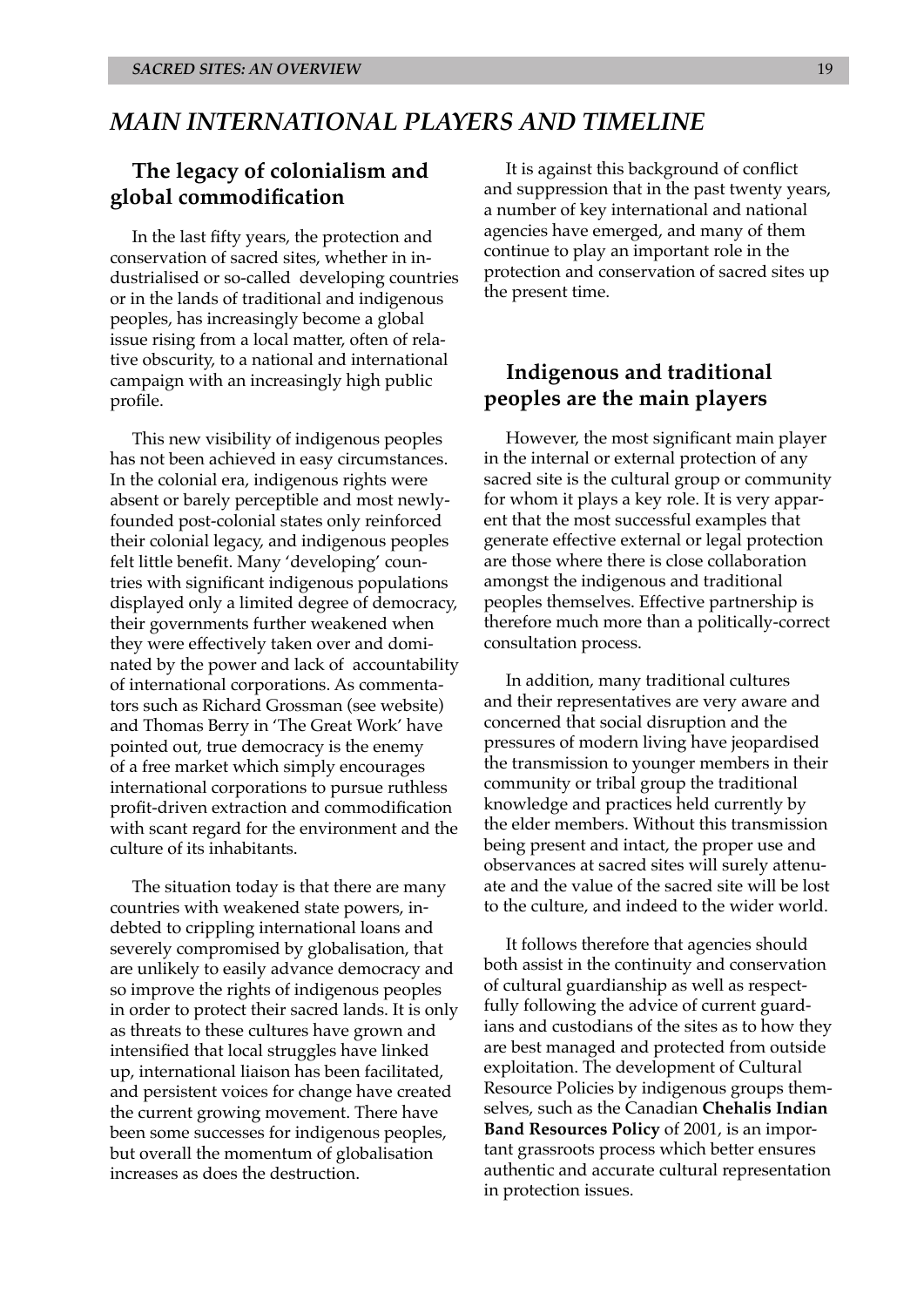#### **Case 4. The Maroon Community of Nieuw Koffiekamp, Suriname**

Suriname is a former Dutch colony and part of the Guyana Shield of South America. In its recent years of independence, the Suriname government has encouraged mining and logging companies to develop the rich natural interior forests which make up eighty percent of the country. The indigenous Indian forest peoples and those traditional peoples who are partially independent ex-African slave communities, or Maroons, have no rights to their traditional territories or resources recognised in modern Surinamese law.

Nieuw Koffiekamp is an Auconer Maroon village of 800 people re-sited to its present location after a hydroelectric dam development in the 1960s. Since a treaty of 1790 the Maroon people have had some political autonomy, and their freedom from slavery recognised through 200 years of colonial government. Maroon culture and identity are characterised by a complex web of ongoing relationships with ancestral and other spirits, the land and kinship structures, incorporating many sacred sites.

In 1992, Golden Star, a Canadian-based multinational mining company, was granted by the government a 17,000 hectare mining concession entirely surrounding the Nieuw Koffiekamp village and environs. In 1996, Golden Star announced publicly, without prior consultation with the Maroons, that the village of Nieuw Koffiekamp would have to be relocated again to make way for an industrial gold mine. The people of Nieuw Koffiekamp strongly resisted this and made it clear that a second relocation would be tantamount to the cultural and social death of their community as relationships with ancestors, the land and kin would be further weakened, if not destroyed.

Since 1997, the Nieuw Koffiekamp community have continued to strongly resist relocation despite pressures and threats from Suriname government departments. The mining company, seeking to compensate for the delay in starting extraction operations, has sought to obtain political risk guarantees, and the machinations of this process have exposed many ethical shortcomings in the international investment and insurance industries. A number of NGOs, particularly the Forest People's Programme (FPP) and the Organisation of American States (OAS) mission to Suriname, have attempted to act as mediators in the dispute between Golden Star, the Government and the Nieuw Koffiekamp community but there appears to be complete deadlock. Golden Star state that they cannot deliver viable mining without Nieuw Koffiekamp relocation and the Maroon community absolutely refuse to discuss any form of relocation or compensation.

This dispute, currently unresolved, rests on fundamentally different perceptions of the use and rights to land and its management: for the Maroons, territorial rights and occupancy are fundamental to their culture and identity; for the Government, territory is a national resource to be developed and managed accordingly. It has been suggested that this case requires additional international attention and could serve as a test-case for a mediation effort led by an international NGO ombudsperson.

[Source: Fergus MacKay in Zarsky 2002]

# **International and national agencies**

The **United Nations Permanent Forum on Indigenous Issues** (UNPFII) was founded in 2000 after a number of years of pressure and lobbying from indigenous peoples for a permanent voice at the UN. In a number of documents and case studies this agency has drawn attention to the importance of protecting sacred sites and sacred lands.

It has taken over 24 years of arduous negotiation to bring the **Declaration on the Rights of Indigenous Peoples** to the General Assembly of the UN. The Draft Declaration is a key milestone in the field. Its relevance to self-determination and the recognition of traditional lands and cultural property encompassing sacred sites and spiritual activities establishes a key set of principles and exhortations for states to support these issues. However, careful examination of wording of the final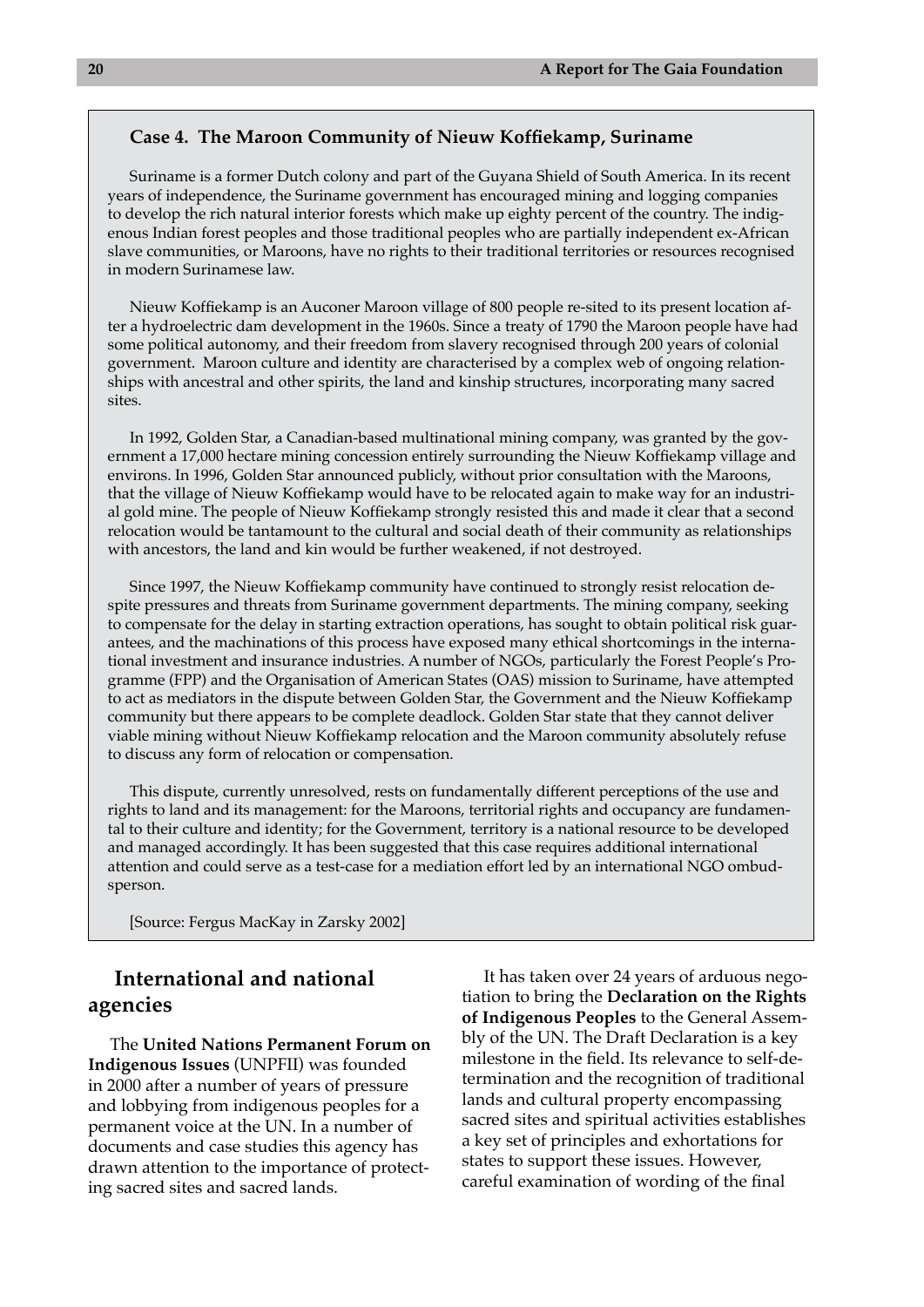stages of the drafting shows that the endorsement that states should ensure the protection of sacred sites of traditional and indigenous peoples was watered down, and critics could rightly be concerned about the message this is giving to the actual action that member-states are expected to carry out.

The Declaration actually breaks no new ground in terms of human rights, but does uniquely provide a framework of recognition that indigenous peoples deserve the same rights as all other state citizens. Whilst all those countries that proclaim themselves as democracies of the world can hardly disagree with such aspiration for indigenous peoples, several countries which have strong presence of indigenous peoples – Australia, Canada, New Zealand and the USA in particular – lobbied strongly behind the scenes to have the Declaration weakened or dismantled. Not surprisingly therefore, this important and fundamental Declaration, crucial to the international future status of sacred sites in traditional lands, although formally adopted by the UN Committee on Human Rights in June 2006 was not ratified by the General Assembly in November 2006, and sat in a procedural limbo before it was eventually reconsidered by the General Assembly later in 2007.

This apparent rejection greatly disappointed indigenous peoples and their NGO allies worldwide, who saws it as a fairly blatant example of domestic political agendas and the protection of commercial lobbies who wish to develop sacred lands once again taking precedence over fundamental issues of human rights. Finally, however, it was formally adopted by the General Assembly in September 2007.

Another successful UN story has been the outstanding work of UNESCO in setting up the **World Heritage Committee** in 1972. The WHC has been very valuable in establishing high standards of selection and management of sacred sites placed on the World Heritage List. Since 1992, the further recognition of the concept of 'Associated Cultural Landscape' and its application to sacred natural sites of indigenous peoples has been an important development of the WHC's work, and whilst its fundamental remit is cultural heritage preservation, the overall impact of the WHC is internationally very important. The fact that it has an endangered category on its World Heritage List and uses this status to stimulate countries and nations to improve standards of management is most commendable.

Closely linked to the World Heritage Committee are its three advisory committees, the **International Committee on Monuments and Sites** (ICOMOS), the **International Centre for the Study and Preservation and Restoration of Cultural Property** (ICCROM), and the **World Conservation Union** (IUCN).

The first two of these, and particularly ICOMOS, have to be considered as major players in their own right. However the third, the IUCN, has been involved in a number of initiatives which link and to some extent unite cultural heritage, biodiversity and general environmental conservation, all of which have direct significance for the legal protection of sacred sites.

In 2003, the IUCN and the **World Commission on Protected Areas** (WCPA) formed a **Task Force on Non-Material Values**, changing its name rapidly to the more positive- sounding Task Force on Cultural and Spiritual Values. This was set up to explore the conservation and management of what became defined as Sacred Natural Sites.

The Task Force, headed by Dr Allen Putney of IUCN, has generated a lot of significant work, but in particular has gone on to develop an important set of Guidelines on the Management of Sacred Natural Sites which have now been published. What is important about this IUCN initiative is the way in which it has evolved to recognise spiritual values as a core dimension of sacred sites and their protection. This is clearly not a politically-correct move simply to satisfy indigenous representatives on the Task Force but a central credo of the whole initiative.

The original remit of the Task Force was to look at conservation of sacred natural sites specifically in 'developing and technologically-advanced countries', which led in 2004 to the formation of the **Delos Initiative**.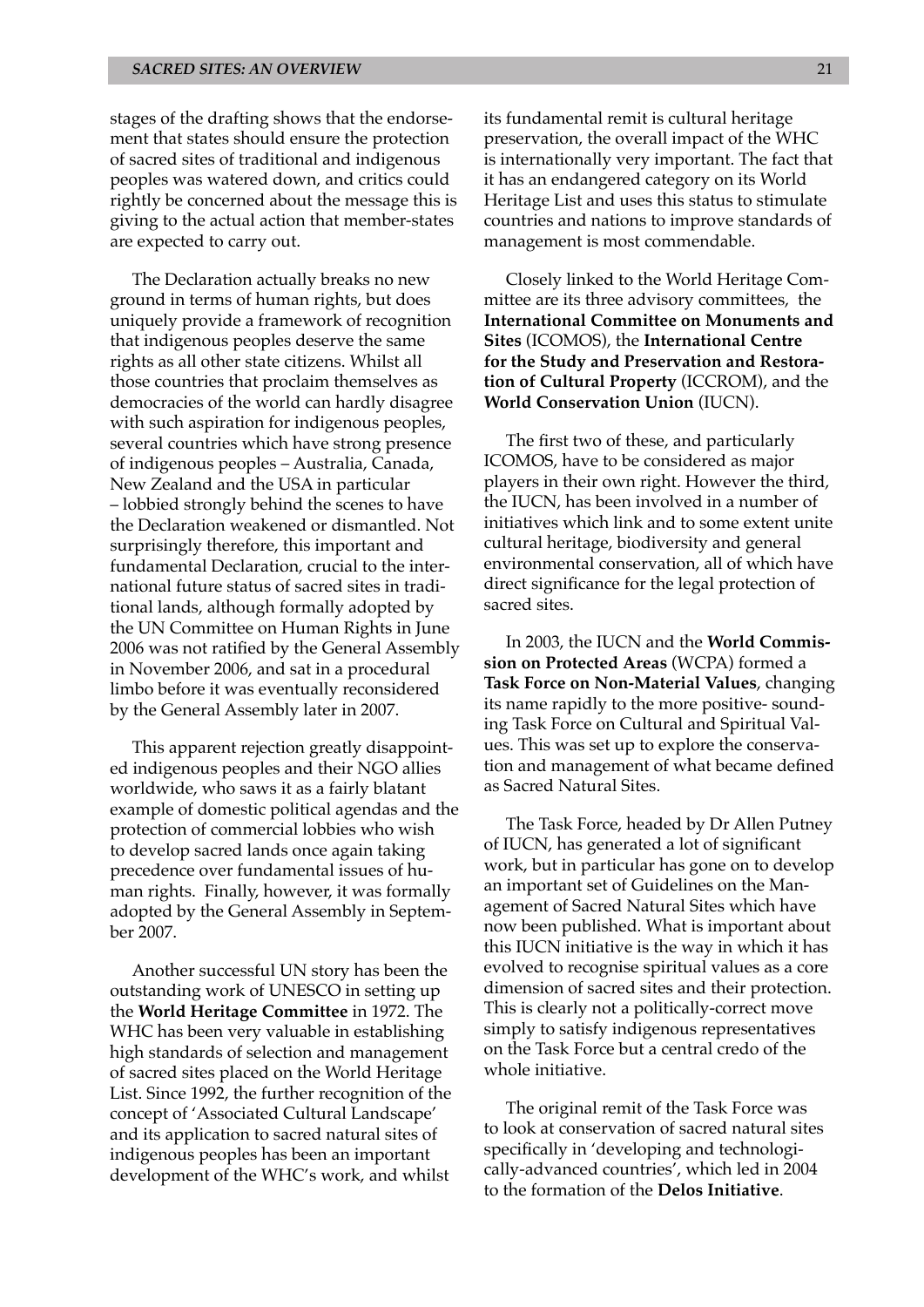#### **SACRED SITES: A CENTURY OF SELECTED LEGISLATIVE MILESTONES IN THEIR PROTECTION AND CONSERVATION**

| 1887          | The US General Allotment (Dawes) Act parcels traditional Indian lands to encourage agriculture and<br>assimilation. Further specific USA legislation and policy can be tracked to the 1990 NAGRA Act. |
|---------------|-------------------------------------------------------------------------------------------------------------------------------------------------------------------------------------------------------|
| 1895          | The National Trust is founded in the UK, initially to protect a garden.                                                                                                                               |
| 1906          | The US Antiquities Act protects archaeological sites, some of which are sacred.                                                                                                                       |
| 1906          | President Theodore Roosevelt proclaims Devils Tower, Wyoming, as the USA's first national monument.                                                                                                   |
| 1915          | Big Horn Medicine Wheel, Wyoming, nominated in the USA as a national monument.                                                                                                                        |
| 1916          | The US National Park Service is created.                                                                                                                                                              |
| 1920          | From an estimated 10 million in 1700 the population of Native Indians in the USA falls to 244,500 reflecting                                                                                          |
|               | over 200 years of appropriation of lands, broken treaties, relocation, slaughter and disease.                                                                                                         |
| 1924          | The US Indian Citizenship Act finally enfranchised its indigenous Native Indians some fifty-six years after the                                                                                       |
|               | enfranchisement of African-Americans in 1868.                                                                                                                                                         |
| 1934          | The US passes the controversial Indian Reorganisation Act (IRA), repealing the 1887 Dawes Act, so                                                                                                     |
|               | attempting to support self-government and facilitating the purchase of land for Indian communities.                                                                                                   |
| 1953          | To assist post-war commercial land development, the US Congress adopts the House Concurrent Resolution                                                                                                |
|               | No. 108 pursuing an active policy of 'termination': reduction of financial benefits to over 100 tribes and                                                                                            |
|               | enforcing dissolution of Indian reservations to free up land.                                                                                                                                         |
| 1966 - 70     | The controversial and damaging 'termination' policy is slowly reversed.                                                                                                                               |
| 1971          |                                                                                                                                                                                                       |
|               | The Alaska Native Claims Settlement Act (ANCSA) is a landmark in legislation, in granting Native peoples                                                                                              |
| 1972          | formal ownership of traditional lands.                                                                                                                                                                |
|               | Founding of UNESCO's list of sites designated as World Cultural Heritage.                                                                                                                             |
| 1977          | First moves at the UN for a Declaration of Rights of Indigenous Peoples.                                                                                                                              |
| 1978          | The USA adopts the American Indian Religious Freedom Act (AIRFA).                                                                                                                                     |
| 1989          | The International Labour Organisation Geneva meeting adopts Convention 169 to support indigenous                                                                                                      |
|               | peoples' aspiration to a full recognition of their societies as social and legal entities with special economic,                                                                                      |
|               | social and political rights. Eight Latin American countries ratified the convention by 1998.                                                                                                          |
| 1990          | The USA adopts the Native Graves and Repatriation Act (NAGRA).                                                                                                                                        |
| 1991          | Colombia adopts a new constitution which effectively incorporates ILO Convention 169 and gives indigenous                                                                                             |
|               | peoples full legal rights ensuring protection of their cultural heritage and powers of self-government,                                                                                               |
|               | ownership and autonomy over their territories.                                                                                                                                                        |
| 1991          | New Zealand adopts the Resource Management Act which explicitly protects Maori waahi tapu defined as 'a                                                                                               |
|               | sacred place to Maori in the traditional spiritual, religious, ritual or mythological sense'.                                                                                                         |
| 1992          | Eddie Mabo, an Aboriginal from Queensland, Australia, wins a landmark case granting him land entitlement                                                                                              |
|               | to traditional lands hitherto owned by the Crown. This led to the Native Title Act of 1995.                                                                                                           |
| 1992          | UNESCO's World Heritage Committee designates Associative Cultural Landscapes for protection.                                                                                                          |
| 1994          | First Draft Declaration on the Rights of Indigenous Peoples includes important provision for member-states                                                                                            |
|               | to ensure protection of sacred sites and spiritual practices of indigenous peoples.                                                                                                                   |
| 1995          | ICOMOS further defines Associative Cultural Landscapes as being either 'physical entities or mental images                                                                                            |
|               | embedded in a people's spirituality, cultural tradition and practice'.                                                                                                                                |
| $1995 - 2004$ | The first United Nations designated Decade for Indigenous Peoples.                                                                                                                                    |
| 2000          | The Convention on Biological Diversity (CBD) collaborates with indigenous peoples to produce in 2004 the                                                                                              |
|               | Akwé:Kon Voluntary Guidelines for cultural, environmental and social impact assessment.                                                                                                               |
| 2000          | UNESCO actively promotes the technique of Cultural Mapping.                                                                                                                                           |
| 2001          | The Chehalis Indian Band in British Columbia, Canada, set up their own Cultural Resources Policy to provide                                                                                           |
|               | a formal process for their identification, protection and interpretation.                                                                                                                             |
| 2002          | IUCN and the WCPA produce guidelines on Protected Landscapes and National Parks including                                                                                                             |
|               | 'contemporary cultural/spiritual values'.                                                                                                                                                             |
| 2002          | The International Indigenous Peoples' Summit on Sustainable Development at Kimberley, South Africa,                                                                                                   |
|               | produces the Kimberley Declaration.                                                                                                                                                                   |
| 2003          | IUCN and the WCPA set up the Task Force on Non-Material Values, which changes in 2004 to the Task                                                                                                     |
|               | Force on Cultural and Spiritual Values, and produces 'Preliminary Guidelines on the Management of Sacred                                                                                              |
|               | Natural Sites'.                                                                                                                                                                                       |
| 2003          | UNESCO Convention for the Safeguarding of the Intangible Cultural Heritage.                                                                                                                           |
| 2004          | The Delos Initiative is set up to explore protection of sacred sites and spiritual values in technologically-                                                                                         |
|               | advanced countries, piloting its research in over twenty countries.                                                                                                                                   |
| 2004          | The UNESCO Yamato Declaration on 'Integrated Approaches for Safeguarding Tangible and Intangible                                                                                                      |
|               | Cultural Heritage'.                                                                                                                                                                                   |
| 2005          | UN symposium at Tokyo on 'Conserving Cultural and Biological Diversity: the Role of Sacred Natural Sites                                                                                              |
|               | and Cultural Landscapes'.                                                                                                                                                                             |
| 2005          | UNESCO Convention on the Protection and Promotion of the Diversity of Cultural Expressions.                                                                                                           |
| $2005 - 2014$ | The second UN-designated Decade for Indigenous Peoples.                                                                                                                                               |
| 2006          | CBD/UNEP initiates the programme: 'Conservation of Biodiversity-Rich Sacred Natural Sites' with                                                                                                       |
|               | indigenous groups including the Rigoberta Menchu Tum Foundation, in Guinea-Bissau, Kenya, India,                                                                                                      |
|               | Mexico, Ecuador and Peru.                                                                                                                                                                             |
| 2006          | The final Draft Declaration on the Rights of Indigenous Peoples is adopted by the UN's Human Rights                                                                                                   |
|               | Council in June, but fails to be ratified by the General Assembly in November, thus placing the UN's formal                                                                                           |
|               | commitment to international protection status of sacred sites in some doubt.                                                                                                                          |
| 2006          | The Noongar Aboriginal peoples of Western Australia are granted legal entitlement to the city of Perth, a                                                                                             |
|               | decision with far-reaching significance for the whole of Australia.                                                                                                                                   |
| 2007          | UN Declaration on the Rights of Indigenous Peoples.                                                                                                                                                   |
|               |                                                                                                                                                                                                       |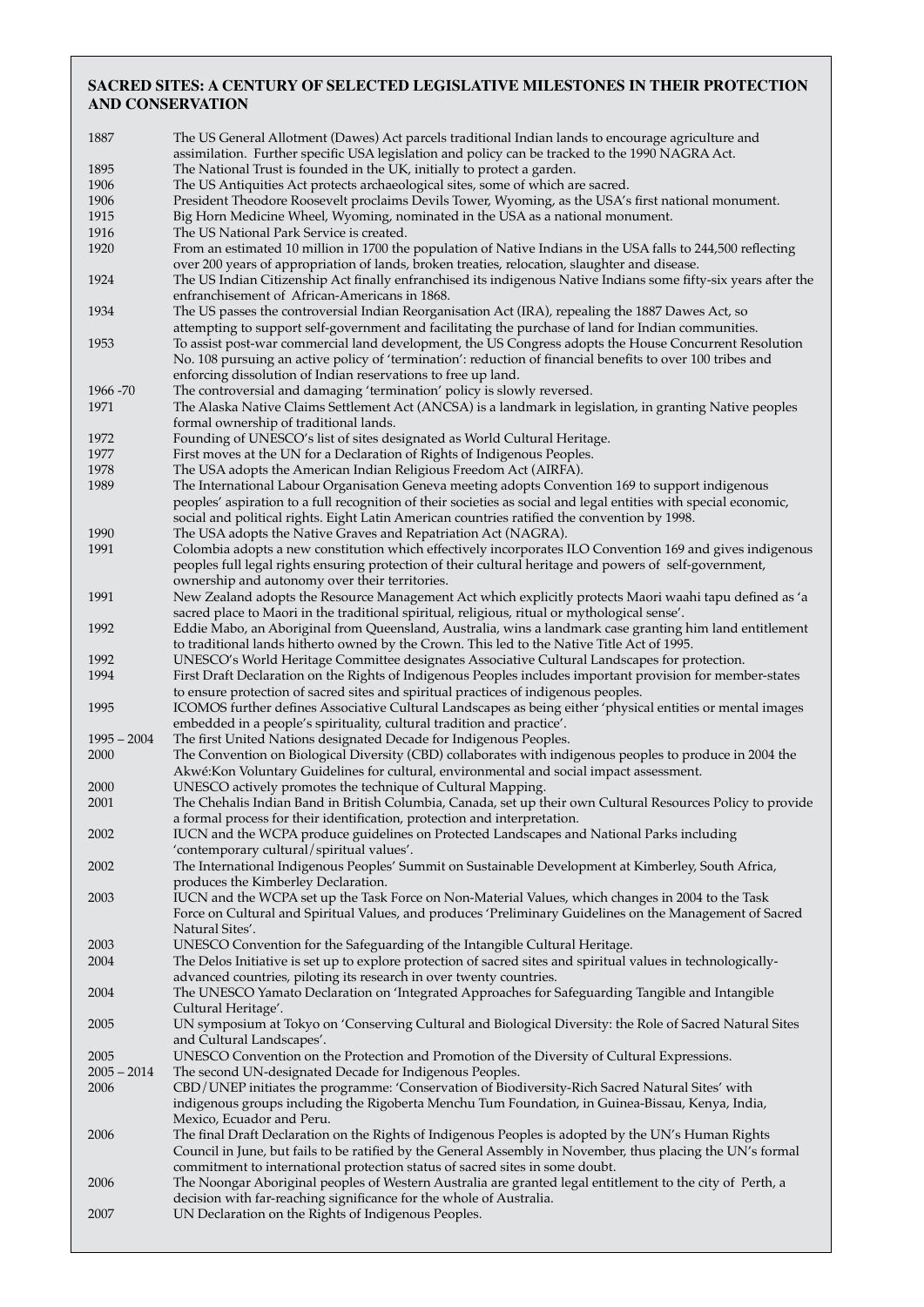As already noted, the importance of this initiative is that it too has centrally embraced the examination of sacred natural sites in a spiritual context. The Delos Initiative and its pilot project in over twenty countries is a major world-player and aims to generate very specific guidelines for good practice and management in the future.

In recent years UNESCO has also formally adopted two important administrative instruments which support the protection of sacred sites, objects and cultural practices. The 2003 **Convention for Safeguarding the Intangible Cultural Heritage** recognises the importance of oral traditions and expressions, traditional craftsmanship, social practices such as ritual, performing arts and knowledge concerning nature and the universe. The 2005 **Convention on the Protection and Promotion of the Diversity of Cultural Expression**s formally supports the importance for states to recognise the principle and value of protecting cultural diversity as found, for example in indigenous and traditional peoples, as a key source of social cohesion, cultural creativity and unique economic potential. It also fosters the principle of interculturality in order to develop and share diverse cultural expression through dialogue and mutual respect.

Advancing the principles of intangible cultural heritage and cultural diversity can benefit from the techniques of **Cultural Mapping**. Since around 2000 UNESCO has encouraged the use of cultural mapping as an indigenous community process which can generate an objective multi-modal audit of cultural features, both tangible and intangible. These can be represented cartographically as an actual map, or in some other form, such as, for example, a collection of medicinal plants or sound recordings of songs, stories or traditions. Cultural mapping is widely used as an appropriate technique for recovering control of lost traditional territory or negotiating access rights to cultural resources including sacred sites. Cultural maps can be used as a powerful instrument in negotiating tenure of land and a more fundamental cultural revitalisation and could be increasingly relevant to the identification of sacred sites and their protection.

The **Convention on Biological Diversity** (CBD), together with indigenous peoples, has developed the detailed document for the environmental and cultural assessment of sacred sites at risk: the **Akwé: Kon Voluntary Guidelines** of 2004, a major milestone in the field. The guidelines are currently being trialled in a number of international settings, and their refinement and contribution in the future may be of great significance.

# **Indirect involvement with sacred sites**

There are a number of major agencies and NGOs operating at the international level that have an important but oblique interest and commitment to sacred sites and their conservation. Key examples are the **World Wildlife Fund**, the **Wilderness Society**, the **Botanic Gardens Conservation International** and the **Mountain Institute**. Similarly, there are a number of agencies primarily concerned with the rights of indigenous peoples but necessarily include issues over sacred sites. For example, **Survival International** and the Copenhagen-based **International Working Group for Indigenous Affairs** (IWGIA) both have excellent material on their websites.

# **Direct involvement with sacred sites**

The **Gaia Foundation** works with indigenous and traditional peoples and their local institutions to protect both cultural and biological diversity and thereby sacred sites. Its elder-led, holistic approaches to rebuilding community and ecosystem resilience put sacred sites at the centre of reviving local indigenous governance and control.

**Global Heritage Fund** carries out a substantial programme of work on sacred sites around the world and is in contact with sponsoring agencies and individuals. Similarly, **The Christensen Fund** is actively involved in supporting research, social programmes and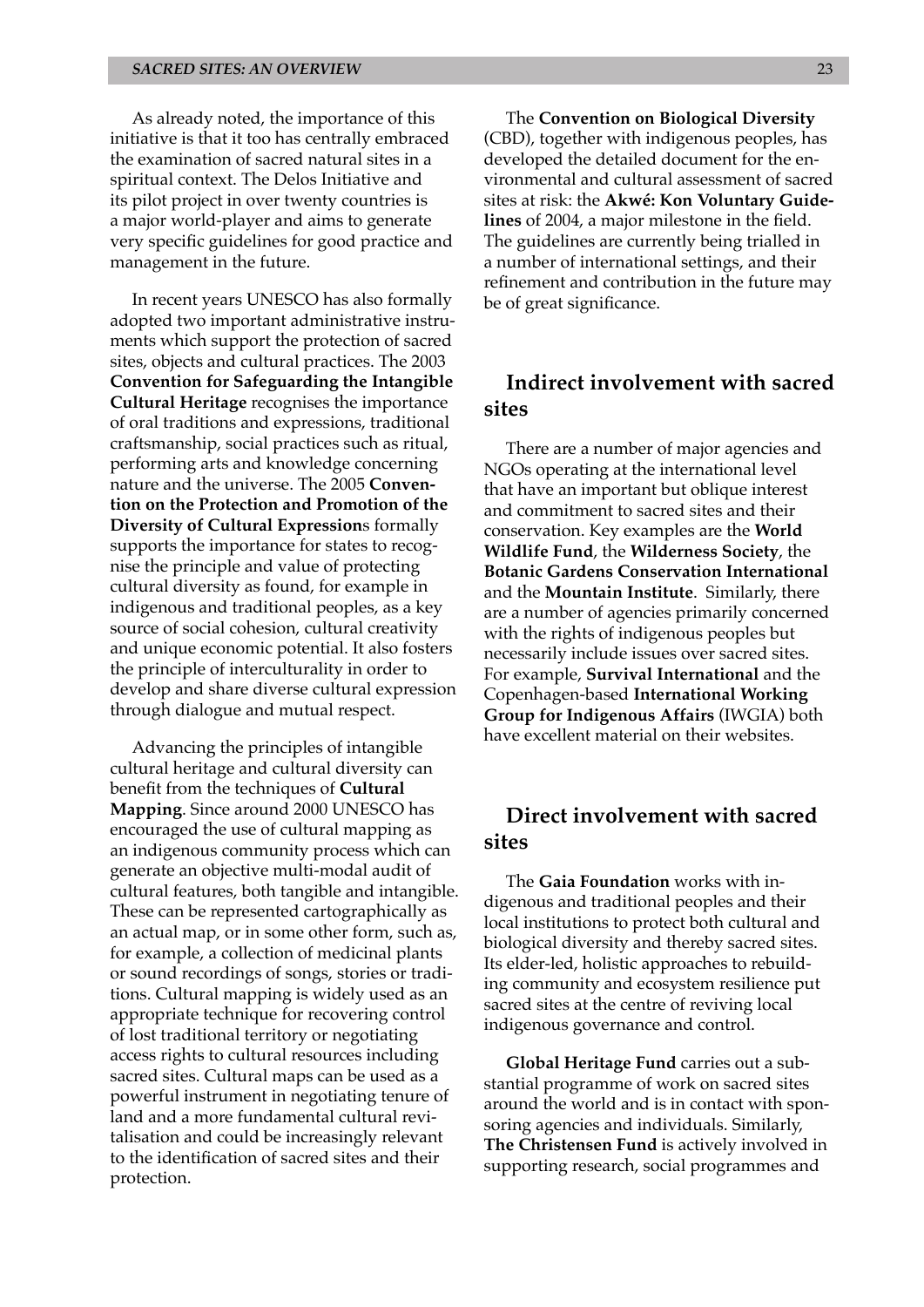agencies concerned with supporting the custodians of bio-cultural diversity which involves sacred sites.

The **International Indian Treaty Council** (IITC) involves indigenous peoples from the Americas and the Pacific and is committed to the protection of indigenous rights, traditional cultures and sacred lands. Two other international NGOs representing indigenous peoples and committed to sacred sites protection are **Yachay Wasi** (Quechua for 'House of Learning') and the **Rigoberta Menchu Tum Foundation**, founded by the Guatemalian Nobel Peace Laureate Rigoberta Menchu Tum and recently involved with a major biodiversity sacred sites initiative with the CBD.

The **Mediterranean Institute for Nature and Anthropology** (Med-ina) encourages an integrated approach to nature and cultural heritage through research, action and public awareness, and carries out important work on sacred site conservation. It is closely allied to the Delos Initiative. The **Alliance of Religions and Conservation** (ARC) is a non-denominational organisation carrying out conservation projects on sacred sites in a number of countries. The UK-based **Gatekeeper Trust** is a non-religious agency concerned with pilgrimage to sacred sites in the UK and world-wide and the principle that 'Healing the Earth is Healing Ourselves'.

**Fountain International** is another organisation concerned with spiritual consciousness healing the land. **The Ancient Sacred Landscape Network** (ASLaN) is committed to the preservation of sacred sites and their setting and has an excellent code of practice on its website.

### **Raising public awareness**

A number of organisations are almost entirely concerned with the conservation of sacred sites and the raising of public awareness. In particular, the **Landmarks Foundation** of New York is committed to conserve sacred sites and landscapes around the world, and the **Sacred Sites International Foundation** and the **Earth Island Institute** have similar aims. An offshoot of the Earth Island Institute is the **Sacred Land Film Project**, which is committed to producing film material and documentaries which deepen public and corporate understanding and appreciation of sacred places around the world. For those readers making a first acquaintance with the issues around sacred sites and their protection, the Sacred Land Film Project's DVD film and related teaching material '**In the Light of Reverence**', directed by Christopher McLeod, is an excellent and sensitive introduction to the field.

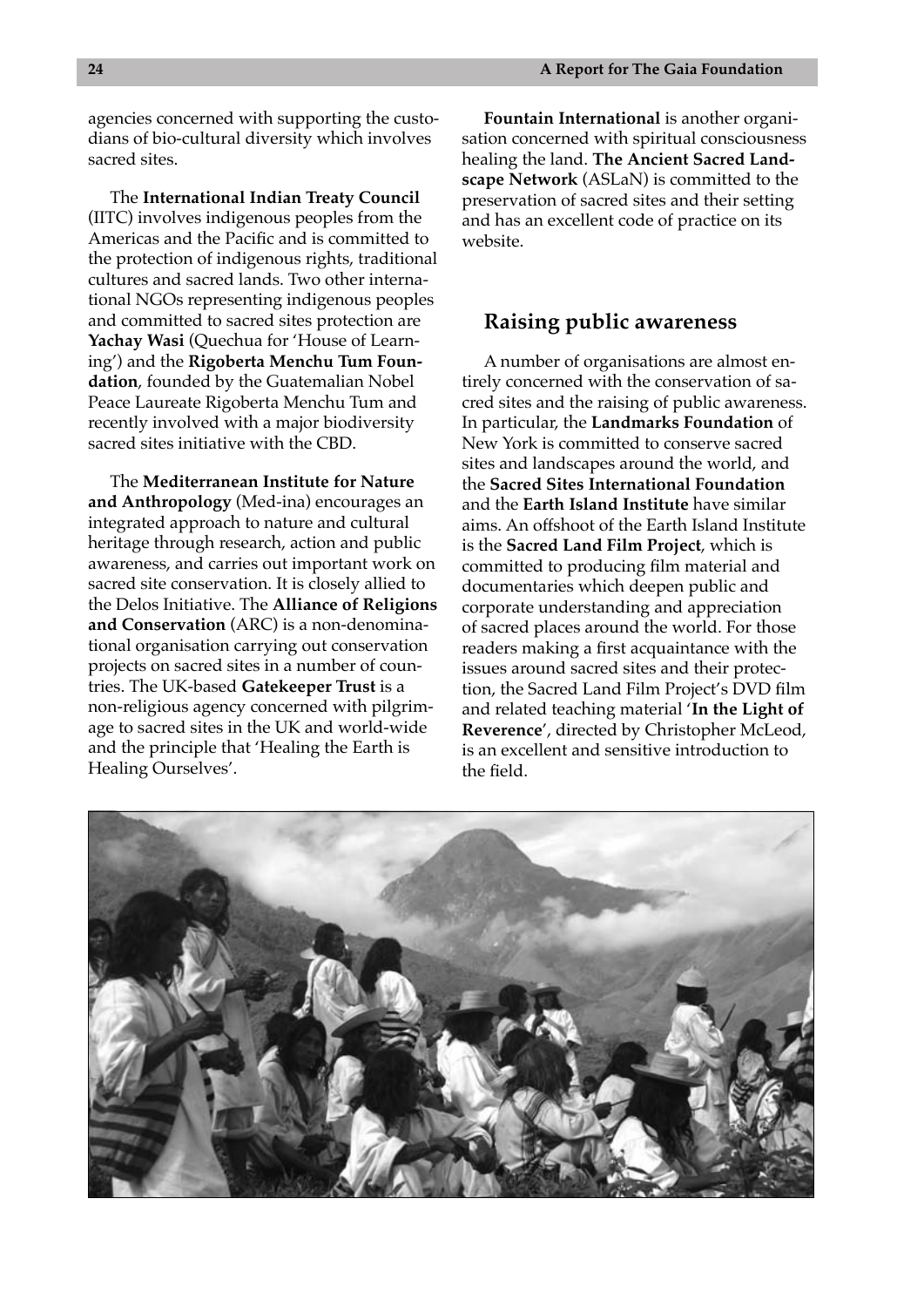# *KEY ISSUES AND STRATEGIES*

### **We are the land and the land is us**

Protection of sacred sites and sacred lands is often inseparable from the issue of the human rights of indigenous and traditional peoples. As the Kimberley Declaration of 2002 states:

*Our lands and territories are at the core of our existence – we are the land and the land is us; we have a distinct spiritual and material relationship with our lands and territories and they are inextricably linked to our survival and to the preservation and further development of our knowledge systems and cultures, conservation and sustainable use of biodiversity and ecosystem management.*

*We are the original peoples tied to the land by our umbilical cords and the dust of our ancestors. Our special places are sacred and demand the highest respect.*

The core of the problem is that the indigenous group, large or small, has been overcome by an external colonising nation, and due to this process in all its many forms, indigenous peoples have lost control and custodianship over their cultural heritage and traditional lands, including their sacred sites. This sensitive and controversial area has been valuably surveyed and discussed by Lyuba Zarsky and other experts in her 2002 book 'Human Rights and the Environment'.

In many countries, attempts to regain power and title over traditional lands have led indigenous groups to file land claims.

### **Strengthening human rights**

For over two hundred years, assisted by an assumed cultural superiority and not a little racism, moral right to land ownership – in stark contrast to the communal custodianship of indigenous peoples – has been firmly with the settler nations. However, in the last fifty years and especially the last twenty, the

moral ground has slowly shifted. Indigenous groups, often seeing themselves as nations in their own right, have asserted their basic rights to their traditional lands, emphasising their own concepts of self-determination, sovereignty and sacredness. Increasingly, indigenous peoples have argued that the settlers and conquerors were (and are) fundamentally thieves and that the traditional lands were not taken by right but were stolen, and the onus of moral right has subtly shifted in their favour.

This change in the moral tone as a background to the call for indigenous rights may not result in rapid new legislation which assists their cause, but it does influence case law and gradually the moral shift which supports indigenous land claims gains ground and becomes more legally (and politically) secure.

It is this slow but steady formalisation of the legal basis of indigenous rights which countries like the USA, Canada, Australia and New Zealand, traditional upholders of settler values, apparently fear with regard to the UN Declaration on the Rights of Indigenous Peoples. This Declaration, eventually ratified by the UN's General Assembly in 2007, although not legally binding upon memberstates, provides a powerful consensus statement about the nature of indigenous peoples, the basis of their rights, the protection of their sacred lands and spiritual customs and the expectation of member-states to act to support these rights and be committed to protect sacred lands.

### **Emerging new legislation**

A survey of this developing legislation which apparently supports indigenous rights, using the specific examples of the USA, Canada, Australia and New Zealand, shows that despite its presence, when tested in the courtroom, indigenous land claims and protection of sacred sites have often only advanced very little, and in the main government and corporate interests are more secure than ever.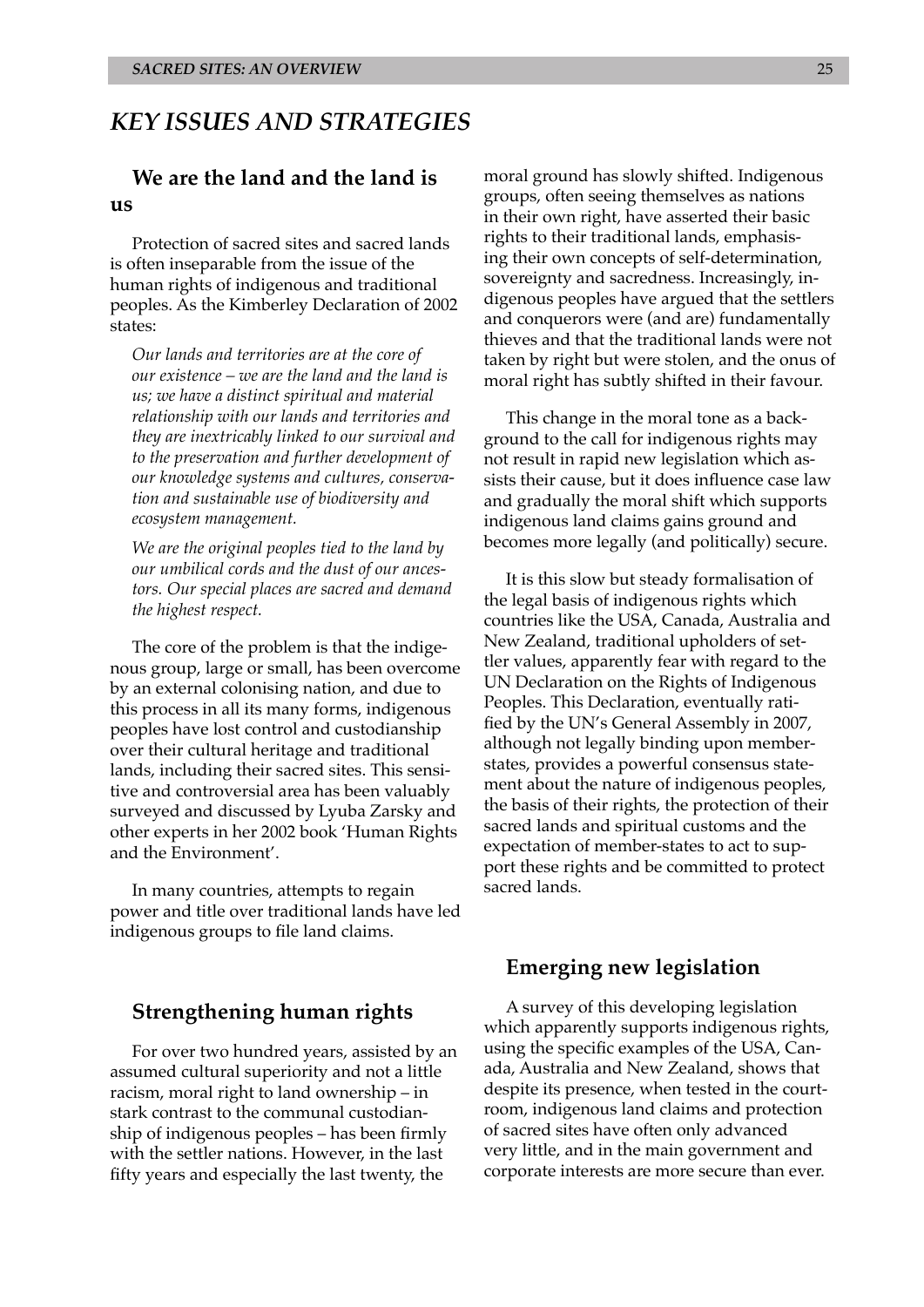#### **Case 5. Sacred Groves in Ghana**

Sacred forests and groves are found all over the world, and particularly in the Far East, India and throughout Africa. In Ghana, West Africa, fetish or sacred groves are patches of forest ranging from a few acres to areas of major forests, and may consist of only a few trees, stones or a river which commemorate a battle ground, royal burial site or the habitat of the gods and fetishes of traditional religions. For centuries in traditional cultures where religion is part of the fabric of everyday life, sacred groves have been used for a range of spiritual and divinatory purposes, and through customary laws, are subject to cultural regulation of use and access and effective maintenance and natural conservation. In addition, the larger sacred sites are recognised for the rich biodiversity of their plants and animals. In 2005, in the adjacent West African state of Nigeria, the Osun-Osogbo Grove was placed on the World Heritage list of protected sites.

However in Ghana, commercial deforestation, mining and urban expansion have destroyed many sacred groves and placed others at significant risk. Ghana's National Environmental Action Plan (NEAP), whilst providing a valuable framework for conservation action, does not explicitly acknowledge the existence and significance of religion and spirituality as found in sacred sites and may therefore fail in recognising the full potential of traditional religion as a key to natural resource management.

Consequently, in recent years local traditional groups working with NGOs, such as Friends of the Earth (FoE) Ghana, have developed grassroots programmes to conserve or save sacred groves from further loss and raise awareness about their significance. For example, in order to save the Guako Grove on the outskirts of Accra, the capital city, FoE Ghana has embarked on education campaigns about the value of conservation and has set up a plant nursery for restocking the grove with new trees.

Similarly, in the Ashanti region where many sacred groves are at risk from mining and logging, local groups and forest departmental workers set up an NGO, the Ghana Association for the Conservation of Nature (Ghacon), which is committed to carry out a nationwide survey of forest cover designated as sacred groves and to work with local communities to develop ways of managing and protecting them. These grassroots initiatives are actively acknowledging the value of spiritual and religious beliefs as being a significant part of effective environmental management.

[Source: Mike Anone 2001 on www.un-ngls.org/documents/publications.en/agenda21/12.htm]

A more detailed account of this important process is available in the full version of our report, available from the Gaia Foundation.

Although the new legislation in those four countries aspires to the highest expression of honouring human rights and is inevitably unique to their separate constitutions, some general principles which impede legislative effectiveness for indigenous peoples can be discerned. One is that beliefs and concepts of land occupation, custodianship and sovereignty, coupled with spiritual and religious expression of the indigenous group, are just not easily translatable and recognised in a court of law framed in western and European traditions of law.

Ideas of time, space and even the concept of human presence and occupation often carry very different meaning for the indigenous and the majority culture. A second principle is that judges have little objective basis, or legal yardstick, to decide on the importance and authenticity of a claim of sacredness (with all its problems of precise definition), and therefore tend to rest their decisions on the adequacy of secular justifications for denying religious claims. As it is much easier in law to quantify the value to the wider society of a commercial logging or mining venture on sacred lands than it is to assess a vague concept like sacredness, many of these contested cases lose in court. Indeed, in recent years, many indigenous peoples have had greater success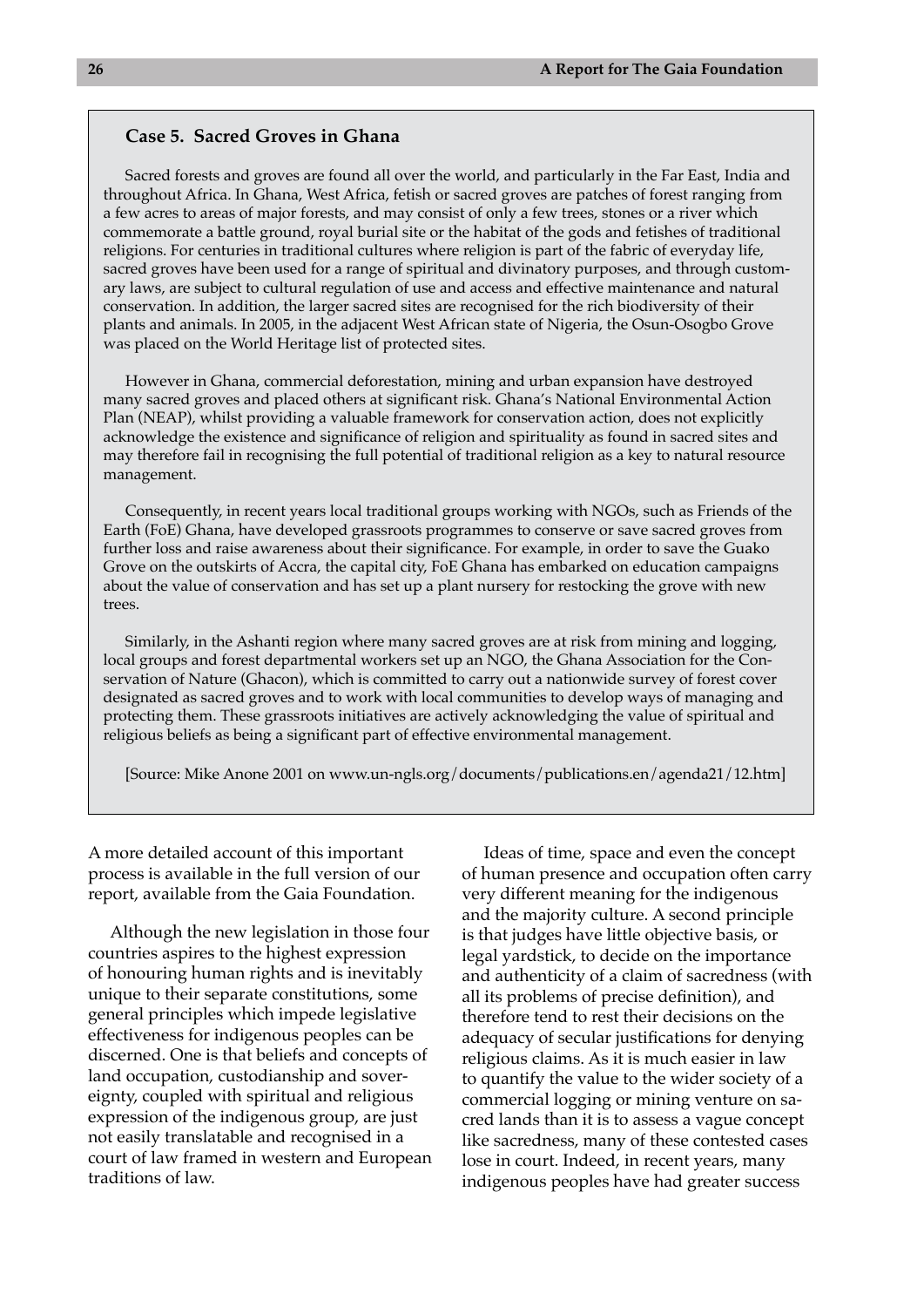in asserting and pursuing their interests in sacred site protection, particularly on government land, by appealing to political action and the strength of wider public opinion, than by judicial action.

A survey of legislation in various countries which support indigenous rights and where state governments purport to recognise other communally-based systems of governance and social organisation reveals a wide variety of responses. These range from the oppressive and virtual non-recognition of the indigenous peoples as equal citizens, through the tangled web of apparent but disappointingly ineffective recognition already surveyed in the USA, Canada, New Zealand and Australia, to major changes at a constitutional level which formally provide for major support and recognition.

For example, there are important political and legislative changes taking place in Latin American countries where there are high proportions of indigenous peoples amongst the electorate, and politicians begin to be more open and proud of their own indigenous roots. The Colombian lawyer, Roque Roldán Ortega, in his book 'Indigenous Peoples of Colombia and the Law', has outlined the profound changes in his own country for the rights and recognition of the indigenous peoples since the adoption of the 1991 constitution, and also usefully surveyed similar progress in other Latin American countries.

There are a number of prominent legal cases, too complex to detail here but discussed in depth in our full report, where there are a number of stakeholders with vested interests in the use of the sacred site leading to a contested landscape. In this abridged report we have set out eight illustrative examples in the Case Studies. Some of these issues concerning human rights, commercial development, and emerging corporate ethical responsibilities are helpfully set out in Lyuba Zarsky's Sacred Land Film Project 2006 document: 'Is Nothing Sacred? Corporate Responsibility for the Protection of Native American Sacred Sites'.

Common themes found in all countries include indigenous and traditional peoples wishing to use the sacred site for spiritual and religious observance central to their cultural integrity and survival, pressure from tourists or sportsmen to use the site accordingly, commercial interests such as farming, logging or mining which affect the environs of the sacred site, and national interests in managing the area as an area of outstanding national heritage or beauty as a National Park.

Any legal contest concerning who should have priority over use of the sacred site in such a multiple stakeholder situation cannot be satisfactorily addressed by a legal system which can only use existing legislation to rule one way or another. Although the indigenous peoples may claim legal precedence by being the 'first people' on the land, in actuality they may not now live there, and some commentators like Professor Michael Brown in his 2003 book 'Who Owns Native Culture?' have taken a tough line and argued that the reality is that indigenous people have to accept that they dwell today in a pluralist society which honours a range of interests and so legal precedence cannot be assumed.

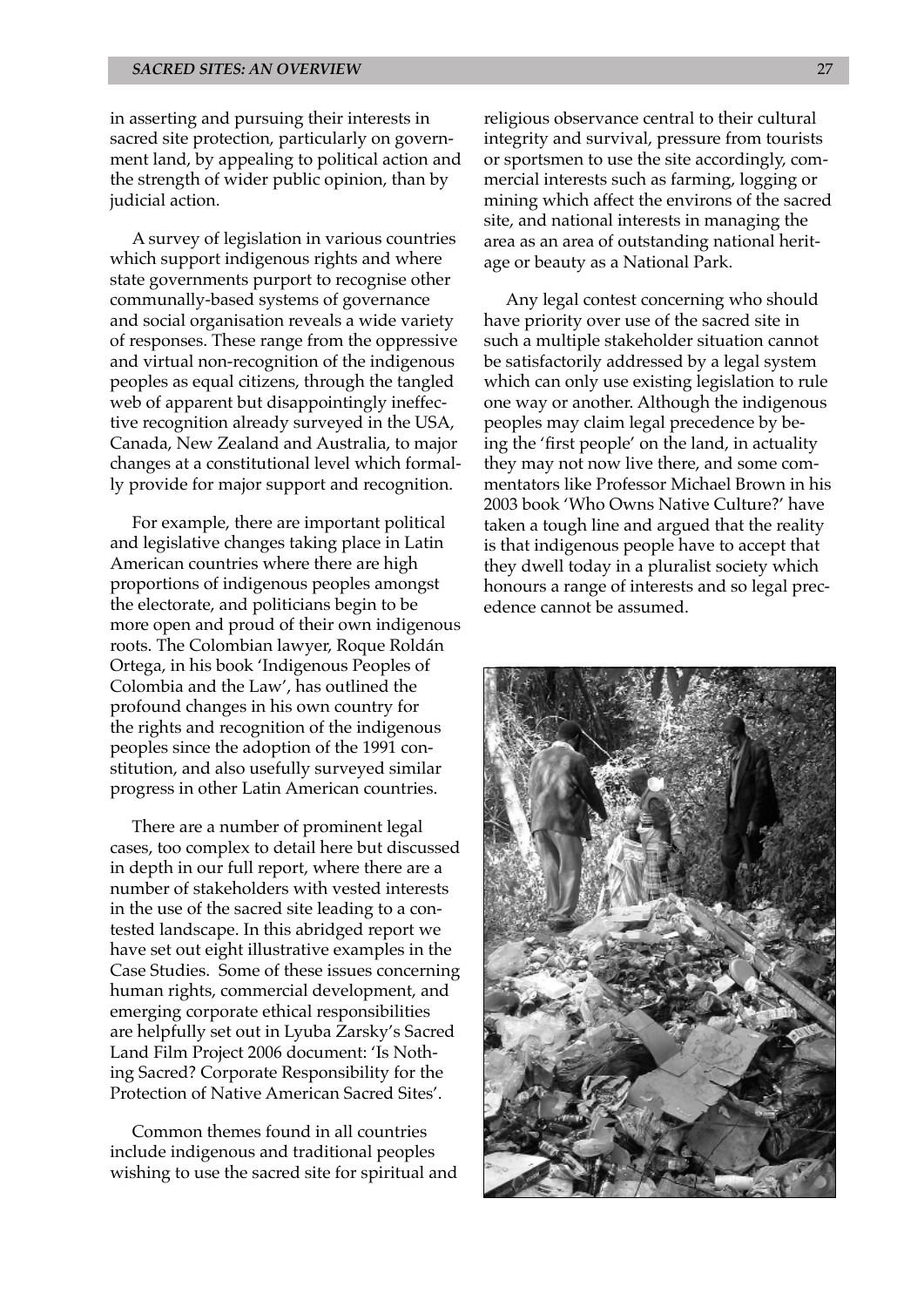#### **Case 6. Amazay Lake in British Columbia, Canada**

In British Columbia, Canada, a dispute between Toronto-based Northgate Mining Corporation and the Tse Keh Nay, who include the Takla, Kwadacha and Tsay Keh Dene First Nations, appears to be about to set a powerful precedent regarding mining and logging practices in BC and the contemporary dispute over Aboriginal sacred lands.

Kemess North mine, with an expected life span of eleven years, is one of several proposed developments which either intrude into a sacred area or goes against the sacred laws of the First Nations. Northgate claims that the only safe and economically viable option to dispose of the estimated 700 million tonnes of acid waste rock generated by the project is to use the nearby Duncan Lake, or Amazay, in the Native language, as a tailings pond. Amazay ('Little Mother') is a six kilometre-long lake that has been used by the Tse Keh Nay people for thousands of years, and while they clearly state that they are 'not opposed to all development', they also say 'the impacts on the lake, the fish, the wildlife and the downstream water quality cannot justify ten years of [mining] work and any amount of money'.

Somewhat bizarrely, in its hefty environmental-impact assessment, Northgate has offered to remove the fish-stock of char, rainbow trout and whitefish to two nearby lakes. The company would then build a ninety-metre dam and two smaller dams to stabilise water inflow in preparation for mine-tailings disposal. However, it has become evident from Tse Keh Nay's questioning of company and government officials that the crucial environmental assessment and archaeological risk studies are flawed. The First Nations also claim that they have not been given an opportunity to participate fully in the review process.

An article in Canada's Mining Watch News of October 26th 2006, states: 'The fate of the lake has not yet been sealed. In March 2005, at the request of Fisheries and Oceans Canada, then-federal environment minister Stephane Dion announced the formation of a joint federal-provincial review panel to conduct an environmental assessment of Northgate's proposal. The panel, which is mandated by the Canadian Environmental Assessment Agency and the B.C. Environmental Assessment Office, is expected to submit a report with recommendations to both federal and provincial environment ministers early in 2007'. This article also states that the 'North Kemess issue is putting Fisheries and Oceans Canada under the microscope' and that 'permitting the lake's destruction would be in violation of a number of the federal agency's regulations. For example, Section 35 of the Fisheries Act states that "no person shall carry on any work or undertaking that results in the harmful alteration, disruption, or destruction of fish habitat"'; also, 'the federal Metal Mining Effluent Regulations (MMER), established in 2002 as part of the Fisheries Act, state that waste rock must not be disposed of in an area "that is, or is part of, a natural water body'".

It has been said that the lucrative mining industry's potential future in BC hangs on the approval of the Kemess North Scheme; the mining industry is watching the unfolding proceedings very closely as are environmentalists and other Canadian First Nations.

No-one among all these players but the First Nations recognise that Amazay Lake constitutes a long-standing sacred site, and as such, cannot be relocated or fundamentally changed. To Northgate, and possibly the Canadian provincial and federal governments, the lake is simply a commercial resource but to the First Nations, its sacredness is immutable. As Chief John Allen French of the Takla First Nation said: 'Amazay Lake lies in the heart of our territory and is a well-spring for our culture. We have un-extinguished Aboriginal rights and title there, including important spiritual, hunting, fishing, medicine-gathering, burial sites and cultural sites'.

This is an ongoing, potential precedent-setting case, already in the protracted process of resolution, that might benefit from wider international attention.

[Source: J.P Laplante, Mining Coordinator Takla First Nation. Email: jlaplante.takla@telus.net ; See also www.tsekehnay.net .]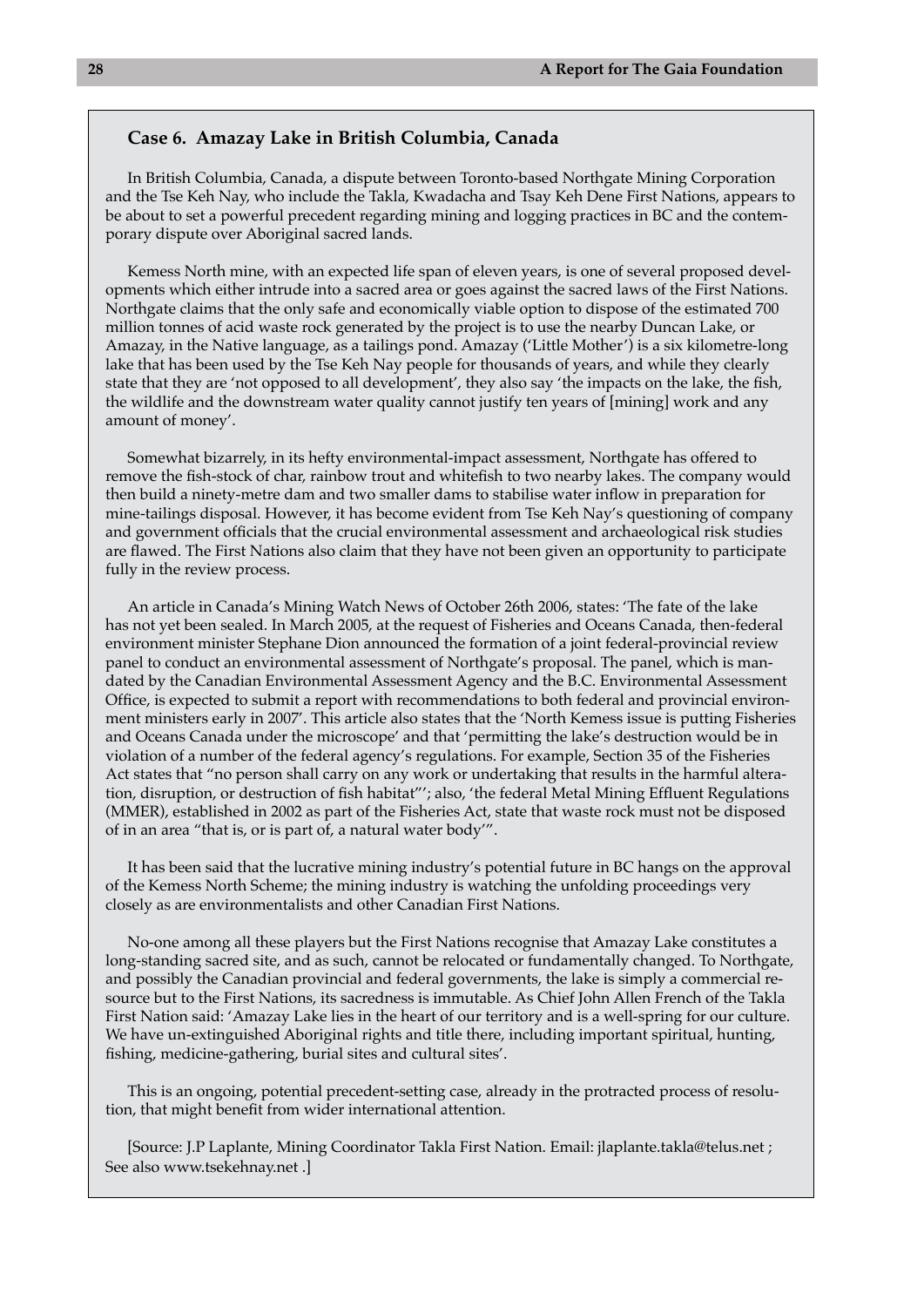### **Political intervention**

Political intervention and process is something of a double-edged sword when it is applied to assisting indigenous peoples find and exercise their rights over sacred and traditional lands. In principle, political intervention, which can be based more flexibly on graded opinion and judgement over complex contested claims rather than on the absolutes of the law, can in principle find a resolution. However, political interventions and legislation, even when apparently in the interests of indigenous peoples, more often favour corporate commercial interests and ultimately legitimise site destruction.

### **Effective negotiation**

There is however strong evidence from all countries where there are these kinds of disputes which suggests that the most successful outcomes giving some degree of satisfaction to all the parties concerned are more likely to occur when all the parties meet together to formally negotiate.

The process of negotiation may seem to be sensible, but negotiation in reality is rarely possible until all the parties concerned can sit round a table speaking from some position of strength and mutual respect. In the cases the authors have examined of successful negotiation, the indigenous peoples have come to the table exercising a strong political voice, certainly through emphasising the importance of sacredness for their culture, but also through considerable national and international support from other indigenous groups and concerned environmental NGOs.

After examining all the evidence, it is clear that the most effective protection of sacred sites of indigenous peoples on publicly-owned lands requires both legal rights and negotiation. Focussing on legal rights generates laws and statutes, so creating precedents, procedures and the rules of engagement that can bring the contesting parties together in the courtroom or tribunal. Without these laws, civil engagement is difficult to imagine.

However, the absolute nature of the law will often disappoint the indigenous group. Thus the reality, particularly in a high-profile case, is that the complexity of differing rival positions suggests that if as many parties as possible are to retain some level of self-respect, negotiation (which may be long and hard) outside the formal process of law is necessary. The existence of legislation supporting rights may nonetheless be a necessary predicate for eventual negotiation.

### **A role for a specialist ombudsperson?**

Already some countries are developing the role of a specialist ombudsperson (see Zarsky 2002), embedded in a national or international NGO to actively mediate between the various stakeholders in commercial/environmental/human rights disputes, and this form of initiative could be usefully extended to apply to sacred sites. If protecting sacred sites could gradually embrace a culture of respect for discussion leading to practical resolution which avoided expensive litigation and legal stand-offs and tried more to take advantage of negotiation that can draw communities together, truly listening to grassroots needs and cultural values, there could be real progress at national and international levels.

# **Earth jurisprudence and wild law: a radical challenge**

Whilst the ambitions of successful and effective negotiation within existing law is appealing, some thinkers doubt whether it can ever be successful without a major overhaul of the whole legal process. Thomas Berry, in his book 'The Great Work' (1999), has raised the important idea – very challenging – that on Earth we are a community of subjects and not superior humans relating to a list of objects. If humans are simply one of a number of players, along with animals, plants, rocks, mountains, lakes, rivers and so on, making up an Earth Community, then there is a parallel need for recognising Earth jurisprudence.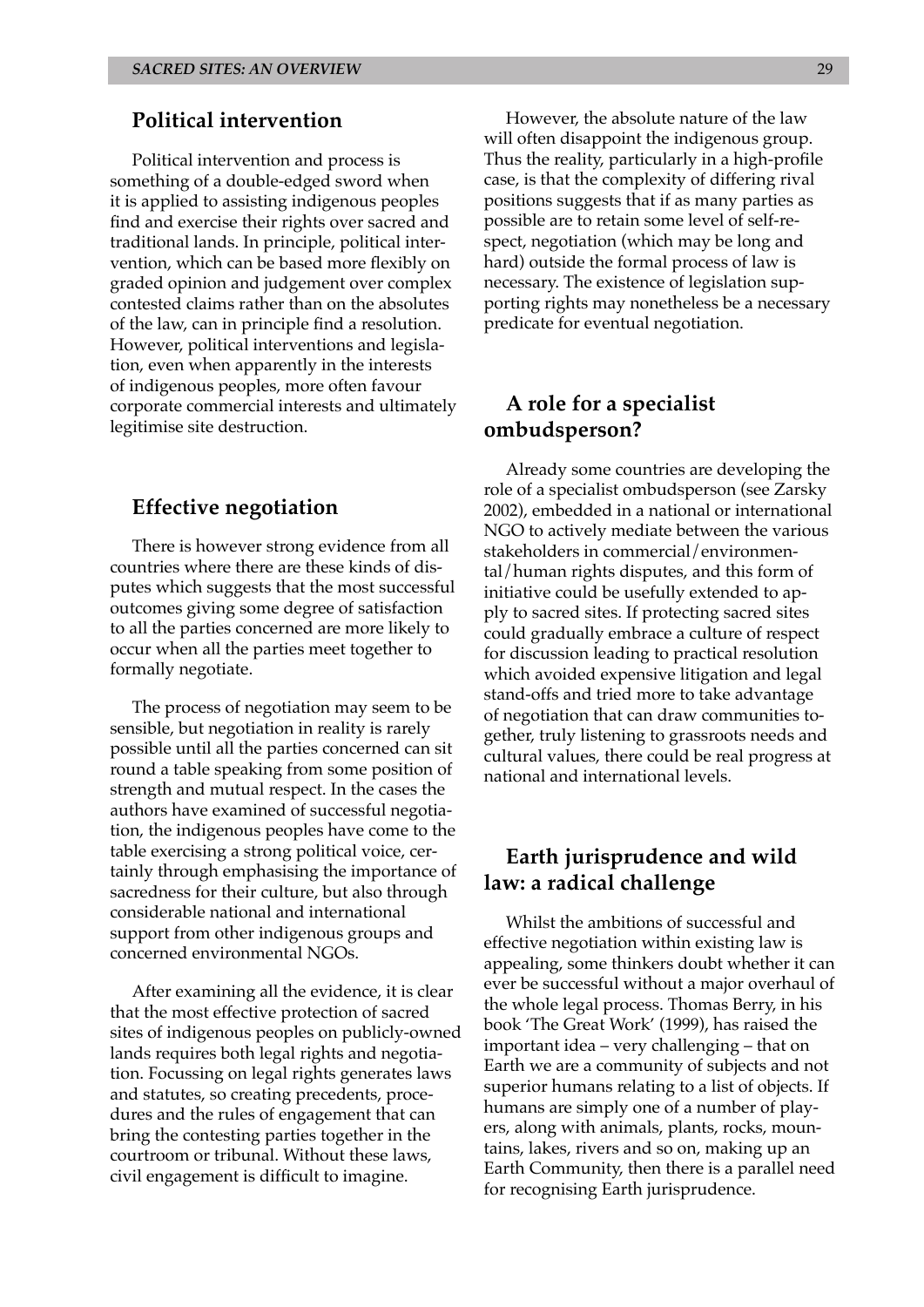This would be a legal system which allows for equal representation in law for all the subjects of the Earth Community. This is based on the recognition that the Earth is the primary giver of law. We are born into an ordered universe. As humans we need to learn this law and regulate ourselves accordingly. This is the principle philosophy/cosmology underpinning and guiding indigenous governance systems.

Berry's radical idea has been developed by Cormac Cullinan in his 2003 book 'Wild Law' into the concept of wild law, again a huge challenge for the legal system, based as it is so much on the legal precedence of the individual human over all other subjects. Cullinan considers wild law to be so radical as a concept that in effect it cannot be necessarily introduced in a satisfactory way simply by tangential adjustment and reformist tinkering with existing law, whether local or international.

What is required is a re-thinking of the laws of human governance so as to recognise wild law in a more fundamental way. Cullinan's implication, for example, that we should move away from relating to land on the basis of ownership, as human property and commodity, to some form of alternative which honours the Earth Community and allows for a fully human experience is so fundamental and profound as, in his opinion, to be fully justified. Cullinan and Berry are in the forefront of proposals which simply state that the current law, whilst binding for our culture, literally cannot do justice to the complexity and need for equable representation and protection of the Earth Community. They argue that we are trapped through our current law in a relationship with the land which virtually ensures its continuing mismanagement through commodification and extraction.

If we are to believe in the concept of the Earth Community and that it is as relevant for industrial culture as it is already found in indigenous cultures, we have to embrace Earth jurisprudence and wild law. Neither of these keynote books mentions sacred sites as a focussed issue, but both authors value the idea of the sacred as applying to the Earth Com-

munity and indeed to the process of the law. Earth jurisprudence and wild law have been received with growing interest by environmental lawyers and many other professionals dissatisfied with the value of the current law to support effective environmental management and sensitive ecological partnership and there have been in recent years a number of important conferences and workshops developing these ideas. There have already been legal cases in existing legal systems where principles of wild law have been successfully argued in supporting environmental representation and good practice.

It is hoped that this radical legal movement will grow in influence and eventually come to play a part in better negotiation and representation for the internal and external protection of sacred sites and sacred land.

# **The Law of origins and origins of the Lore**

Earlier in this report we mentioned that sacred sites were places of origin. What do we mean by this? The authors listened to a recent discussion on this matter between African spiritual elders newly-returned from a trip to Colombia to meet their South American counterparts. The elders emphasised that sacred sites even as part of a greater enchanted landscape are seen as places of origin, not only as the sources of creation myths, but more profoundly as the sources of all knowledge and the natural law which informs and supports the local culture.

This law of origins accounts for all the basic regulatory issues, all the cultural wisdom and sacred secrets which makes the culture unique and stable and enables the people to govern their lives according to the requirements of the ecosystem from which they emerged. At such a special and revered place, where chieftains or shamans may be newly-initiated with the unique wisdom of their ancestors and the myths of their origins, it is understandable if the indigenous culture prefers that such a sacred place remains a secret location.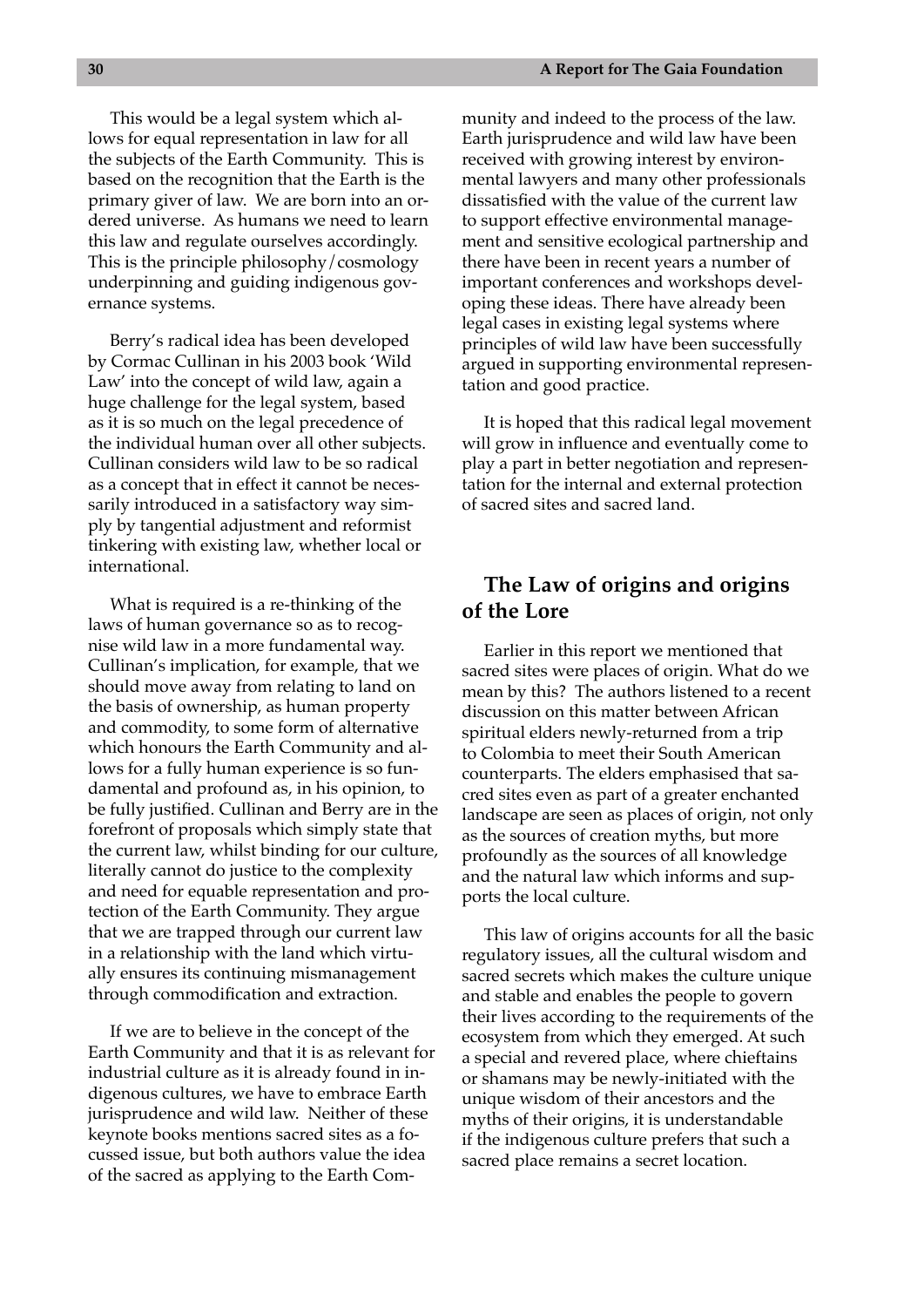If the sacred site is the source of the law, it is people such as elders and shamans who dialogue with that source and act as interlocutors in practical disputes and occasions when special decisions have to be made. Indeed some South American shamans understand their role as similar to western lawyers as they are mediators between the world of humans, of nature and of the spirit world. This is what they believe is the role of true "wild lawyers".

The elders pointed out that it follows naturally, if sacred sites are the origins of the law and the knowledge governing all relationships, that to destroy or demean the site is to destroy the source of origins and inevitably this will lead to serious damage or destruction of the culture and its ecological balance. This deterioration or loss is also more likely if the sacred site is not formally acknowledged and related to in ceremony and ritual, actions which are seen to naturally replenish the power of the site and the relationship and dialogue with the culture itself.

These interesting insights into the role of sacred sites may not be culturally universal, but they are helpful in understanding failures of the industrial world to appreciate the true value of sacred sites and their loss of meaning in modern lives. We could say that these natural processes, based on cultural respect for the sacred site as a source of indigenous knowledge and wisdom are more lore than

law. It is as if industrial culture has largely lost its own natural organic regulatory lore and has replaced it by problematic and (certainly in the opinion of Berry and Cullinan) in terms of good environmental management, self-defeating law.

It is as if industrialised culture, whilst perhaps not entirely abandoning the idea of law and the legal system, has to contemplate and indeed take steps to centrally integrate the idea of lore seen as a body of knowledge about attitudes, behaviours and relationships between ourselves and the whole Earth Community.

An underlying theme in this current report is the appeal for a changed valuation in industrial society's perception of sacred sites which would include their rediscovered identification as sources of a more fundamental cultural lore which has practical value in improved environmental management and a more organic sustained relationship with the land. And in a culture saturated and driven by concepts with regard to the land of 'lawful ownership' with all its implication of mindless commodification, perhaps the time has come for the modern industrial world to challenge those assumptions with new ideas or concepts of 'lore-full custodianship' which would reflect a more organic sustainable relationship with the land.

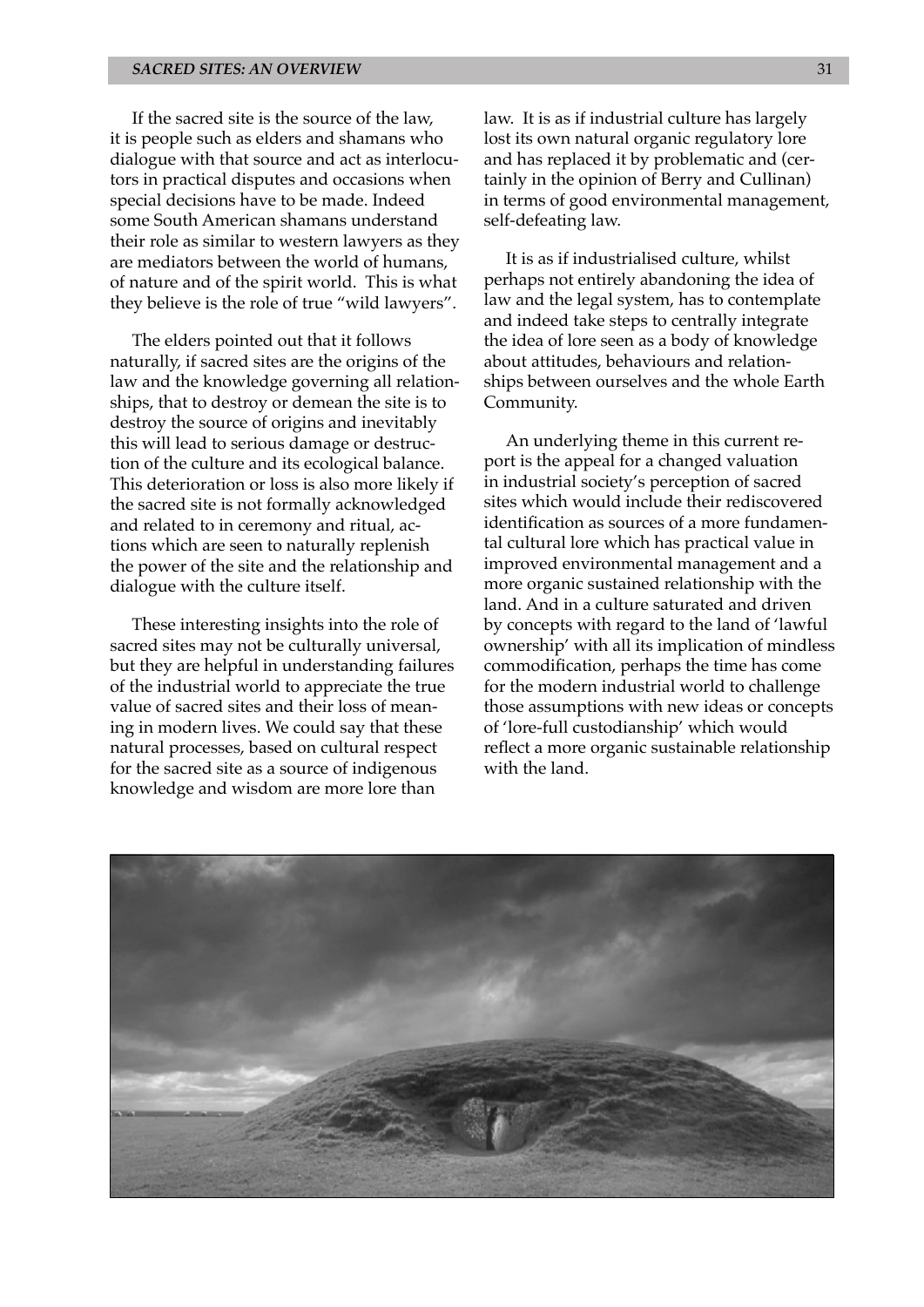### **Case 7. Tara: the sacred heart of Ireland**

'All we can do now under the circumstances, is to draw attention of the public to this desecration. Tara is, because of its associations, probably the most consecrated spot in Ireland and its destruction will leave many bitter memories behind it.' These are the words of the poet W B Yeats and a colleague in a letter to the London Times in 1902 protesting at crude excavation. The irony is that they could have been written to the Irish Times in 2007 because once again Tara is at the centre of a national Irish controversy.

The Hill of Tara is the centre of a sacred landscape of earthworks, henges and tumuli dating back over 4000 years and covering many square miles of Irish countryside. Almost the whole of Irish history has been acted out in this landscape from neolithic times, through the legends and history of the traditional High Kings to skirmishes and open air meetings seeking Irish independence. As many have commented, the complex is an obvious candidate to be a UNESCO world heritage site but inexplicably Ireland has never submitted the site for listing.

As post-EU modern Ireland has ridden an economic boom over the last twenty years, the need for a new motorway network connecting Dublin to outlying areas has become a political symbol of a country determined to advance its international economic status. The proposed M3 motorway route through the Tara Skryne valley was first mooted in the late 1990s and formally approved after a long public enquiry in 2003. The route passes within 1.5 km of the actual Hill of Tara but inevitably compromises many other archaeological sites (some unexcavated) which are part of the wider Tara complex. There has been archaeological controversy as to how interconnected the various components of the Tara complex are. Independent university academics are in no doubt about the integrated nature of the complex, but archaeologists hired by the authorities to survey the site prior to construction conveniently find less evidence of integration and so provide justification for damage to sites of perceived minor significance. From 2003 onwards there has been mounting protest from archaeologists, historians and ordinary Irish citizens appalled at this modern assault on Tara, seen as the symbolic heart of Irish history and ancestry.

In 2007, 'Traffic versus Heritage' became an election issue in the May General Election, with the Green Party making 'Save Tara' a key issue in its campaign on the Irish doorstep. Bertie Ahern was returned as Taoiseach (prime minister), but most ironically required the collaboration of the five Green Party elected deputies to be able to form a secure Government. As negotiations with the deputies took place, protestors blockaded the construction sites on the motorway. The Green Party, tempted by high office, joined the Government in mid-June but failed to impose a re-routing of the motorway as part of their agreement. Many voters are appalled at what they see as a Green Party sell-out. Tensions mount as protestors blockade the construction site, huge petitions are presented, international support is canvassed, peaceful protest marches are held in Dublin and a formal appeal is made to the EU in Brussels to stop the work. Then archaeologists discover a further ancient settlement directly dissected by the M3 route that requires more detailed examination, and work on the motorway is formally stopped.

This is the state of an ongoing controversy about a most sacred site in the summer of 2007. It has generated an unprecedented national and international response. How it will be resolved will tell us much about the way a western industrialised nation is going to face up to protecting its sacred heritage and cherishing its folk-soul.

[Sources: articles from the Irish press and websites. See for example: www.tarawatch.org]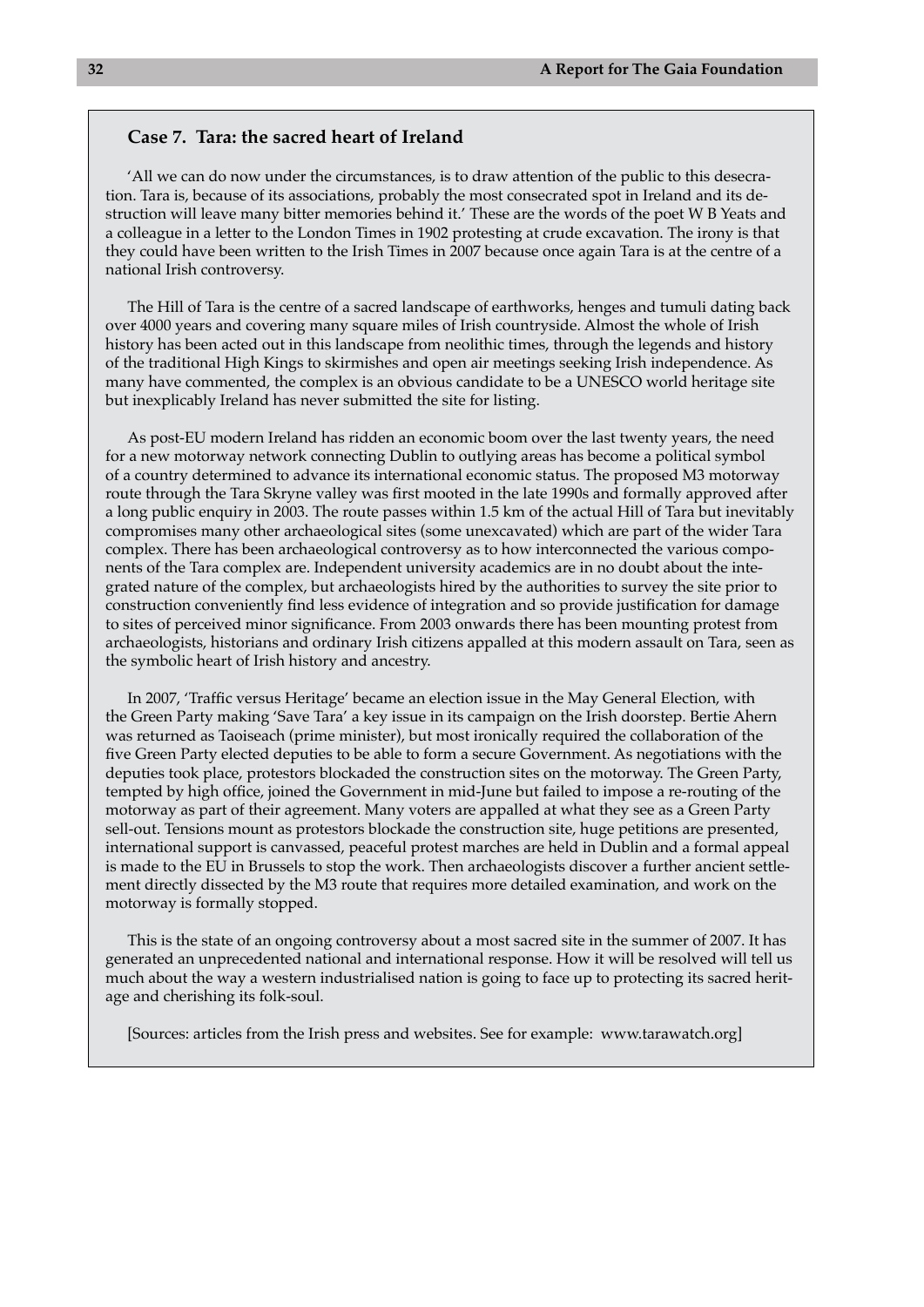## **Recognising the enchanted cosmos**

It might be said that Earth Community, wild law and sacred sites constitute a trio of related principles which acknowledge both a profound ecological and practical interdependence set against the overarching idea of a sacred or enchanted cosmos or worldview.

Earth Community advances the principle of ecocentrism and the interdependence of a community of subjects carrying some kind of conscious agency. Wild law acknowledges the equal legal rights of all the subject members of the Earth Community and seeks to have them represented in our present and future legal systems. Sacred sites become a focus for both industrialised societies and traditional and indigenous peoples to acknowledge the totality and significance of the enchanted landscape and its inherent lore. A sacred site is a subject in the Earth Community and wild law is the means to its independent legal representation. Thus in advocating the recognition and external protection of sacred sites as focussed areas in the landscape we are going some way towards raising the profile of a wider issue of the continuity of landscape, its participant subjects and beliefs.

In readdressing the significance of sacred sites as part of an enchanted world-view or cosmos, we are acknowledging the limitations of a western industrial sacred/secular division and exploring the value of a more honest reality that commonly matches our most personal experience. Many indigenous and traditional peoples naturally carry this worldview and consequently often manage their environment more harmoniously than is evident in extractive commodification and commercial enterprise so linked to industrialised societies.

The challenge to the western mindset is to embrace this more holistic and enchanted viewpoint and accordingly find improvement in environmental dialogue and management.

# **Sacred sites: the beginning of a modern renaissance**

There is however a growing concern and interest in sacred sites in western industrialised societies which seems to be part of an emerging zeitgeist. The reasons for this change of consciousness are probably most complex but in a chaotic materialist culture, beset with fears of terrorism, political instability, global financial collapse and governments apparently hell-bent on destroying the environment, thus amplifying terminal climate change, ordinary people are increasingly hungry for certainty and evidence of historical continuity and origins. One reflection of this new- found interest in origins is the boom in Cultural Heritage, often centred on sacred sites, whether presented as tourism, education, entertainment or plain big business.

In Great Britain and Ireland this hunger for origins and the historical past has become particularly symbolised by the Atlantic seaboard Neolithic culture of 4500 years ago in the great stone circles and chambered tombs of Stonehenge and Avebury in England, Newgrange in Ireland and Skara Brae in the Scottish Orkneys and the countless small stone circles and carved stones strewn over the moors and uplands. The consistency of the rock art patterns and cup and ring marked stones and their intervisibility in the landscape suggest pathways and ritual routes, but more specifically a landscape that was in its totality, sacred or enchanted.

A further insight discussed at length by Professor David Lewis-Williams in his important book 'Inside the Neolithic Mind' has been that this British Neolithic rock art is almost indistinguishable from similar artforms found in contemporary Tukano indians of Colombia (referred to earlier) and the San culture of South Africa and probably has a common source in the plant-induced hallucinatory images experienced by shamans and interpreted as profoundly sacred. Here is a remarkable unifying connection between the sacred landscape of contemporary indigenous cultures and the lost indigenous culture of industrialised European countries.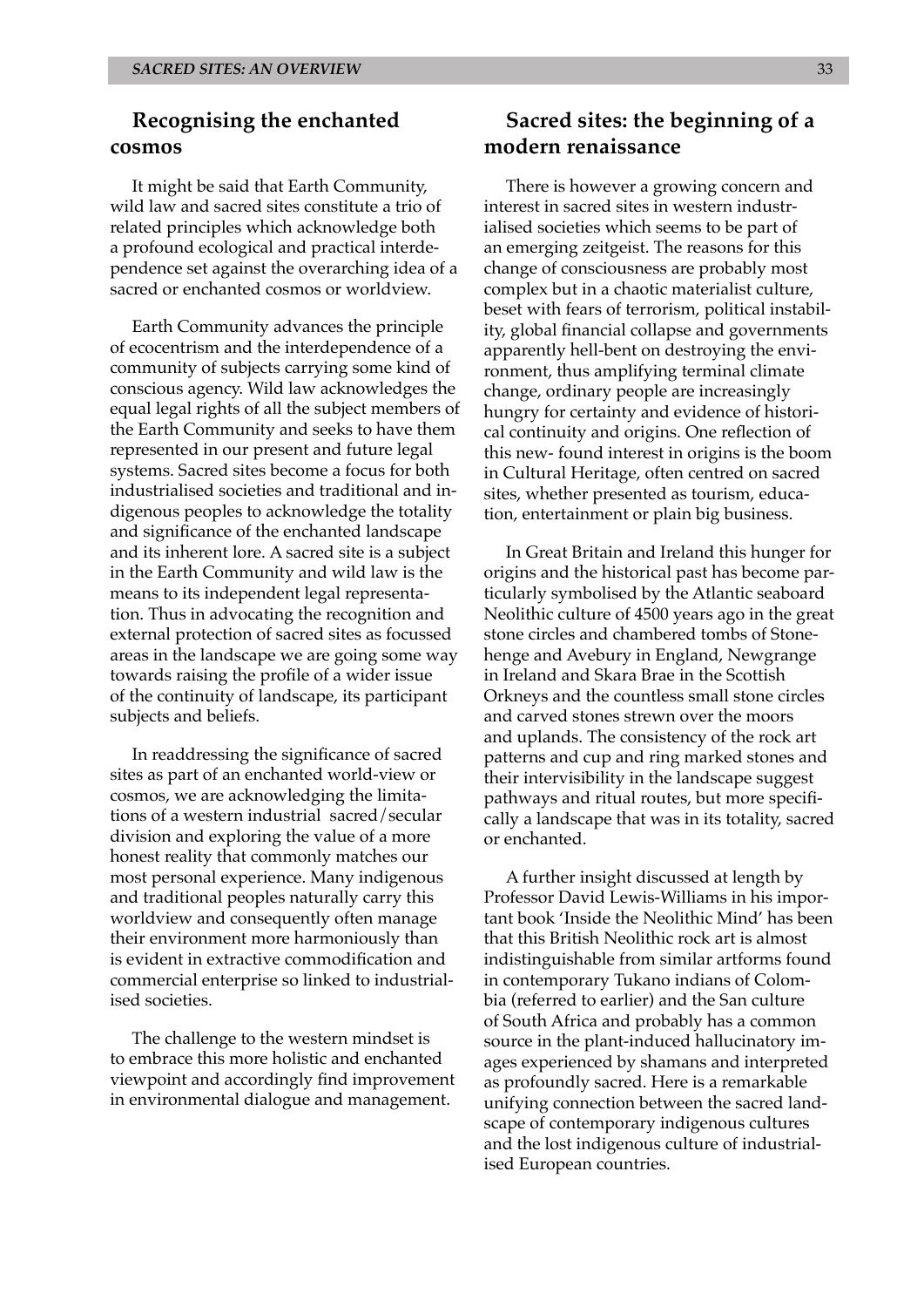English culture has always had a strong relationship to the pastoral landscape, exemplified by the Lakeland poets, and more recently by a loyal following of people interested in Earth Mysteries: ley lines, landscape zodiacs and crop circles, but the growing interest in Neolithic culture as a native indigenous sacred landscape goes far beyond New Age enthusiasms and includes many ordinary people. British people today may not have a sense of the totality of an enchanted landscape in its contemporary urban and rural landform, or indeed through their contemporary experience of conventional religion, but something about its Neolithic past strikes a rich chord and generates very strong feelings.

The annual summer solstice dawn solar sighting at Stonehenge in England attracts over 20,000 participants (whatever the weather) and is becoming a national event and part of national consciousness. Similarly, Ireland has very recently rediscovered its passion for its pre-Christian past in the fight to save the Tara landscape from a motorway development, a conflict which has gone to the roots of the contemporary Irish folk soul (see Case Study on page 32). Recently at Rotherwas, a unique serpentine 4000 year old trackway named the Rotherwas Ribbon, unprecedented in European archaeology and presumed to be a ritual processional way, was exposed in a road development near Hereford in England. The resultant vociferous campaign and demands for a full excavation and diversion of the road from this ancient sacred artefact have stunned local archaeologists and officials.

These examples coupled with the increase in pilgrimage from the established major religions, walks, workshops and study groups provided by contemporary pagan groups and agencies like the Gatekeeper Trust and Fountain International all point to a developing interest in the sacred landscape and sacred sites, a rekindling of an ancient relationship with the land. This renaissance of activities in contemporary Britain (also evident in other industrialised countries) is an important feature, not only of the beginnings of a fundamental cultural change, but also because it provides a more fertile ground to take up some of the attitudinal challenges presented in this report.

# **The potential effectiveness of amicable partnership**

It is clear that the advancement of acknowledgement and appreciation of sacred sites and sacred lands and improved support for their internal and external protection can only happen if the relevant interest groups and their representatives work together to achieve successful negotiation. The importance of parties speaking from a position of strength and using local and national support cannot be over-emphasised.

Sacred sites are an international issue, and concerns of commercial developers who are likely to invoke the financial interests of their international shareholders, the forces of the world market and examples of permitted commercial development in other countries, have to be matched by indigenous and traditional peoples seeking support from similar groups and their allies in other countries who face the same problems. Similarly there is a role for a coordinated voice of agencies sharing environmental, cultural, human rights and scientific concerns about factors hazarding the integrity of sacred sites.

Clearly, it is now time for international partnership, and for all those interested parties who are concerned about the protection of sacred sites to work amicably together to support each other so as to maximise the strength of the protection issue in any subsequent local, national or international negotiation.

It may be that in advancing the idea of a growing committed international partnership, this will lead to a critical mass of likeminded people and agencies that become part of a major shift of consciousness and practical effectiveness which profoundly affects the future of sacred sites world-wide.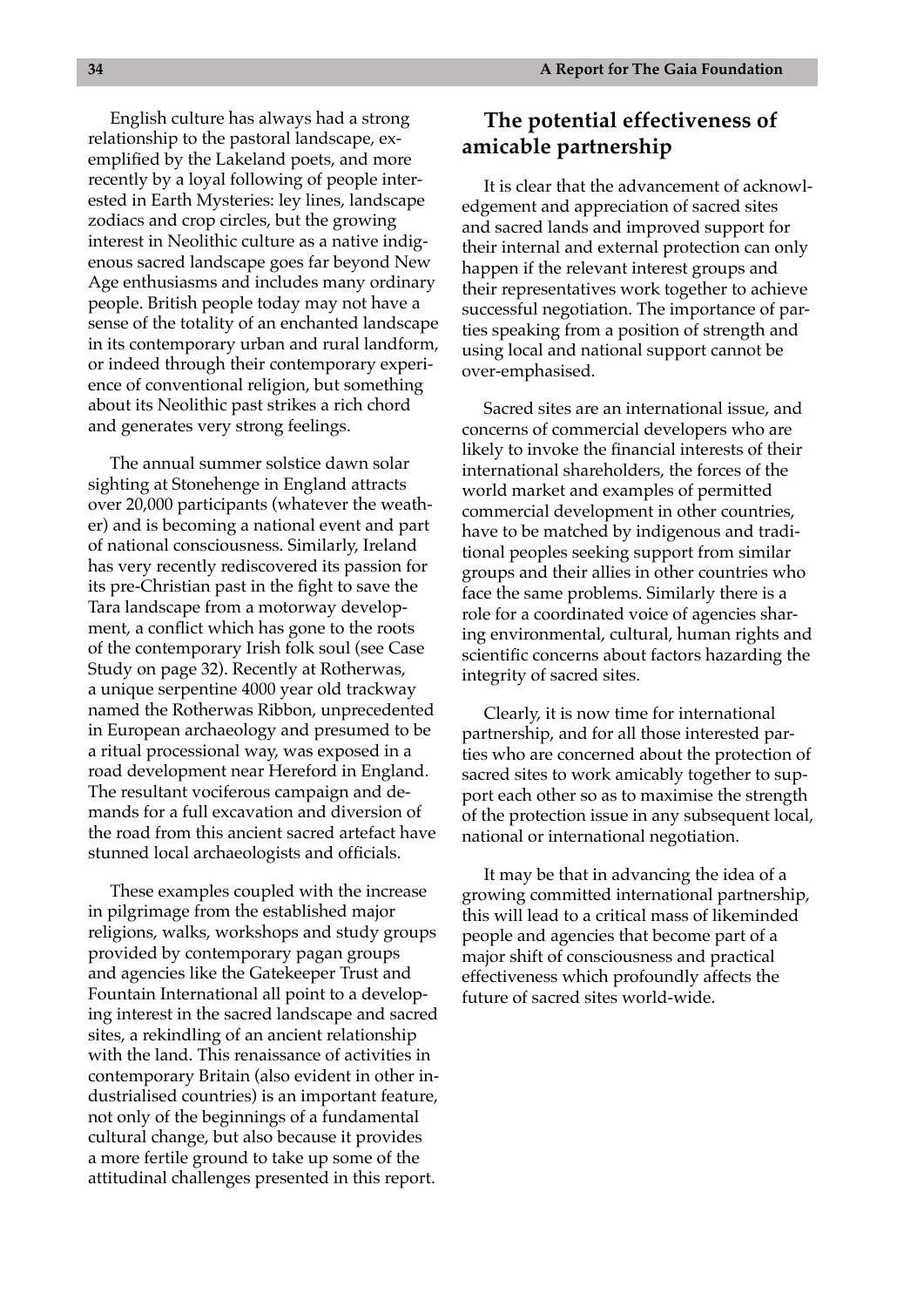#### **Case 8. Territorial Rights & Sacred Sites in the Colombian Amazon**

The Colombian Constitution of 1991 determined that the country is a multi-ethnic and pluricultural nation. And with the new constitution Colombia advanced, at least constitutionally and legally, in accepting indigenous communities as collective owners of large extensions of ancestral territories, through resurrecting the colonial legal concept of 'resguardos'.

According to the Political Constitution, resguardos are held in perpetuity by the indigenous peoples and other ethnic groups, such as the Afro-Colombian communities of the tropical forests on Colombia's Pacific coast, and cannot be sold. Legal recognition brings with it the acknowledgement of collective rights to the soil and forest resources contained within these territories (ref. Article 330, Political Constitution). They have an equal status to municipalities (ref. Article 357, Political Constitution), and as such are entitled to receive state funding for health, education and social programmes.

This legal and administrative situation has offered an excellent opportunity for a new model of governance in the Colombian Amazon; one that is environmentally appropriate and rooted in local customs and traditions. In fact, over 24.6 million hectares have been legally handed back to the indigenous peoples in the form of more than 120 resguardos, making this the largest contiguous territory in the world belonging 'legally' to tribal peoples.

Many communities and local indigenous organisations have been supported to develop local capacity to exercise these and other rights, through involvement with the COAMA programme (for more information, www.coama.org.co). One such example is along the Pirá Paraná River, which flows southwards into the Apaporis River, in the eastern Colombian Amazon. The river travels through the traditional territories of four ancestral groups related to the anaconda, nowadays identified as the Makuna, Barasano, Tatuyo and Eduria. Each ethnic group has its own language but they share many customs, beliefs and traditions, and a common mythological narrative.

Among the indigenous people of the Pirá Paraná there are still traces of their suffering at the hands of the extractivist bonanzas in the Colombian Amazon and the influence and intervention of missionaries. But since the 1990s the elders and traditional authorities, along with a group of enthusiastic younger leaders, have begun working to find 'balance' again in the territory and to re-organize aspects that were dis-ordered, such as decision-making, traditional jurisdiction, the transfer of knowledge, and food security. They founded the Association of Indigenous Captains and Traditional Authorities of the Pirá Paraná (ACAIPI). In the words of Francisco Benjamín from Sonaña community, "We are all ACAIPI; it is the territory, the rivers, the forest, the animals, the sacred sites, the people and our origin. Our association was born to defend our rights, our territories and our autonomy."

The communities have formed research groups to recover and strengthen traditional knowledge about their ancestral territory. They have re-constructed the routes of the four ancestral anacondas, from the mouth of the Amazonas River to where they began to transform into human beings, re-visiting the different places (sacred sites) where they stopped to acquire the knowledge and resources that are vital for sustaining life. They have been identifying, mapping and describing the mythical stories that took place in these sacred sites, and how each site has a spiritual 'guardian' with whom the shamans negotiate use of the natural resources that have their origin in that place.

The history of this process is told in a book "El Territorio de los Jaguares del Yurupari" (to be published 2009), written and compiled by the indigenous people of the Pirá Paraná. It combines photos, drawings, interviews and texts to show the cultural richness and ecological wisdom of their region, and tells the story of their ongoing struggle to protect their territory and sacred sites.

[Source: Fiona Wilton, The Gaia Foundation, and Silvia Gómez, Fundación Gaia Amazonas]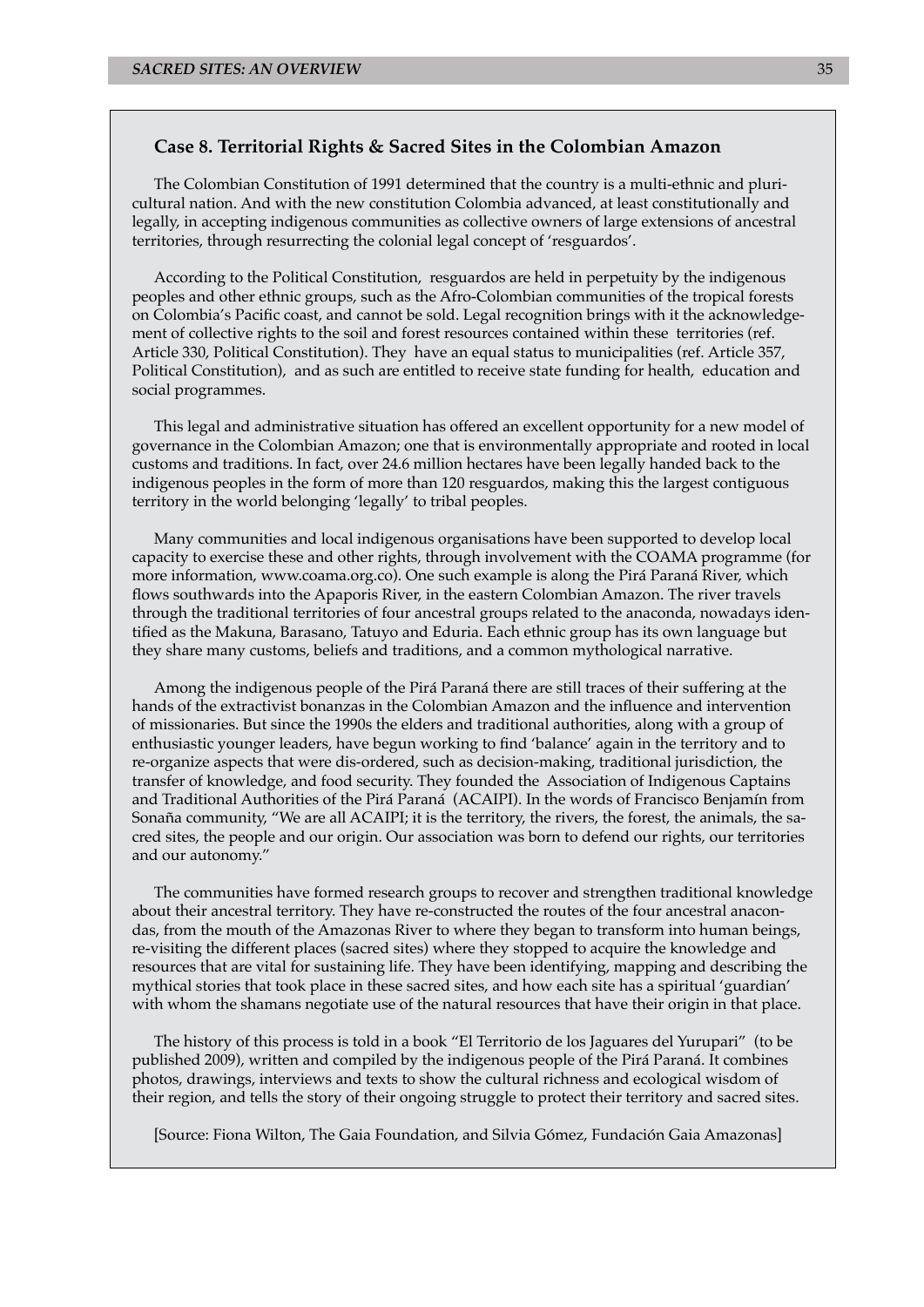# *CONCLUDING THEMES AND ACTION POINTS*

Whilst this report has found that sacred lands and sacred sites of indigenous and traditional cultures in both industrialised and "developing" countries are under threat, a noteworthy change in attitude is gradually beginning to emerge which provides for a more hopeful long-term outlook.

There is an emerging awareness, increasingly articulated in academic and policy documents, that all sacred sites, in all settings, natural and man-made, act as foci of spiritual belief and expression, something which even in the more secular industrialised world is increasingly recognised as part of the basic human condition.

The example of indigenous peoples apparently living more harmoniously in their sacred lands, and through their spiritual observances and practice maintaining rich biodiversity and cultural coherence, is being increasingly recognised in mainstream industrialised culture as a balance, which through insistent global plundering has virtually been lost.

There is a need for industrialised culture to rediscover a form of collective spirituality, recognising how culturally isolated its beliefs, which so determinedly separate nature from culture, are from virtually all other indigenous and traditional cultures of the world, in not viewing the Earth and all its manifest life as essentially sacred or enchanted and profoundly interconnected so as to be expressed in ecological balance.

Taking this view of essential interconnectedness and ecological interdependence places the sacred site as a central issue for recognition and protection, so it becomes acknowledged as a portal into that wider view of an enchanted or sacred Earth as a totality which both sustains man with its wonder and revealed wisdom and knowledge, as man also sustains the land as sacred with collective spiritual dialogue, ceremony and observance.

At this time of global crisis, a view which recognises the importance of protecting sacred sites and the sacredness of the land has good

claim to be central to any sensitive and effective future environmental policy. Translating this from an attractive theoretical insight into a more practical and engaged expression of action is a great challenge for modern thinking and culture.

#### **Some key areas for action might be:**

*1. To raise awareness in all cultures, but particularly in western industrialised cultures, about the importance of sacred sites as foci in the landscape for continuity and maintenance of spiritual expression and nourishment of both society and the land.*

*2. To encourage all peoples and especially those in industrial cultures to think in ecocentric holistic terms and to recognise the risks and folly of a continuing and determined anthropocentric approach when relating to the environment.*

*3. To acknowledge that in order to better protect sacred sites, it is necessary for all concerned parties to collaborate and work together as an interdisciplinary alliance across local, national and international boundaries.*

*4. To encourage and support the voice and grassroots contribution of the cultural group using the sacred sites so as to manifest the development of strong local governance and effective environmental management/respect.*

*5. To encourage indigenous and traditional peoples to support each other beyond local, national and international interests so as to strengthen their collaborative voice.*

*6. To begin to develop basic packages of educational and advisory material which can be of assistance to concerned groups in indigenous and traditional cultures, or in industrialised societies, to better protect their sacred sites.*

*7. To explore the feasibility and role of specialist independent ombudspersons at national and international levels to mediate and advise in multistakeholder disputes over sacred sites.*

*8. To encourage interest groups, civil society, NGOs and government departments concerned about protection of sacred sites to make contact with each other and liaise over mutual problems and strengths, so as to build up amicable working alliances and networks.*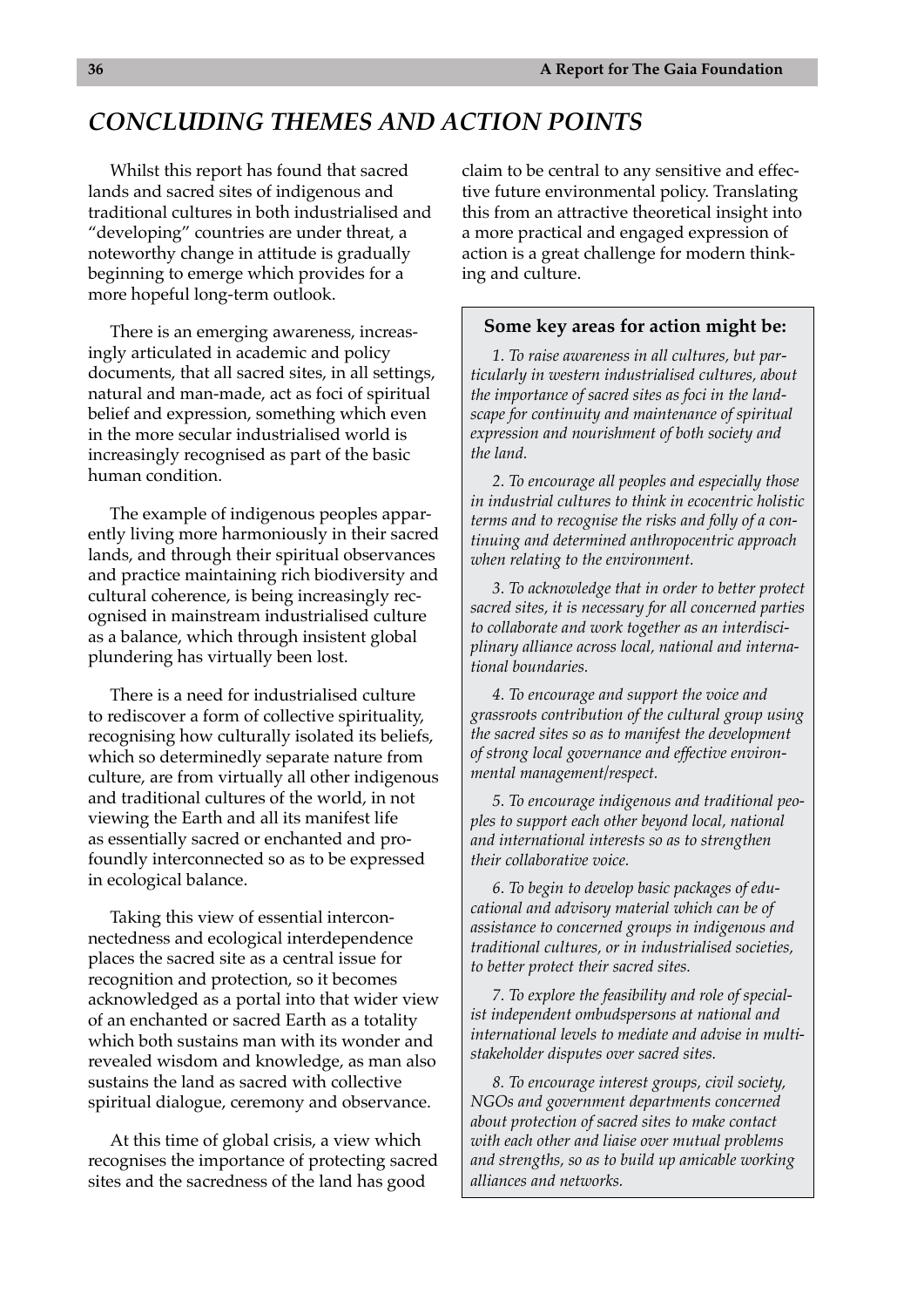### **FURTHER READING**

Ashmore, W. and A. B. Knapp, eds., Archaeologies of Landscape: Contemporary Perspectives. (Oxford: Blackwell, 1999)

Berry, T., The Great Work: Our Way into the Future. (New York: Bell Tower,1999)

Brown, M.F., Who Owns Native Culture? (Cambridge: Harvard University Press, 2003)

Carmichael, D. L., J. Hubert, B. Reeves and A. Schanche, eds., Sacred Sites, Sacred Places. One World Archaeology, No. 23. (London: Routledge, 1994)

Chehalis Indian Band Cultural Heritage Resources Policy, January 2001. (British Columbia: Chehalis Band, 2001)

Cullinan, C., Wild Law: a Manifesto for Earth Justice. (Totnes: Green Books/Gaia Foundation, 2003)

Curry, P., Ecological Ethics: an Introduction. (Cambridge: Polity Press, 2006)

Devereux, P., The Sacred Place: the Ancient Origins of Holy and Mystical Sites. (London: Cassell, 2000)

Gray, M., Places of Peace and Power: Teachings from a Pilgrim's Journey. (Sedona, Arizona: Martin Gray, 2004)

Gulliford, A., Sacred Objects and Sacred Places: Preserving Tribal Tradition, Sacred Objects and Sacred Places. (Niwot: University Press of Colorado, 2000)

Nabokov, P., Where the Lightning Strikes: the Lives of American Indian Sacred Places. (New York: Penguin Books, 2007)

Lane, B. C., Landscapes of the Sacred: Geography and Narrative in American Spirituality. (Baltimore: The Johns Hopkins University Press, 2002)

Lewis-Williams, D., and D. Pearce, Inside the Neolithic Mind: Consciousness, Cosmos and the Realm of the Gods. (London: Thames and Hudson, 2005)

Ortega, R. R., Indigenous Peoples of Colombia and the Law: a Critical Approach to the Study of Past and Present Situations. (Colombia: ILO, COAMA, The Gaia Foundation, 2000)

Reichel-Dolmatoff, G., The Forest Within: the World-view of the Tukano Amazonian Indians. (Totnes: Themis Books, COAMA, The Gaia Foundation,1996)

Reichel-Dolmatoff, G., Rainforest Shamans: Essays on the Tukano Indians of the Northwest Amazon. (Totnes: Themis Books, COAMA, The Gaia Foundation, 1997)

Ritz, D., ed., Defying Corporations, Defining Democracy: A Book of History and Strategy. (South Yarmouth, MA: Apex Press/Program on Corporations, Law and Democracy [POCLAD], 2006)

Thorley, A. and C. M. Gunn, Sacred Sites: An Overview. A Report for the Gaia Foundation. (2007)

Trubshaw, B., Sacred Places: Prehistory and Popular Imagination. (Loughborough: Heart of Albion Press, 2005)

Trwoga, C., Shamanism and Sacred Landscapes. (Glastonbury: The Speaking Tree, 2006)

Valentine, P., Sacred Natural Sites: Guidelines for Protected Area Managers. (IUCN Best Practice Protected Area Guidelines Series No. 16, 2008)

Zarsky, L., ed., Human Rights and the Environment: Conflicts and Norms in a Globalizing World. (London: Earthscan Publications, 2002)

Zarsky, L., Is Nothing Sacred? Corporate Responsibility for the Protection of Native American Sacred Sites. (La Honda, CA: Sacred Land Film Project, 2006)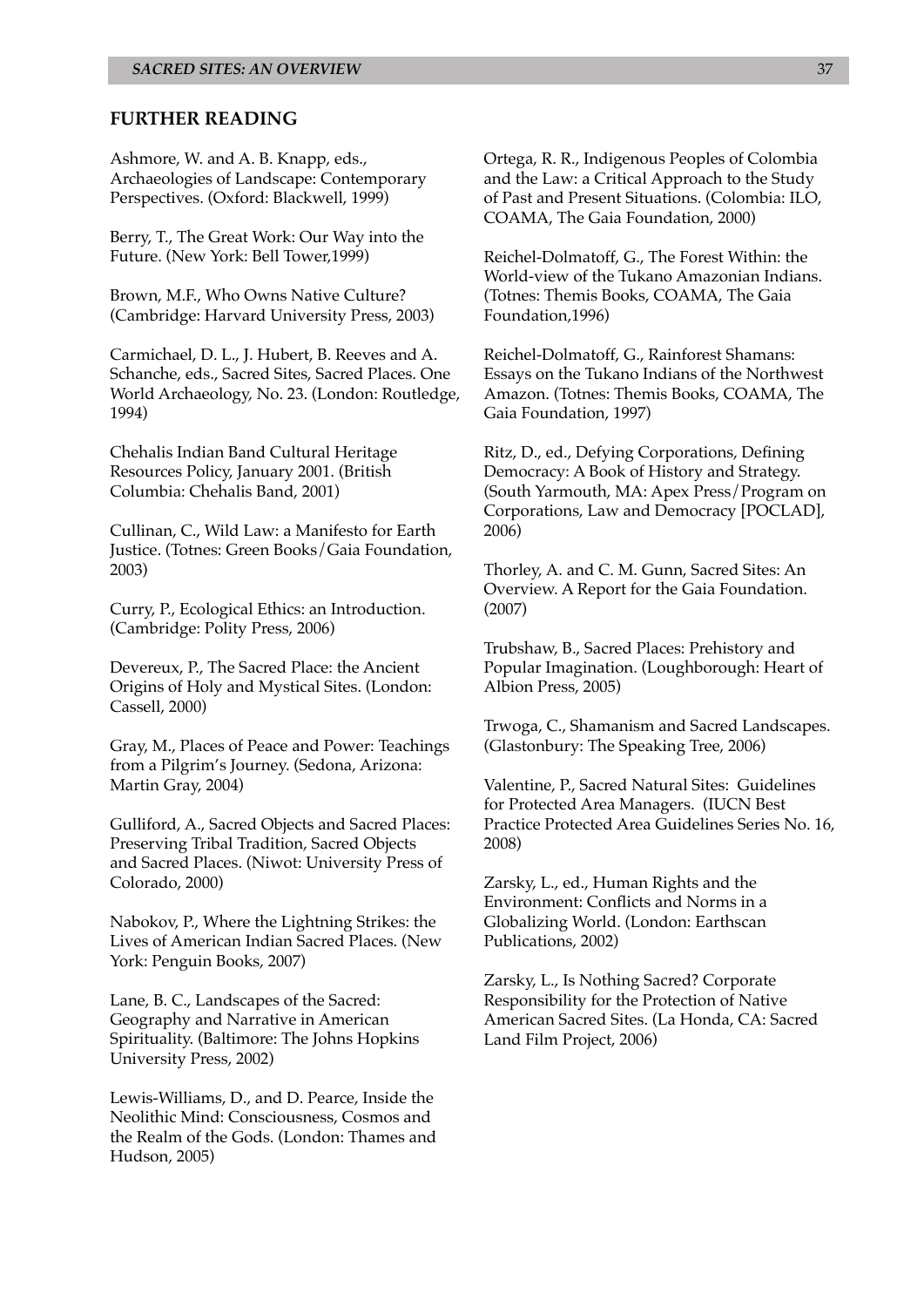#### **USEFUL WEBLINKS**

United Nations Permanent Forum on Indigenous Issues (UNPFII) http://www.un.org/esa/socdev/unpfii/

United Nations Human Rights Council Declaration on the Rights of Indigenous Peoples http://www.ohchr.org/English

UNESCO World Heritage Committee. The World Heritage List. http://www.unesco.org/whc

International Council on Monuments and Sites (ICOMOS) http://www.international.icomos.org/

International Centre for the Study of the Preservation and Restoration of Cultural Property (ICCROM) http://www.iccrom.org/

World Conservation Union http://www.iucn.org/

Convention on Biological Diversity (CBD) http://www.biodiv.org/

The Akwé:Kon Guidelines http://www.biodiv. org/doc/publications/akwe-brochure-en.pdf

The Delos Initiative http://www.delos-old.insti.cnr.it/initiatives.html

World Wildlife Federation http://www.panda.org/

The Wilderness Society http://www.wilderness/org/

Botanic Gardens Conservation International http://www.bgci.org/

The Mountain Institute http://www.mountain.org/work/sacredmtns/index.cfm

Survival International http://www.survival-international.org/

International Work Group for Indigenous Affairs http://www.iwgia.org

The Christensen Fund http://www.christensenfund.org/

Global Heritage Fund http://wwwglobalheritagefund.org/ International Indian Treaty Council (IITC) http://www.treatycouncil.org/

Yachay Wasi http://www.yachaywasi-ngo.org/sacredcall.htm

Rigoberta Menchu Tum Foundation (FRMT) http://www.frmt.org/

Mediterranean Institute for Nature and Anthropology (Med-ina) http://www.med-ina.org/delos/index.htm

Alliance of Religions and Conservation (ARC) http://www.arcworld.org/

Gatekeeper Trust http://www.gatekeeper.org.uk

Fountain International http://fountain-international.org/

Ancient Sacred Landscapes Network (ASLaN) http://www.bath.ac.uk/~prsrlp/kernunos/kaslan1. htm

Landmarks Foundation http://www.landmarksfoundation.org/

Sacred Sites International Foundation http://www.sacredsites.org/

Sacred Land Film Project http://www.sacredland.org/

Sacred Sites – Places of Peace and Power (Martin Gray) http://www.sacredsites.com/

Tara Watch http://www.tarawatch.org/

The Gaia Foundation http://www.gaiafoundation.org/

The Rotherwas Ribbon http://www.rotherwasribbon.com

Richard L Grossman at Program on Corporations, Law & Democracy (POCLAD) http://www.poclad.org/

The Chehalis First Nation Band, British Columbia http://chehalisindianband.com

Community Environmental Legal Defence Fund (CEDLF) http://celdf.org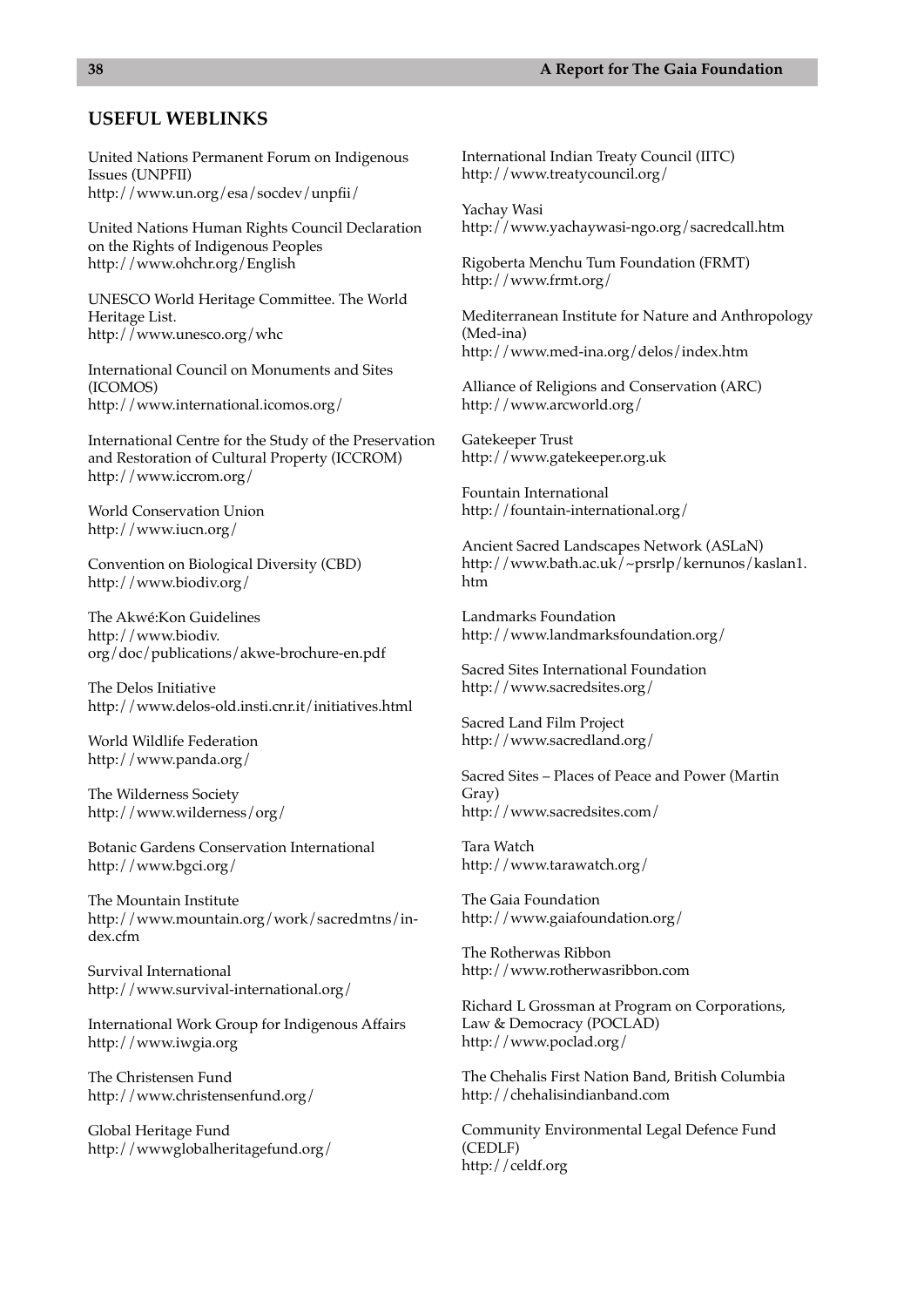### **Author Biographies**

#### **Anthony Thorley**

Anthony Thorley is a retired consultant psychiatrist and medical policy administrator who has been researching landscape energies, myths and historical traditions for over thirty years. In 2006 he graduated with an MA in Cultural Astrology and Astronomy at Bath Spa University and currently he is completing a book, 'Sacred City, Secret City' on the Masonic vision of the development of eighteenth-century Bath. In summer 2008 he commenced a PhD at the University of Kent on the conceptual basis of landscape zodiacs as sacred space. Together with his wife Celia Gunn, he has developed a particular interest in pilgrimage and ritual journeys which honour ancestral traditions in the sacred landscape and revitalise our relationship with the wider environment.

#### **Celia M Gunn**

Celia Gunn is a Northumbrian writer and novelist who has lived in Israel and Canada, working in education and publishing. She was closely involved in the renascence of the Sinixt First Nation in British Columbia in the late 1980s which led to her memoir 'A Twist in Coyote's Tale', published in 2006. This unique experience is currently being made into a feature film in Canada entitled 'The Bone Game', and Celia is still involved with the Sinixt Nation's continuing struggle for full representation. Celia is a devoted gardener and, over eight years, in dialogue with a wild piece of English woodland, has co-created a sacred garden based on the chakras. Her latest writing projects include a book on animal symbolism, 'Simply Totem Animals', and a novel 'A Dark Wind', both due for publication in 2009.

Details of Anthony and Celia's activities can be found at www.earthskywalk.com